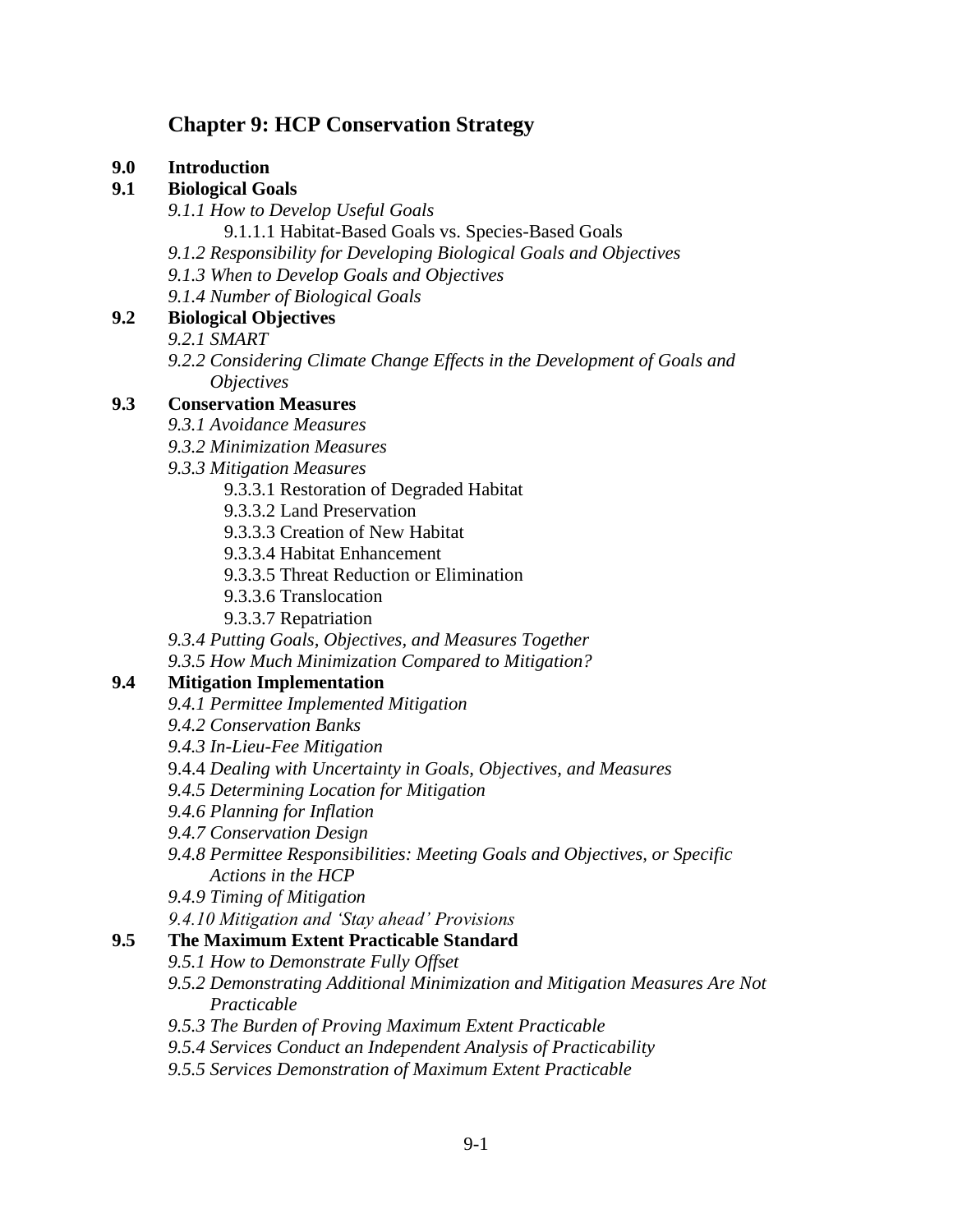#### **9.6 Providing for Changed Circumstances**

*9.6.1 Changed Circumstances 9.6.2 Unforeseen Circumstances 9.6.3 Steps to Identify and Plan for Changed and Unforeseen Circumstances 9.6.4 Differentiating Between a Changed and an Unforeseen Circumstance 9.6.5 Determining Changed vs. Unforeseen Circumstances 9.6.6 NEPA and Changed Circumstances 9.6.7 Considering Climate Change Effects in Changed Circumstances 9.6.8 Timing of Changed Circumstances 9.6.9 Information Needs for Changed and Unforeseen Circumstances 9.6.10 No Surprises and Changed Circumstances*

# **9.7 Considering Climate Change**

### **9.0 Introduction**

The conservation strategy of a habitat conservation plan is the foundation upon which the rest of the HCP is built. The conservation strategy defines what the HCP is trying to accomplish through biological goals, how the applicant will track progress through the monitoring program, and how the applicant will adjust implementation of the HCP through adaptive management and changed circumstances. The conservation strategy must be founded on the biological needs of species, a structured and logical approach to problem solving, forward thinking to anticipate future changes, and it must be developed to fit into the larger conservation context occurring around the HCP.

**\_\_\_\_\_\_\_\_\_\_\_\_\_\_\_\_\_\_\_\_\_\_\_\_\_\_\_\_\_\_\_\_\_\_\_\_\_\_\_\_\_\_\_\_\_\_\_\_\_\_\_\_\_\_\_\_\_\_\_\_\_\_\_\_\_\_\_\_\_\_\_\_\_\_\_\_\_\_**

An applicant should consider the amount and degree of uncertainty in the HCP when developing goals, objectives, and conservation measures. For example, a complicated HCP with a high degree of uncertainty should have goals and objectives that account for that uncertainty while still being protective of species and meeting the issuance criteria. On the other hand, a simple and straightforward HCP, with little uncertainty, may not need to have in-depth goals and objectives, and may need to account for uncertainty to a much smaller degree, if at all.

Because of the dual nature of HCPs (providing both an avenue for activities that may impact species and an avenue to implement conservation of species) the applicant must consider how the proposed covered activities affect conservation. Applicants should consider adjusting the proposed covered activities to avoid as many impacts as possible, while those impacts that cannot be avoided should be minimized through best management practices, and consider other mitigation activities. In addition to offsetting the impacts of the taking, applicants should be encouraged to provide conservation actions that will contribute to the long-term conservation of the covered species. Ultimately, the applicant must develop a conservation program that includes both minimization and mitigation measures in a manner that fully offsets the impacts of the taking.

The November 3, 2015, Presidential memo regarding mitigation (80 FR 68743) (see the [HCP](https://www.fws.gov/endangered/what-we-do/hcp-handbook-toolbox.html#Ch9)  [Handbook Toolbox\)](https://www.fws.gov/endangered/what-we-do/hcp-handbook-toolbox.html#Ch9) sets goals for federal agencies "to leave America's natural resources in better condition than when we inherited them." To summarize the relevant practices that are addressed in the memo: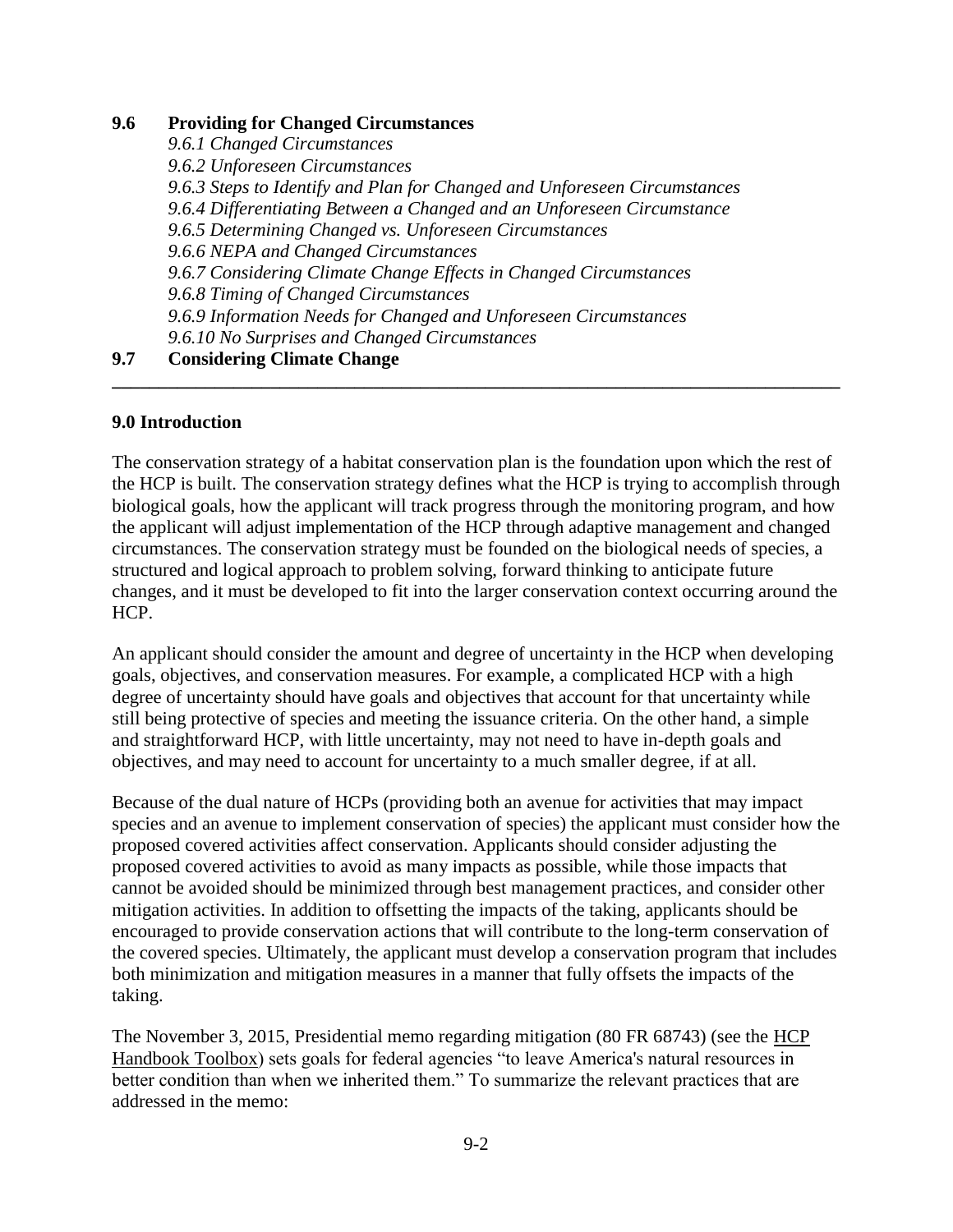"Section 1. Policy. It shall be the policy of the Departments of Defense, the Interior... to avoid and then minimize harmful effects to land, water, wildlife, and other ecological resources (natural resources) caused by land- or water-disturbing activities, and to ensure that any remaining harmful effects are effectively addressed, consistent with existing mission and legal authorities…

Large-scale plans and analysis should inform the identification of areas where development may be most appropriate, where high natural resource values result in the best locations for protection and restoration, or where natural resource values are irreplaceable."

Section 2. Definitions. For the purposes of this memorandum:

(f) "Mitigation" means avoiding, minimizing, rectifying, reducing over time, and compensating for impacts on natural resources... These three actions are generally applied sequentially, and therefore compensatory measures should normally not be considered until after all appropriate and practicable avoidance and minimization measures have been considered.

Section 3. Establishing Federal Principles for Mitigation.

(b) Agencies' mitigation policies should establish a net benefit goal or, at a minimum, a no net loss goal for natural resources the agency manages that are important, scarce, or sensitive, or wherever doing so is consistent with agency mission and established natural resource objectives. When a resource's value is determined to be irreplaceable, the preferred means of achieving either of these goals is through avoidance, consistent with applicable legal authorities…"

The goal of every HCP should be to fully offset the impacts of take, and every HCP must minimize and mitigate the impacts of take to the maximum extent practicable. The HCP planning process can be used to develop plans that enhance connectivity and protect larger blocks of land that have value beyond the acres protected: these areas can be large enough to sustain species, and/or can connect areas needed to maintain genetic diversity and sustain metapopulation dynamics. For example, larger scale plans can provide a landscape scale conservation vision and programmatic approach which can confer a net benefit to conservation by their scale and strategic approach to conservation design. Likewise, small scale plans can contribute to larger conservation design by adding to existing protected land or by protecting key linkage areas.

The discussion on developing the conservation strategy of HCPs will be framed around the tenets of Strategic Habitat Conservation (SHC): a general approach to thoughtful conservation. The FWS adopted Strategic Habitat Conservation – a landscape-scale, collaboratively oriented framework in 2005. Strategic Habitat Conservation represents a strategic, accountable and adaptive approach to conservation. It starts by working at larger spatial and temporal scales, across programs and with our partners and stakeholders, in a more focused way that links our actions to outcomes, with learning as an explicit objective of our conservation actions (see the [HCP Handbook Toolbox\)](https://www.fws.gov/endangered/what-we-do/hcp-handbook-toolbox.html#Ch9). As with SHC, keys to developing a successful conservation strategy are: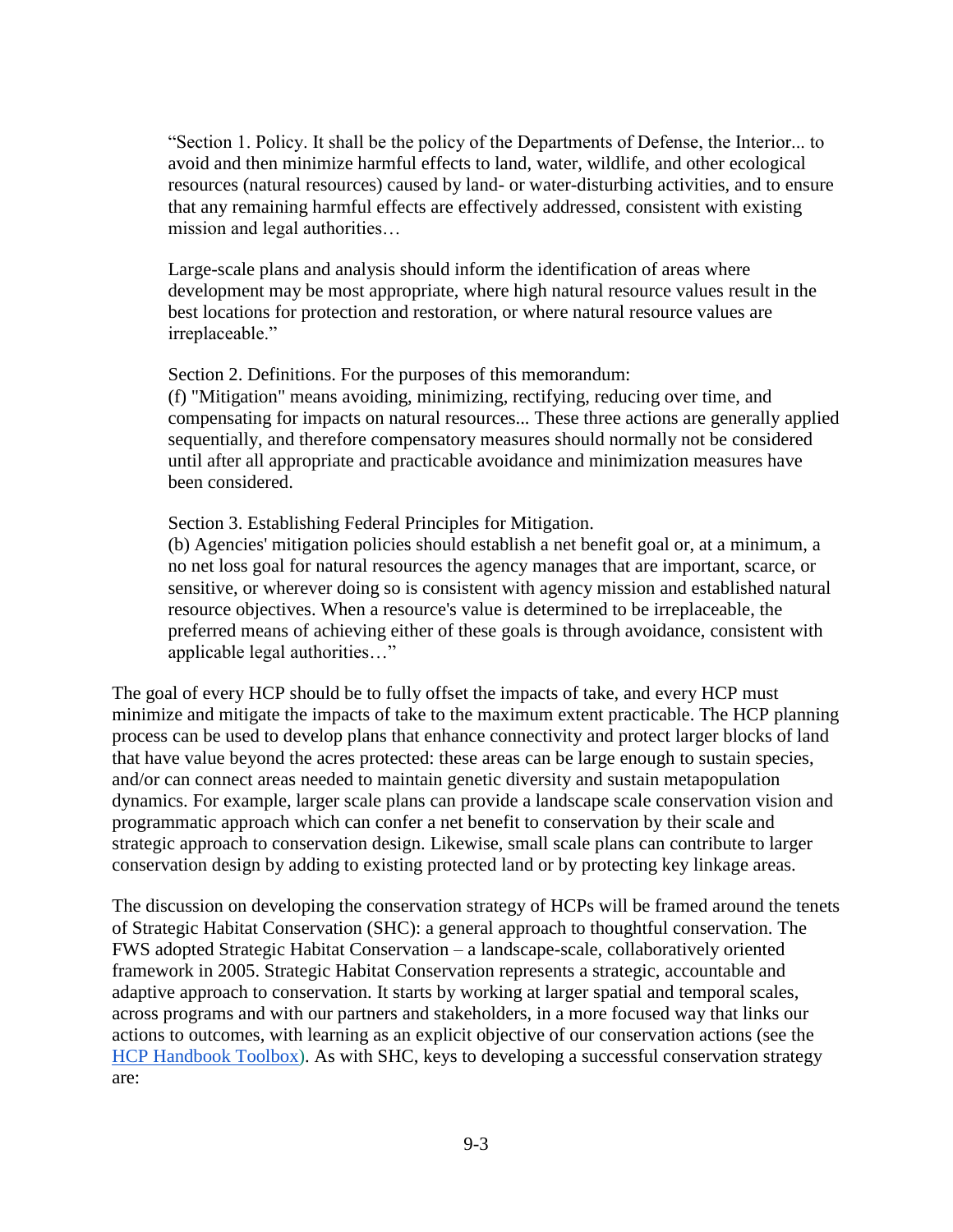- 1. having an integrated framework to develop biological goals and objectives,
- 2. developing a monitoring framework to measure results,
- 3. developing an evaluation process to assess results, and
- 4. outlining a systematic learning process to use what will be learned to improve future decisions.



### **Figure 9.0a: Strategic Habitat Conservation**

### **9.1 HCP Biological Goals**

HCPs are but one conservation tool implementing conservation across different geographies at different sizes and scales. Development of the conservation strategy, including its goals, should be framed within this broader wildlife conservation context. HCP goals are built on the foundation of broader conservation efforts occurring at larger scales. Building upon the existing hierarchy of goals and purposes will improve conservation of species by allowing even modest implementation efforts to contribute to something bigger. See figure 9.1e.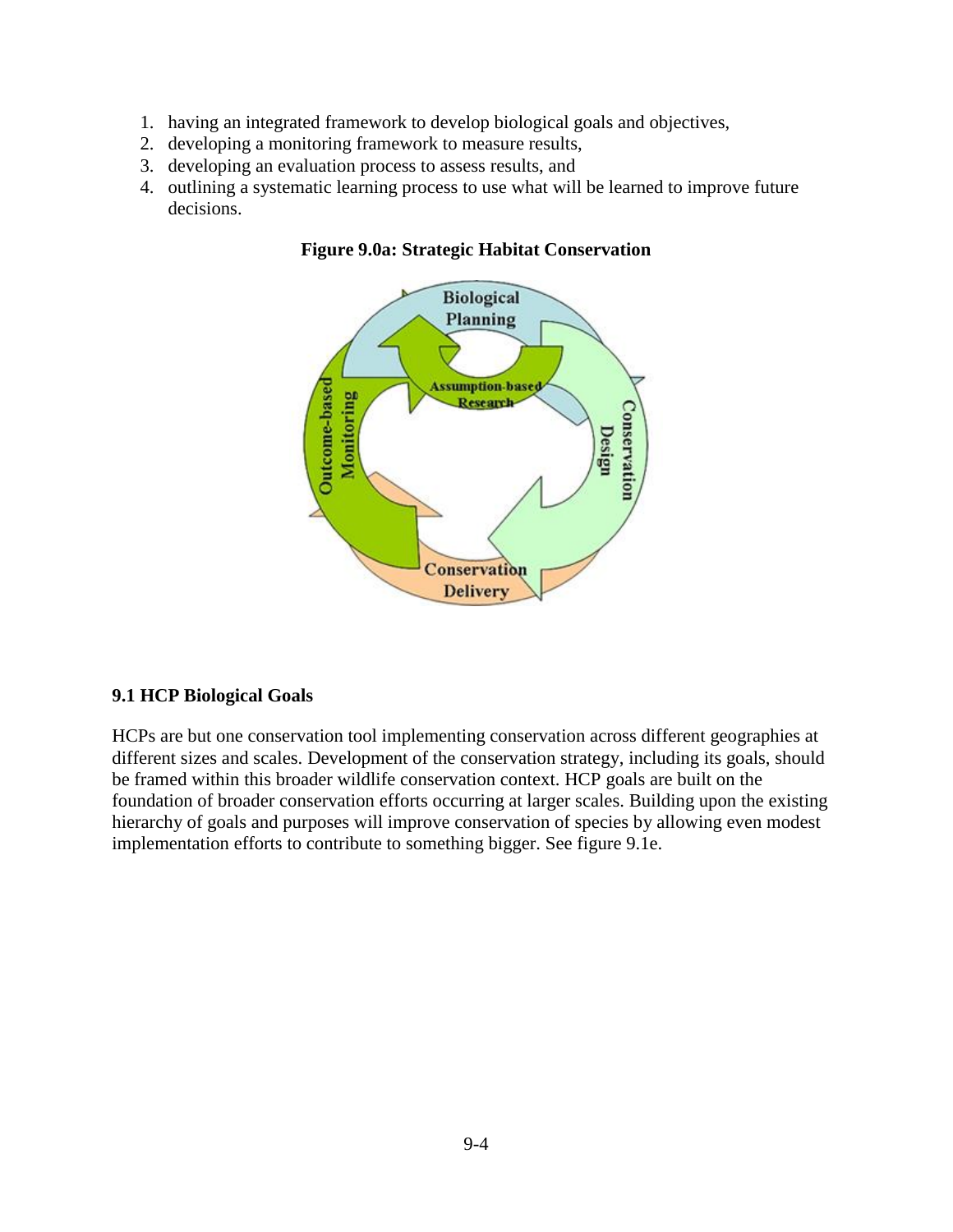

#### **Figure 9.1e: Hierarchy of Goals and Purposes**

By framing HCP goals within the context of larger conservation efforts it should become clear how the HCP may:

- affect recovery of species,
- further progress on large scale planning efforts like Landscape Conservation Cooperatives (LCCs) and State Wildlife Action Plans,
- help build more resilience and adaptive capacity for species to withstand future climatic change,
- help protect large scale migration or movement corridors.

**Helpful Hint: Consistent with agency policies and the use of the best available science, we integrate adaptation strategies for climate change effects into our planning, programs, and operations. As goals and objectives are developed we must ask if they are still attainable given the projected down-scaled effects of climate change in the HCP plan area. For example, the** *Climate-Smart Conservation* **guide calls for developing an initial set of goals through the lens of assessing climate impacts and vulnerability, and reviewing/revising conservation goals as needed. (See also section 9.3.2, below.)**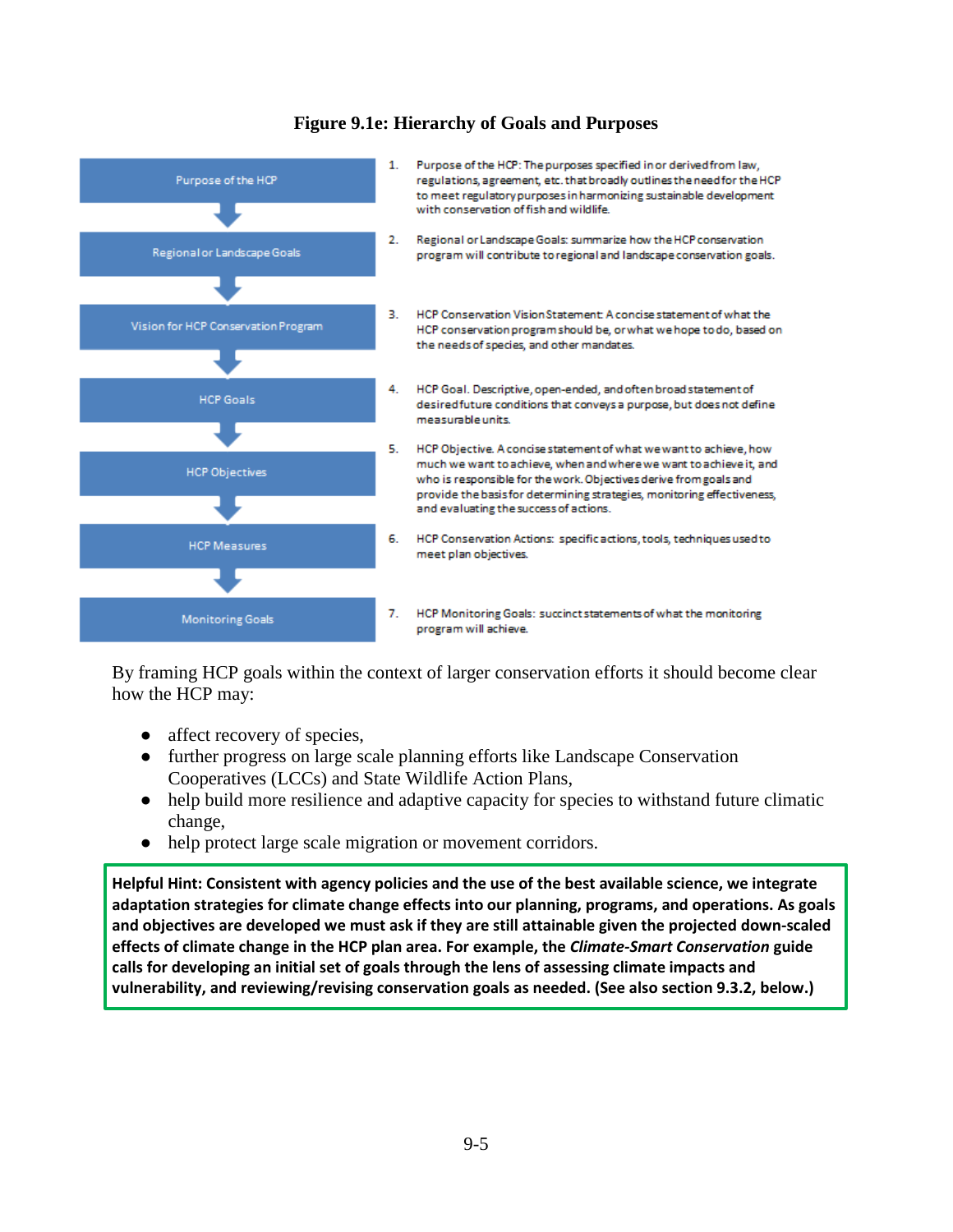Biological goals broadly describe the desired future conditions of an HCP in succinct statements. Each goal steps down to one or more objectives that define how to achieve these conditions in measurable terms. A well-written goal directs work toward achieving the vision and purpose of an HCP.

It takes careful thought to develop productive and meaningful goals, and it is a critical step. In a few concise statements, goals comprise the HCP's effort in pursuit of its vision and lay the foundation from which all conservation activities arise. Management activities result from goals, and not the other way around. Goals must be developed *before* developing objectives and conservation measures to orient management direction, both during plan development and throughout implementation.

Ideally, the applicant should develop HCP goals and objectives in close coordination with the Services as they are the foundation upon which the HCP is built. An excellent resource on developing goals and objectives is the FWS's document: "Writing Refuge Management Goals and Objectives: A Handbook" (see the [HCP Handbook Toolbox\)](https://www.fws.gov/endangered/what-we-do/hcp-handbook-toolbox.html#Ch9).

Goals and objectives guide management actions taken for an HCP to meet its conservation vision. Well-developed goals and objectives are key in focusing actions to efficiently and effectively manage the landscape to achieve the desired condition and to ultimately conserve species.

The first consideration when developing biological goals and objectives for an HCP is the scale of the plan. A biological goal for a small HCP (e.g., a single family residence) may be obvious (a well-known recovery plan objective) and simple – contributing to conservation. For example, a goal may be to contribute to the conservation of the covered species by either leaving and protecting (with a conservation easement in perpetuity) 8 acres of a 10-acre property in its natural state for the species or by purchasing the appropriate number of credits from a conservation bank before clearing and construction begins (objectives). Goals and objectives for a bigger HCP will likely require more consideration.

When developing biological goals and objectives, use existing conservation information to guide them, like: species recovery plans or outlines, 5 year status reviews, spotlight species actions plans, State Wildlife Action Plans, species status assessments, candidate conservation plans, and any other existing documents with conservation strategies for the covered species that are the best scientific information available. These plans often evaluate species' status and make recommendations about what it will take to get the population to a desired condition. To develop the most effective goals and objectives, relevant expertise (e.g., species experts, listing/recovery team members, climate change specialists, and State wildlife agencies) should be sought and included in their development.

The development of vision statements, goals, and objectives is iterative, and they may need to change during the HCP development process as the plan changes or as new information becomes available. However, it is critical that you initiate the process at the beginning and preserve the hierarchical nature of the relationship. It is important not to choose measures without objectives, develop objectives without goals, or establish goals without first articulating a vision for the HCP's conservation program. Building from the hierarchy of purpose and goals will allow you to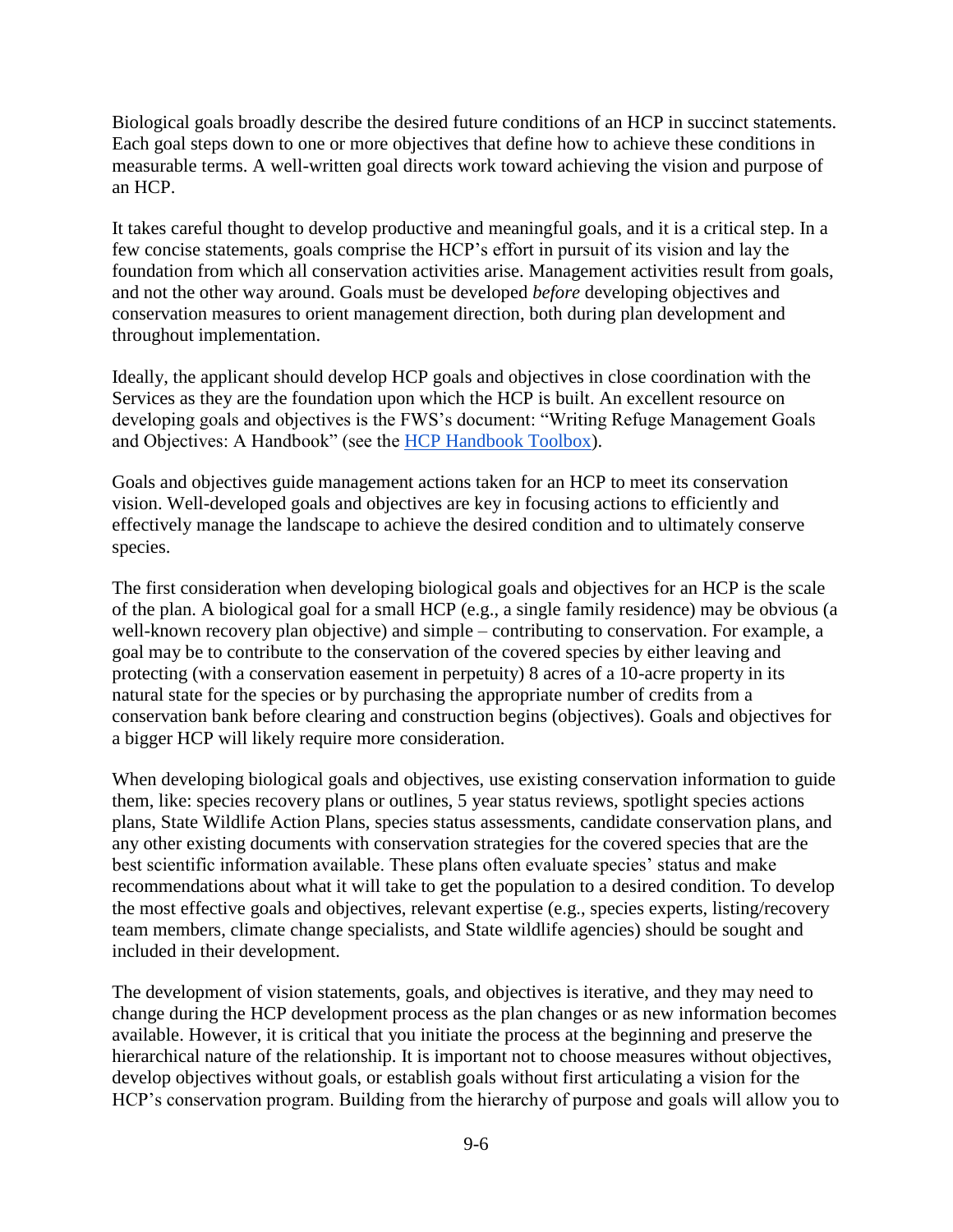identify existing and future efforts that may need to be refocused or eliminated. Figure 9.1a shows the relationship between goals, objectives, and measures.



## **Figure 9.1a: Biological Goals and Objectives**

# *9.1.1 Developing Useful Goals and Objectives*

The applicant and the Services should collaborate to develop goals. These goals serve as the foundation of the conservation strategy and should be used to guide how the rest of the plan is developed and implemented.

Goals must:

- broadly state desired future condition,
- be descriptive, and
- be clear and understandable to all, not just to those at the table developing them.

Figure 9.1b serves as a guide for developing and assessing biological goals. Each biological goal should contain these four elements:

- 1. the key **subject** of concern (e.g., a particular species or guild, a biotic community, or a habitat type);
- 2. the **attribute** of interest for that subject (e.g., population size, physical area covered, species composition);
- 3. the **target** or condition for the attribute (e.g., a number, period of time, historic condition). In selecting this, keep climate change effects in mind, since depending on the situation and timeframe for the HCP, it may or may not make sense for the target to involve the historic range of variability or existing conditions; and
- 4. the **action** or effort (e.g., restore, provide) that will be made to achieve the target.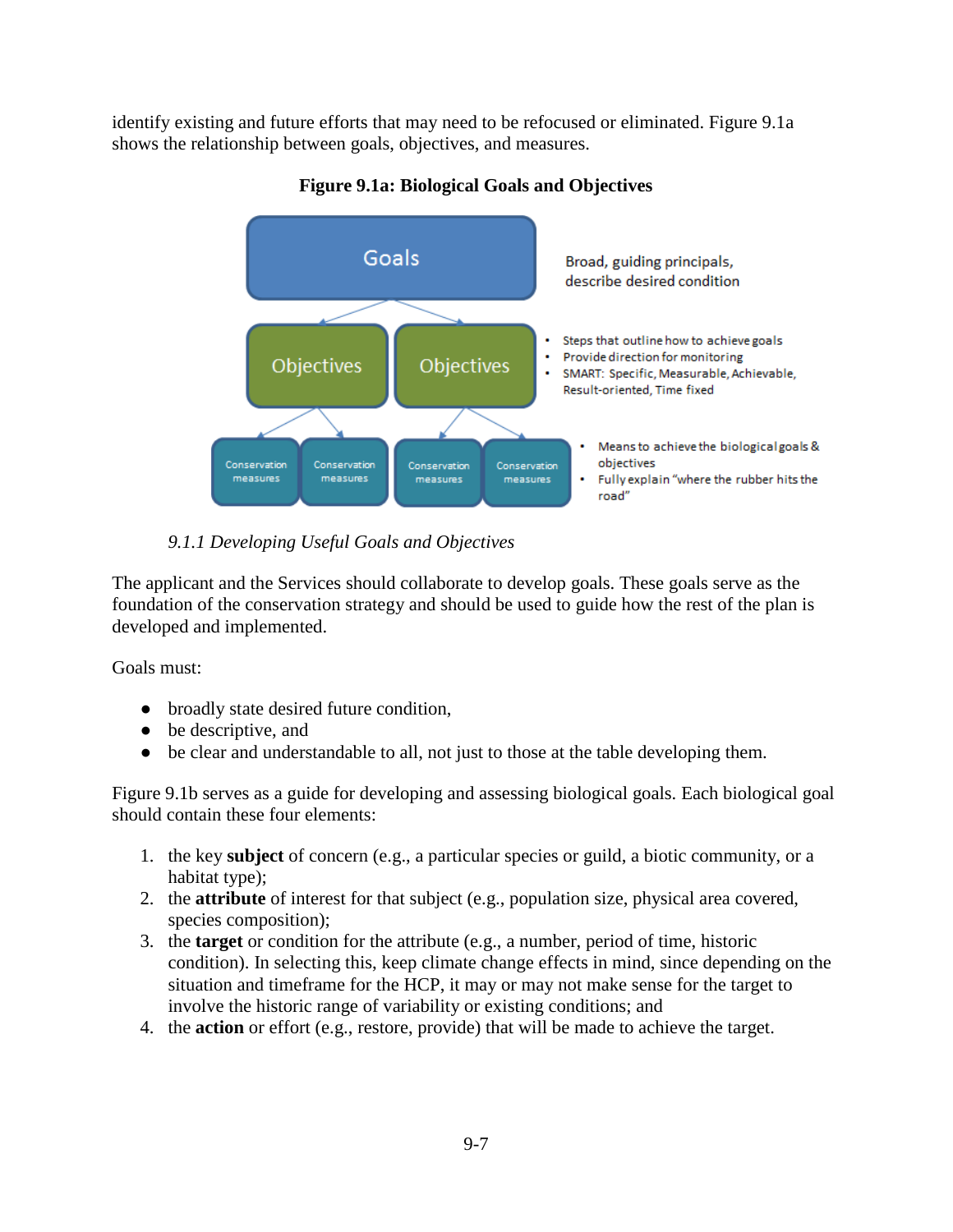## **Figure 9.1b: Four Elements of a Biological Goal**



HCP goals should address the broad biological needs of the species. They can be focused on a number of species needs or reducing threats, such as:

- maintaining a specific species life history characteristic,
- providing conditions necessary for an important life history characteristic, or
- restoring something to historic or more desirable conditions, or establishing desirable conditions that facilitate transformation in response to effects of climate change or other stressors that cannot be addressed using traditional restoration approaches

All of these examples should be based on the specific needs of species in the plan area, but contribute to broader species needs.

These goals need to be forward thinking and "truthed" with a reasonableness of likely future climatic conditions. Depending on the local situation and time period covered, future-oriented goals can vary along a continuum from managing for persistence to managing for transformation, and shift over time from persistence to transformation. With climate change effects in mind, are the goals still achievable? If not, consider adjusting them to make them achievable with future climatic conditions in mind.

### **Example Goals:**

Example goal 1: Bogus Bat: self-sustaining population of bogus bats in the preserve system that can withstand threats, is genetically representative of neighboring populations, and contributes to the overall recovery of the species.

Example goal 2: Swamp habitat: hydrologic integrity of the Mucky Swamp within the natural state of variability and function maintained within future climatic constraints.

9.1.1.1 Habitat-Based Goals vs. Species-Based Goals

HCPs that use habitat as a surrogate for species impacts can express conservation goals in terms of habitat area trends (objectives), but there must be an established correlation between species numbers, reproduction, and/or distribution and its habitat. In addition, there must be some way to reliably determine how effective the mitigation is for covered species.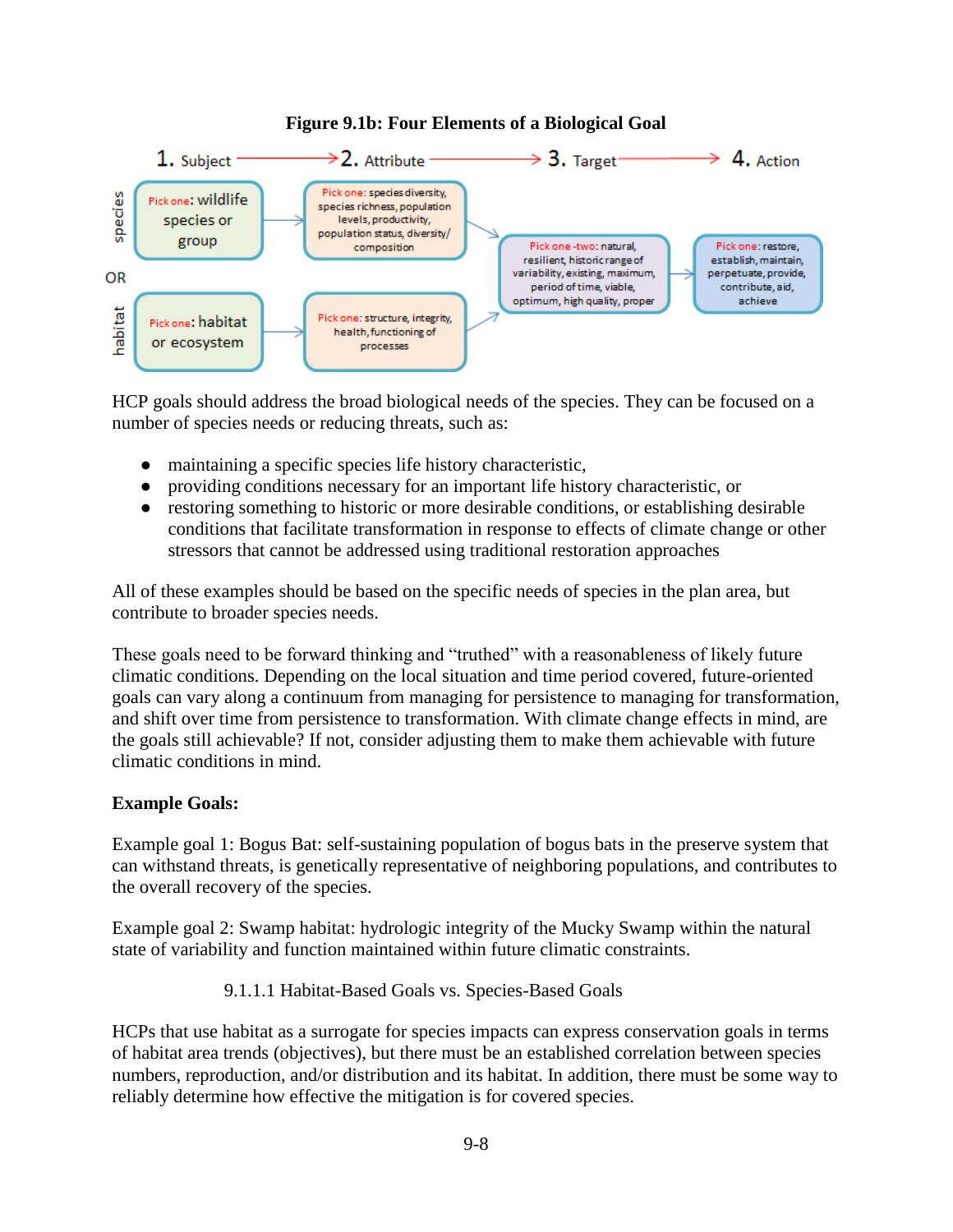For example: a species based goal might set specific population or life history targets for a covered species, such as percent of nestlings fledged or over-winter survival. In a habitat-based approach, the goal would be based on protecting, restoring, and establishing a specific type or amount of habitat for a covered species. In the case of the habitat based goal, the connection between habitat and covered species is really important to understand. Usually, protecting unoccupied habitat for a covered species does little for the species, however protecting a corridor that connects two important habitats can be important for the species' conservation.

### Example habitat-based goal:

Goal: Maintain and enhance functional grassland communities that benefit covered species and promote native biodiversity.

Goal: Improve the quality of streams and the hydrologic and geomorphic processes that support them to maintain a functional aquatic and riparian community to benefit covered species and promote native biodiversity.

Goal: Maintain a functional riparian forest and scrub community at a variety of successional stages and improve these communities to benefit covered species and promote native biodiversity.

Considerations for inclusion with or as goals:

- building in fire resiliency for an area and covered species affected by increased fire
- connectivity to important habitat or populations
- climatic refugia for climate sensitive species/habitats
- building in resilience to extreme changing conditions (e.g. vegetative buffers against storm surge, restoration to stabilize habitat prone to flooding, etc.)

#### Example species-based goal:

Goal: Swainson's hawk: maintain or increase population size and distribution of Swainson's hawk in the inventory area

Goal: foothill yellow-legged frog: protect, maintain, or increase populations of foothill yellow-legged frog

### *9.1.2 Responsibility for Developing Biological Goals and Objectives*

Development of goals and objectives should be done jointly with the Services and the applicant. Field Office staff should be involved and engaged in the process to develop goals and objectives as the goals and objectives will be used to guide development of the entire plan.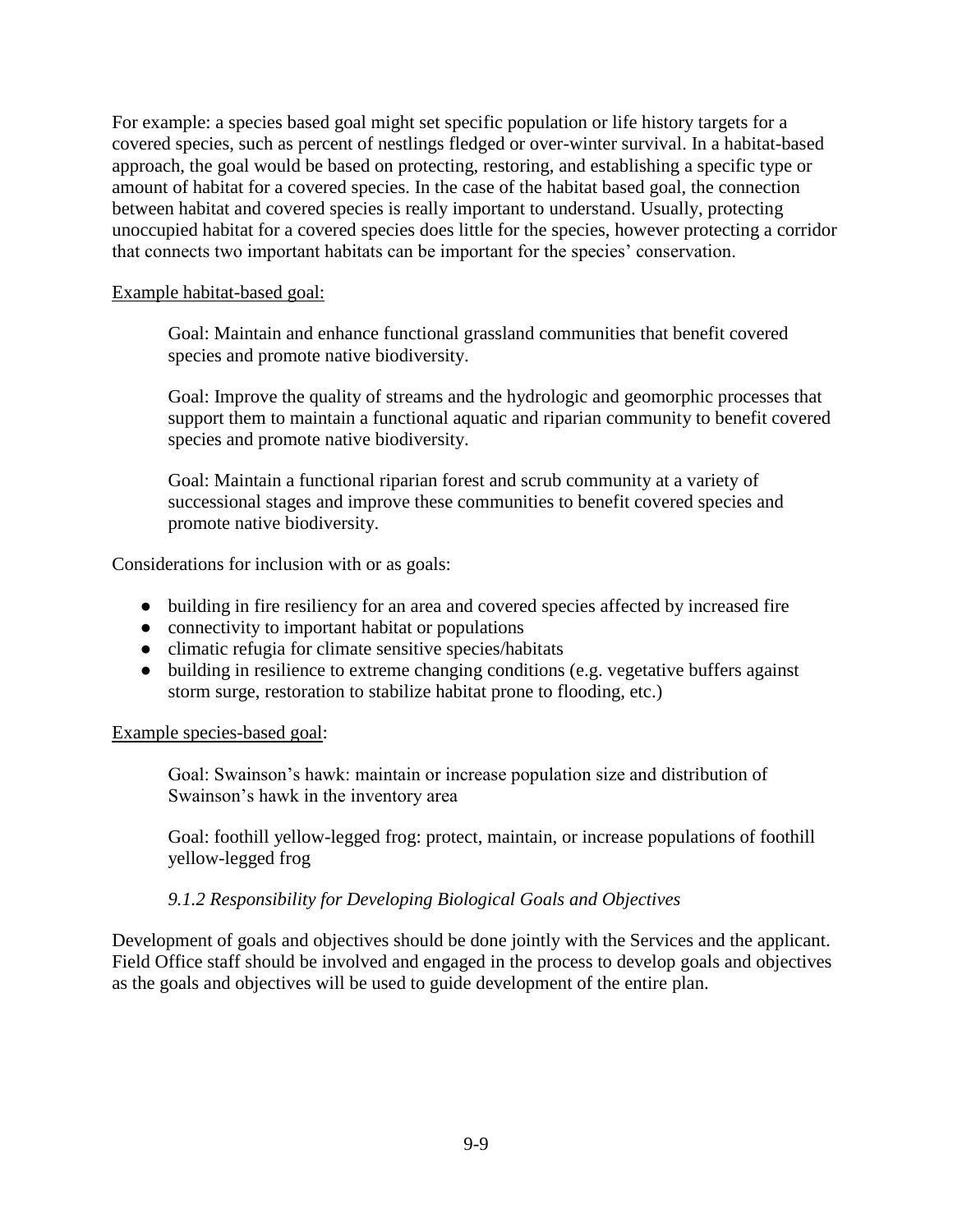### *9.1.3 When to Develop Goals and Objectives*

Once the applicant and the Services have completed the 'Getting Started Questionnaire' or similar guiding document, they should start developing the hierarchy of goals and purposes. Maintaining the order of the hierarchy is important in building a strong foundation for the HCP.

# *9.1.4 Number of Biological Goals*

There must be sufficient specificity in the articulated goals to guide the conservation strategy development and implementation. In some cases, goals will be needed for each covered species. In other cases, groups of covered species can fall under the umbrella of a single goal. Each plan will be different.

### **9.2 Biological Objectives**

Objectives are the incremental steps taken to achieve a goal. Objectives are derived from goals, and they provide a foundation for determining conservation measures, monitoring direction, and evaluating effectiveness of the conservation strategy. The number of objectives per goal will vary, but there should be enough to adequately describe how to achieve the goal. An implementation schedule may be beneficial if a goal has several objectives.

# *9.2.1 SMART*

SMART is an important acronym for reminding us of the essential elements of a good objective. Objectives need to be:

- **S**pecific
- **M**easurable
- **A**chievable
- **R**esult-oriented
- **T**ime-fixed

**Specific**: Objectives must clearly articulate what is to be achieved. Avoid ambiguity by phrasing objectives clearly. A clearly phrased objective is easy to understand and the meaning is difficult to misinterpret. Be as specific as possible. WHO will do the action? WHAT will they do? WHEN and WHERE will they do it? Avoid phrases that are subject to interpretation, like "maintain high-quality habitat." "High-quality habitat" can be interpreted in many ways.

**Measurable**: Objectives should contain a measurable element that we can readily monitor to determine success or failure. First ask, "What would we monitor to assess progress toward achieving this objective?" Then ask, "How do we quantify it?" For example, to determine progress toward "high-quality habitat," identify what defines "high quality." That may mean having certain plant community composition, vegetative structure and density. Then to further define "high quality habitat," quantify each component. In this example, you might list the desired proportion of each plant species, the height of a plant type, and number of individuals in a specified unit of area. The nature of the measurable element may vary, as might the difficulty in measuring it. Still, you must have something to indicate progress. While evaluating a water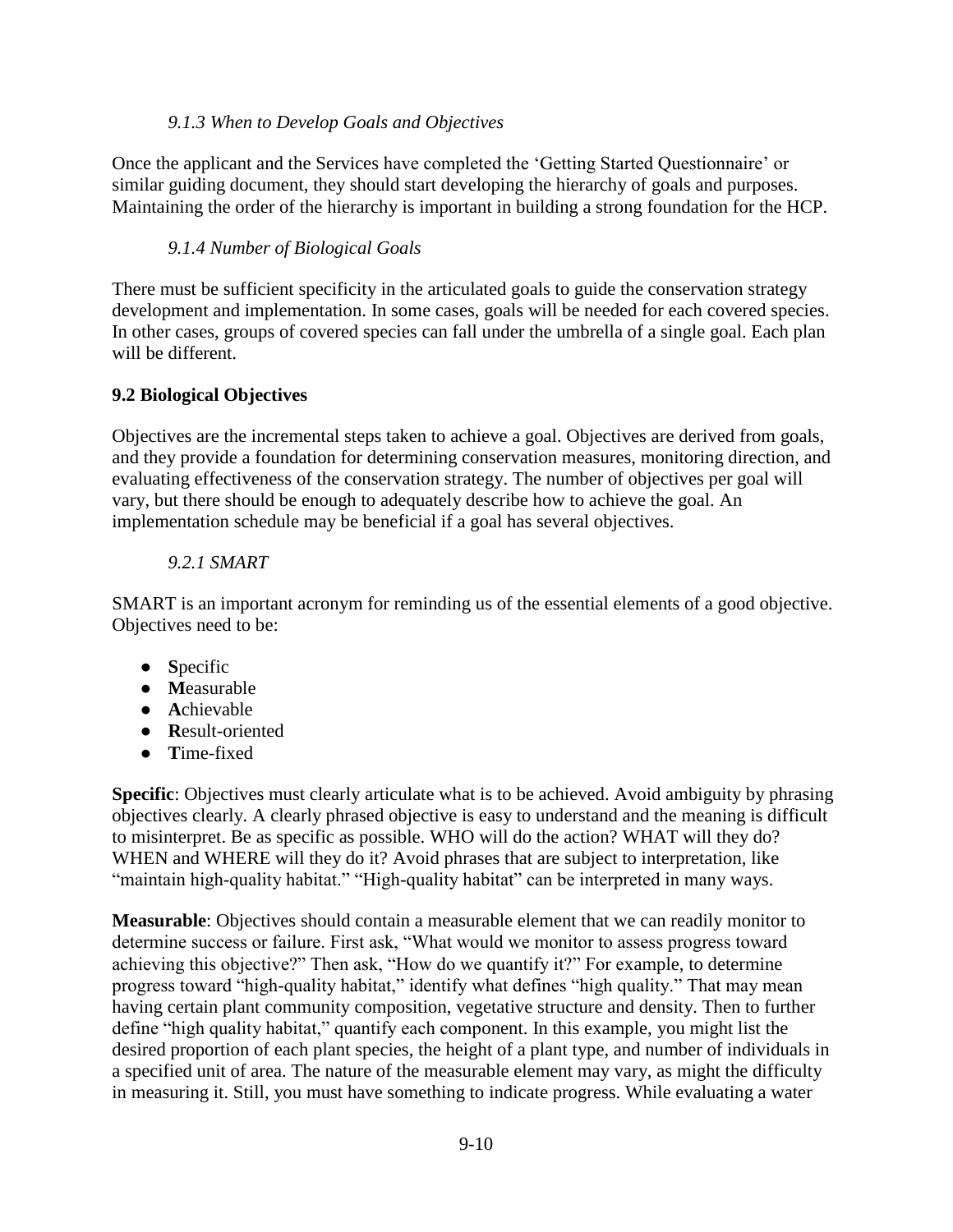depth objective may only require gauge readings, monitoring a component of vegetative structure may require systematic surveys of vegetation density or composition.

**Achievable**: Objectives must be achievable. If you cannot determine how to achieve an objective, you must discard or rewrite it. Do not ask more of the land or wildlife than it can deliver, and use sound professional judgment to develop reasonable expectations of time, staff, and funds available to pursue the objective. Goal and objective development should be based on biological needs for meeting the permit issuance criteria and insulated from other pressures.

**Result-oriented**: Objectives should specify an end result. For example, a habitat objective that is result-oriented will provide a detailed description of the desired habitat conditions expected. We should be able to envision the result of achieving the objective.

**Time-fixed**: Objectives should indicate the time period during which they will be achieved, and not to be open-ended. It is acceptable to include a range of completion dates to provide some degree of flexibility. Consider developing an implementation schedule for objectives or strategies, perhaps in 5-year increments.

The development of conceptual models to lay out hypotheses for how the ecosystem works and what the relationship is between species and threats can be extremely helpful in linking objectives to species needs. See Table 9.3a below for examples.

Examples of objectives:

Example goal 1: Bogus Bat: self-sustaining population of bogus bats in the preserve system that can withstand threats, is genetically representative of neighboring populations, and contributes to the overall recovery of the species.

*Objective 1*: Preserve 50% of hibernacula and all maternity roosts of the bogus bat, in the plan area during the permit term

*Objective 2*: Enhance roosting habitat by protecting and restoring any abandoned mine. cave, or building in the Preserve System and, if feasible, creating 5 artificial hibernacula during the permit term.

Example goal 2: Swamp habitat: hydrologic integrity of the Mucky Swamp within the natural state of variability and function maintained within future climatic constraints.

*Objective 1*: preserve all area within 2500 feet of the 1900 high water line of Mucky swamp within 10 years of permit issuance through conservation easements and acquisition in fee title.

*Objective 2*: restore historic contours and elevations of Mucky swamp to increase retention and infill of sediment within 3 years of land preservation.

*Objective 3*: restore vegetation to historical conditions on preserved lands to increase infill into the Mucky Swamp from Stinky Creek and Curvey Creek within 20 years of permit issuance.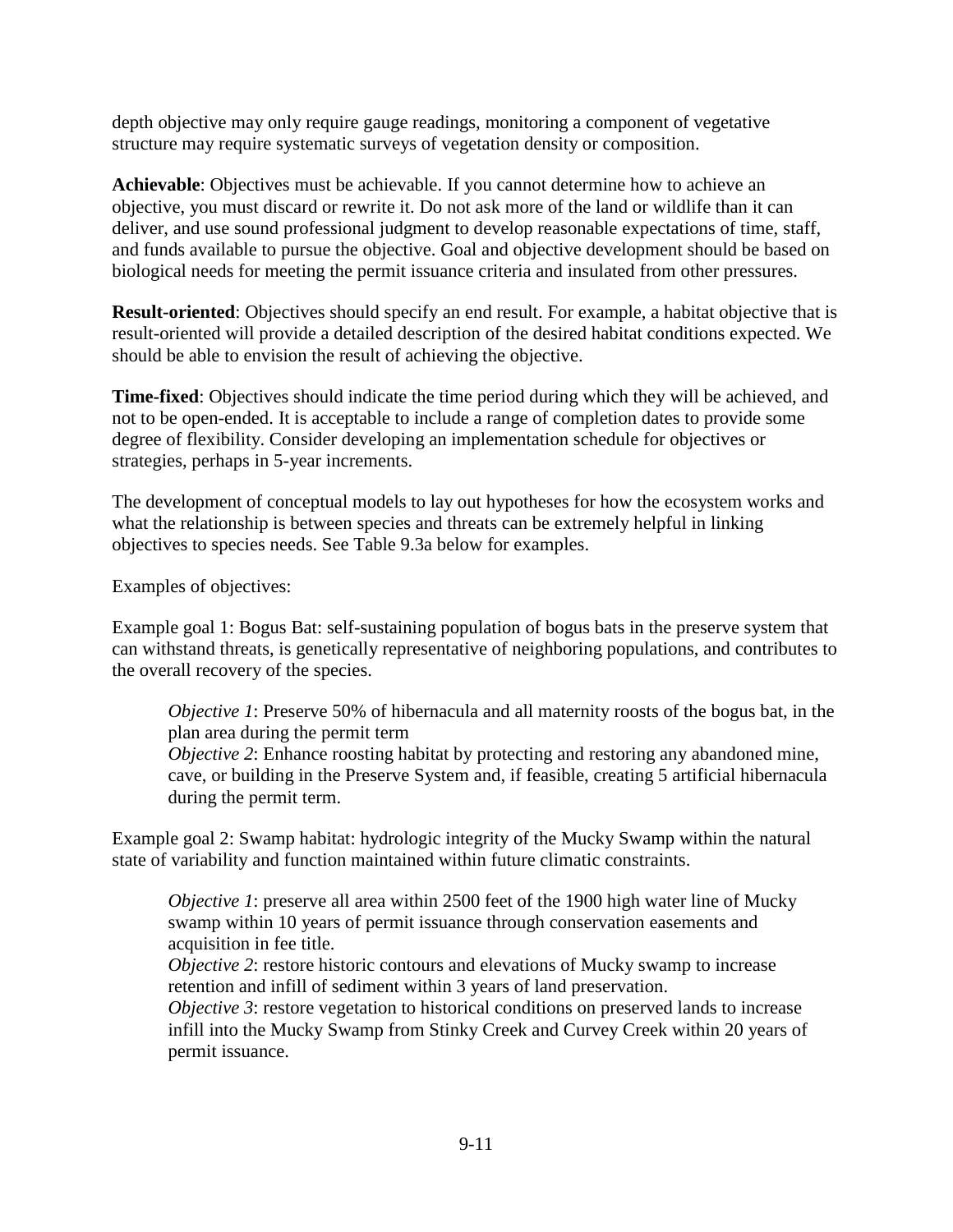### *9.2.2 Considering Climate Change Effects in the Development of Goals and Objectives*

It is important to consider climate change effects while developing biological goals; an excellent resource is *Climate-Smart Conservation: Putting Adaptation Principles into Practice*, (see the [HCP Handbook Toolbox\)](https://www.fws.gov/endangered/what-we-do/hcp-handbook-toolbox.html#Ch9).

There are different ways climate change may affect the process of developing goals and objectives, but the key is to make sure the goals and objectives are evaluated with the effects of climate change in mind. The approach taken will vary depending on local conditions, the geographic scope and time period covered by an HCP, and the nature and extent of projected climate change and related impacts in relation to the climate sensitivity of the species and its habitat. The ways that climate changes and related effects can interact with other stressors (e.g., habitat fragmentation, spread of invasive species, risk of wildfire) also may be important in some situations (Chapter 8.2.1). Rely on the best available science on the likely impacts and responses of species and habitat to effects of climate change. If such science is lacking, consider resources that are available to conduct assessments necessary to help make better decisions about selecting goals and objectives.

Consider asking questions like the ones below during the development of goals and objectives:

- How might effects of climate change affect the likelihood of success in achieving goals and objectives? Are they achievable with such effects in mind?
- Are there already assessments of climate change effects, or climate change projections associated with the species, habitats, or communities affected by the HCP?
- What can be done to increase the likelihood of success given the expected effects of climate changes?
- Are the goals and objectives forward thinking in that they anticipate changing conditions?
- Which management tools may be affected by climate change? Are they all still appropriate with the expected effects of climate change?

The absence of detailed, climate change specific information on climate change is not a sufficient reason to ignore consideration of potential effects of climate change. Available information is usually sufficient to at least start evaluating whether or how species and habitat are sensitive to climatic variables. For example, a covered trout species that relies on cold water for many stages of its life cycle may be in an area where unsuitably warmer water temperatures are expected; this could lead to an objective for managing streamside conditions that will help retain suitable water temperatures.

# **9.3 Conservation Measures**

Conservation measures describe the specific actions that the permittee will implement to achieve the objectives in support of the HCPs goals. There may be multiple conservation measures associated with each objective. Conservation measures can be any of the avoidance, minimization, or mitigation actions taken to meet the goals and objectives of the HCP.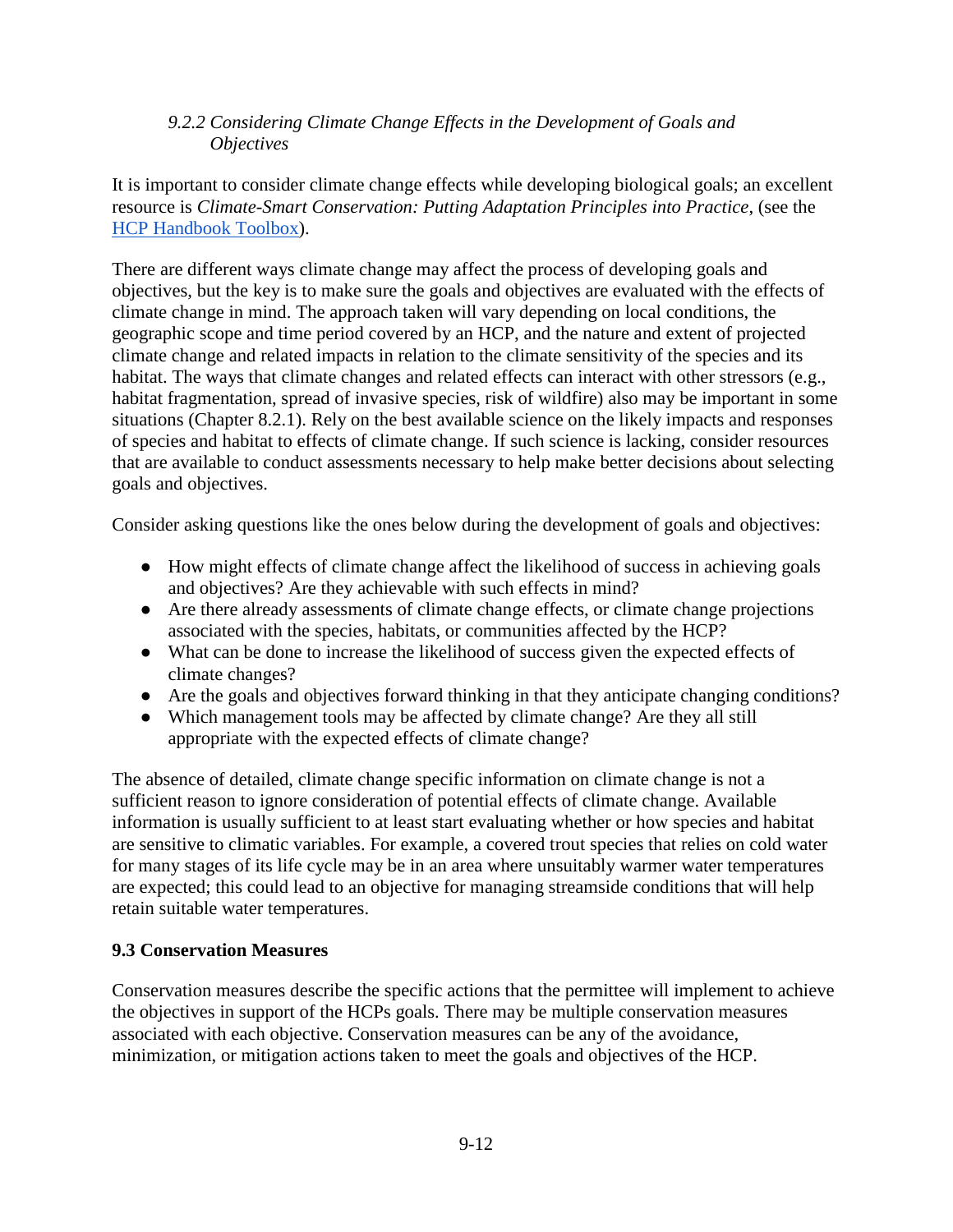Conservation measures can take many forms, but in all cases must be based on the biological needs of covered species. HCPs often combine these measures to meet the needs of species. Conservation measures implemented in HCPs usually take one of the following forms:

- avoiding the impact through project design
- minimizing the impact through best management practices
- minimizing the impacts of the taking by reducing or eliminating other threats
- mitigating (offsetting) impacts, by:
	- a. restoration of degraded habitat
	- b. enhancement of functional habitat
	- c. preservation of habitat
	- d. creation of new habitat
	- e. translocating or repatriating species

#### *9.3.1 Avoidance*

Avoidance of take of individuals or habitat is an important component of HCPs. Avoidance generally occurs by siting and designing the project in a way that avoids impacts to covered species. Avoidance should be the first step in minimizing project impacts on covered species. In some instances, it may be possible to avoid all project impacts so there is no need to develop an HCP. Conducting surveys prior to implementation of a covered activity helps to determine where the species or important habitat elements occur. These surveys provide valuable information so implementation of covered activities can be modified to avoid or minimize effects that could not have been done without the survey information.

Examples of avoidance measures include:

*Seasonal Restrictions*: If the species or important habitat elements are present, the applicant may restrict covered activities during specific times of year to minimize impacts to individuals or habitat elements. Such seasonal restrictions may occur during courtship, nesting, fledging, dispersal, or migration periods. Restrictions may also minimize impacts to forage resources, such as during the blooming or fruiting period of an important food source.

*Reduction of the Extent of the Covered Activity*: An applicant may reduce the extent of the covered activity to avoid the effects of the activity. For example, reducing the density of development, or not developing a portion of the project that contains an important habitat element may avoid the impacts of the taking from that project.

### *9.3.2 Minimization*

Minimization measures are actions that will reduce the impacts of the taking that have been identified during the development of the HCP.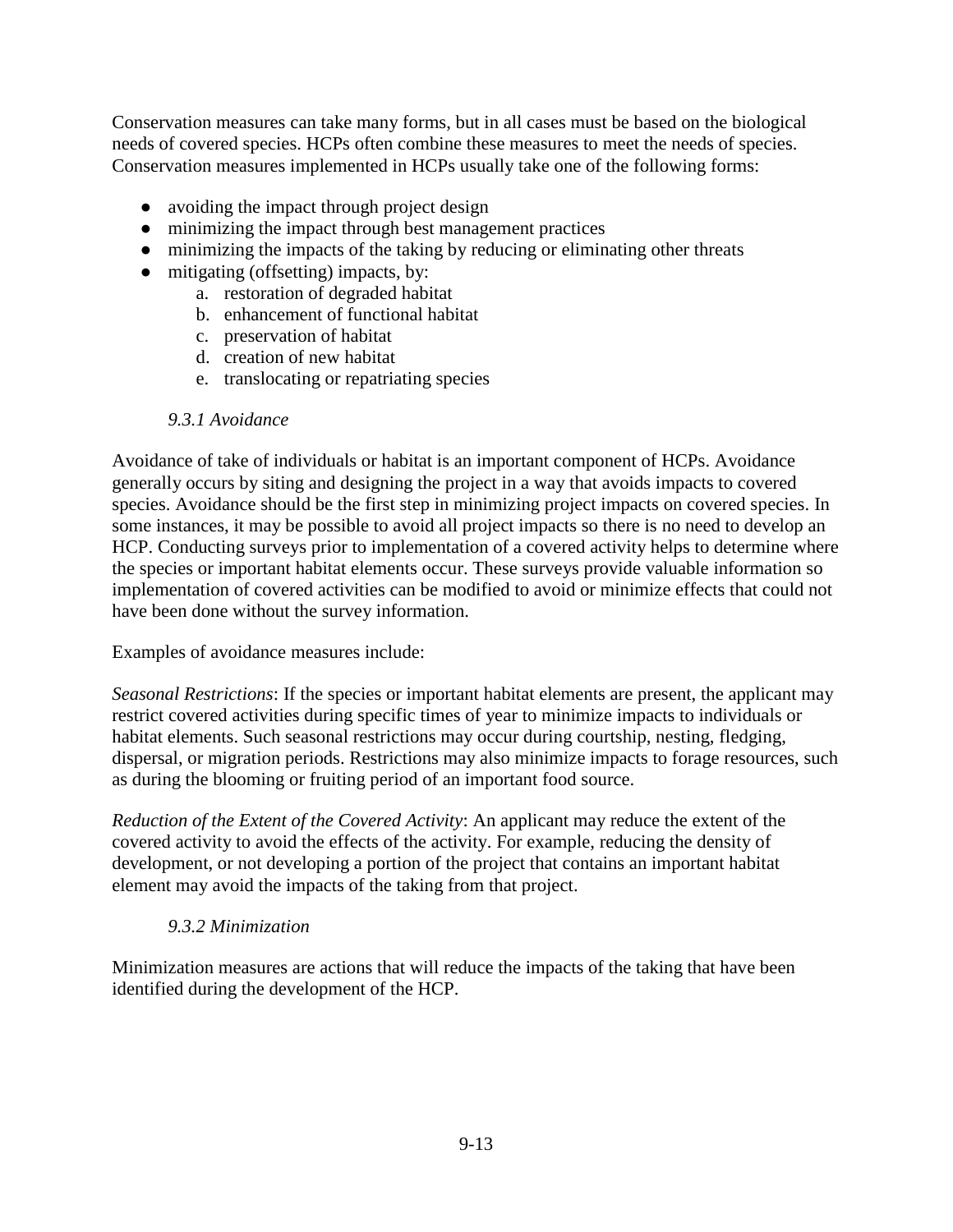Examples of minimization measures include:

*Establishment of Buffer Zones*: Applicants may minimize impacts from covered activities by establishing adequate buffers around occupied areas (e.g., nest sites, dens, riparian areas, etc.) or around important habitat elements (e.g., caves, burrows, cavities, limited forage resources, etc).

*Maintenance of Habitat Connectivity*: If a covered activity is proposed in or adjacent to large areas of important species habitat and the proposed activity would increase fragmentation of that habitat, the maintenance of habitat linkages is important to facilitate the use and movement of individuals moving between populations. Movement of individuals between populations will help preserve genetic diversity. Also, since individuals of many species adjust their geographic ranges to track shifting areas of climatic suitability (culminating in range shifts for the species as a whole), providing habitat connectivity with climate corridors in mind may be an important consideration for some HCPs.

# *9.3.3 Mitigation*

Mitigation measures in the HCP must be based on the biological needs of covered species and should be designed to offset the impacts of the take from the covered activities to the maximum extent practicable. Some of the major categories of mitigation measures frequently found in HCPs are:

- restoration of degraded habitat to natural condition/function, or to a condition likely to be resilient to projected changes (e.g., in response to ongoing and projected climate change effects)
- land preservation (e.g., buy and protect, place conservation easements on land) of areas threatened by development
- enhancement of habitat (e.g., increase specific function of habitat)
- creation of new habitat or new populations
- threat reduction or elimination (e.g., management of non- native species)
- translocation of affected individuals or family groups to establish new or augment existing populations
- repatriation of species (or important resources) to formerly occupied and still suitable or enhanced habitat

These measures are often combined to meet biological goals.

When thinking about offsetting the impacts of the taking, the duration of the outcome of the mitigation measures should be considered. The necessary duration of the mitigation outcome should be based on the biological value of what is lost. There are a couple considerations:

- If habitat will be permanently lost, alternative habitat must be protected in perpetuity to offset the loss and the appropriate habitat conditions at the mitigation site must be maintained in perpetuity.
- If the temporary loss of habitat has long-term consequences to the species that uses that habitat, then the mitigation must account for the long-term consequences. Some species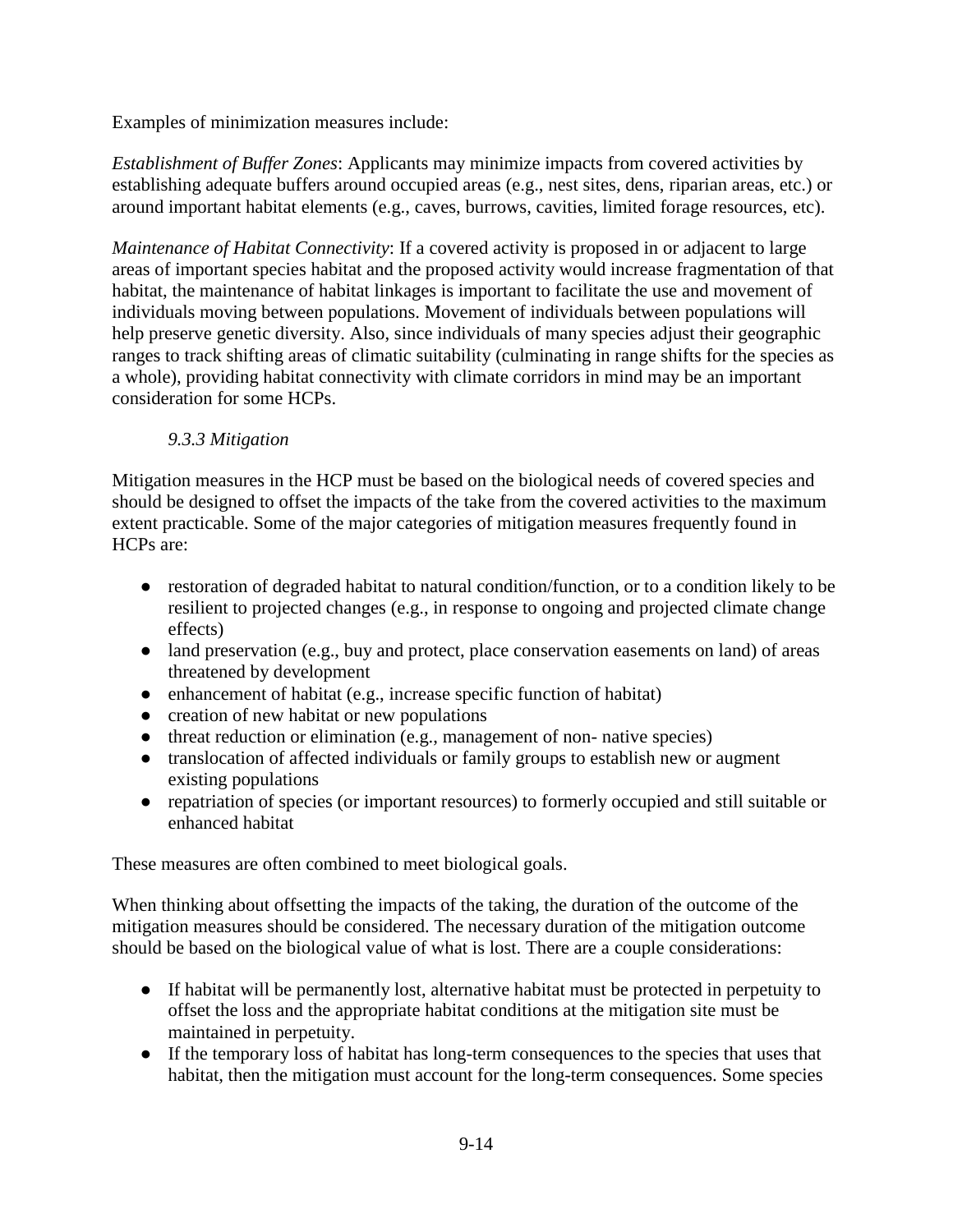are more susceptible to temporal impacts, which must be accounted for in the plan. In this case, additional or permanent mitigation may be required to offset impacts.

9.3.3.1 Restoration of Degraded Habitat

Restoration is focused on returning habitat to its natural or historic state. Restoration may be reestablishment of a former resource or improvement of a degraded resource to natural and/or historic structure and function. Restoration goals and objectives may need considerations for maintaining the desired functional state through projected effects of climate change, even though it may involve different habitat components (e.g., different composition of plant species) than were present in the past. Restored habitat should be protected through legal mechanisms discussed below in 9.4.3.2 Land Preservation.

# 9.3.3.2 Land Preservation

Land preservation is a mechanism for preventing the impacts of development threats to covered species and their habitats on a particular property. If the preserved number of acres is the same as the impacted acres, it does not result in a net gain in acreage, but protects what is already occupied and functional (unless other management actions will increase conservation value of the land preserved). Typically, land preservation in HCPs takes three forms:

- land set-asides within the permit/HCP area that are protected and managed for the species' benefit, followed by recording a conservation easement on that portion of the permit area;
- purchase of land specifically for HCP conservation, followed by recording a permanent conservation easement on that land and permanent management for the species' benefit, and
- permanent conservation easements placed on lands not owned by the permittee, but through the easement, the landowner agrees to manage the land for the purposes of conservation.

To manage and monitor the land being preserved, funds are needed to ensure they maintain their biological value. Preserved lands should either have their own management plans or follow the HCP if it is specific enough.

Applicants must ensure sufficient control of the land to achieve mitigation objectives. The land preservation tool is important in making sure those objectives are met. To express this, consider all the resources in the area: access rights, mineral rights, hunting rights, water rights, cropping rights, etc. Which resources need to be protected to ensure that HCP goals and objectives will be met? If water quality is critical to the success of the mitigation project, yet acquisition of the mitigation property would have little effect on the quality of water entering the property (e.g., from the neighboring land), then the applicant should acquire enough of an interest in the neighboring land to safeguard the quality of water entering the mitigation land. Are there existing easements that could affect a conservation easement or the ability to protect wildlife? If there are existing easements that will affect conservation, the applicant may need to conduct some alternate form of mitigation to offset their impacts.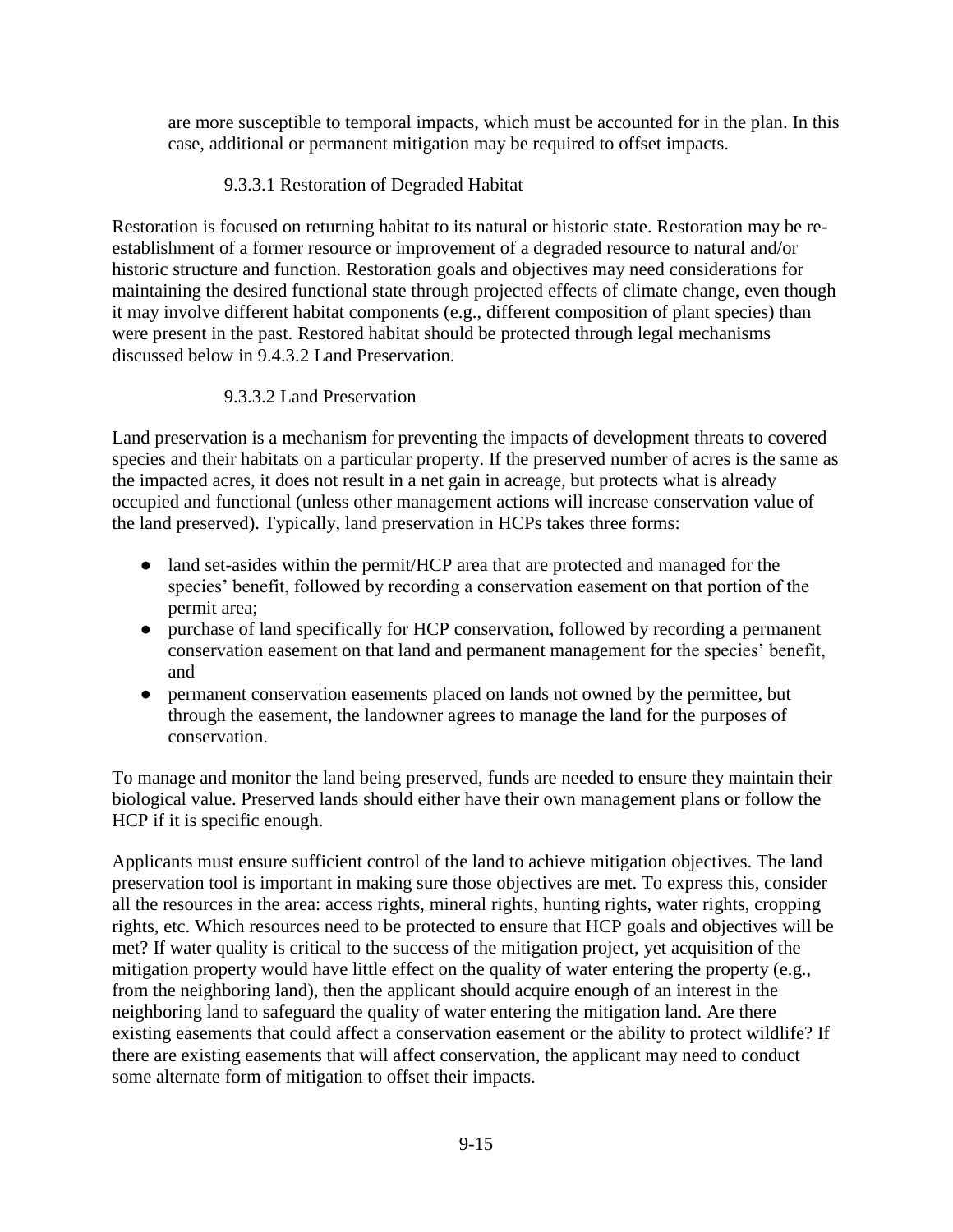If a land preservation tool does not achieve mitigation objectives, then the land cannot be credited toward meeting mitigation obligations until it meets the stated purpose. Even if the land is sufficiently protected from development threats, it must be managed in a way that is compatible with the mitigation objectives per the HCP in order to count toward meeting the stated purpose.

When developing a conservation easement, make sure to:

- build in flexible management options that can change through time to continue to meet species needs;
- include access for monitoring in the easement. Right of access means Services staff, or other persons we designate, evaluate whether easement restrictions are being adhered to (50 CFR 13.47);
- right to enforce easement restrictions by the appropriate parties;
- have legal counsel/solicitor help develop and review the conservation easement;
- start with the correct State-specific conservation easement template;
- ensure that the easement is granted only to an entity allowed under State law to hold conservation easements;
- accurately delineate in the field all conservation easement boundaries and provide a legal description;
- list allowable actions on the property;
- list prohibited actions that would be incompatible with the mitigation property's primary function as habitat for species.
- If sub-surface mineral rights are severed, it is preferable that the surface property owner negotiates a purchase of the mineral rights, or surface access to the minerals. If purchase of the mineral rights are not feasible, and the mineral rights owner has access to the surface, obtain a minerals assessment report ("remoteness letter") to determine the likelihood of minerals development before determining whether an easement on the property would be acceptable for mitigation
- Identify ITP in the easement document as the legal basis for the conservation easement.

### 9.3.3.3 Creation of New Habitat

Sometimes creation of new habitat is the most biologically appropriate way to offset the impacts of the taking from covered activities. Creation of new habitat is intended to develop a population or habitat condition that did not previously exist on a site. Creation of new habitat can result in a net gain in population or acreage. Creation involves the conversion of an area into useful and beneficial habitat that did not previously exist. This approach may be particularly appropriate as a climate change adaptation measure for areas where habitat transformation already is beginning or is likely to occur due to climate change effects. For example, in some situations it may be biologically appropriate to facilitate transformation to shrublands by replanting with scrub plants rather than trees in response to increasing temperatures drought condition. Another example is establishing new wetland or estuary habitat in coastal areas, slightly inland of current habitat that is becoming submerged or eroded due to sea level rise and storm surge impacts.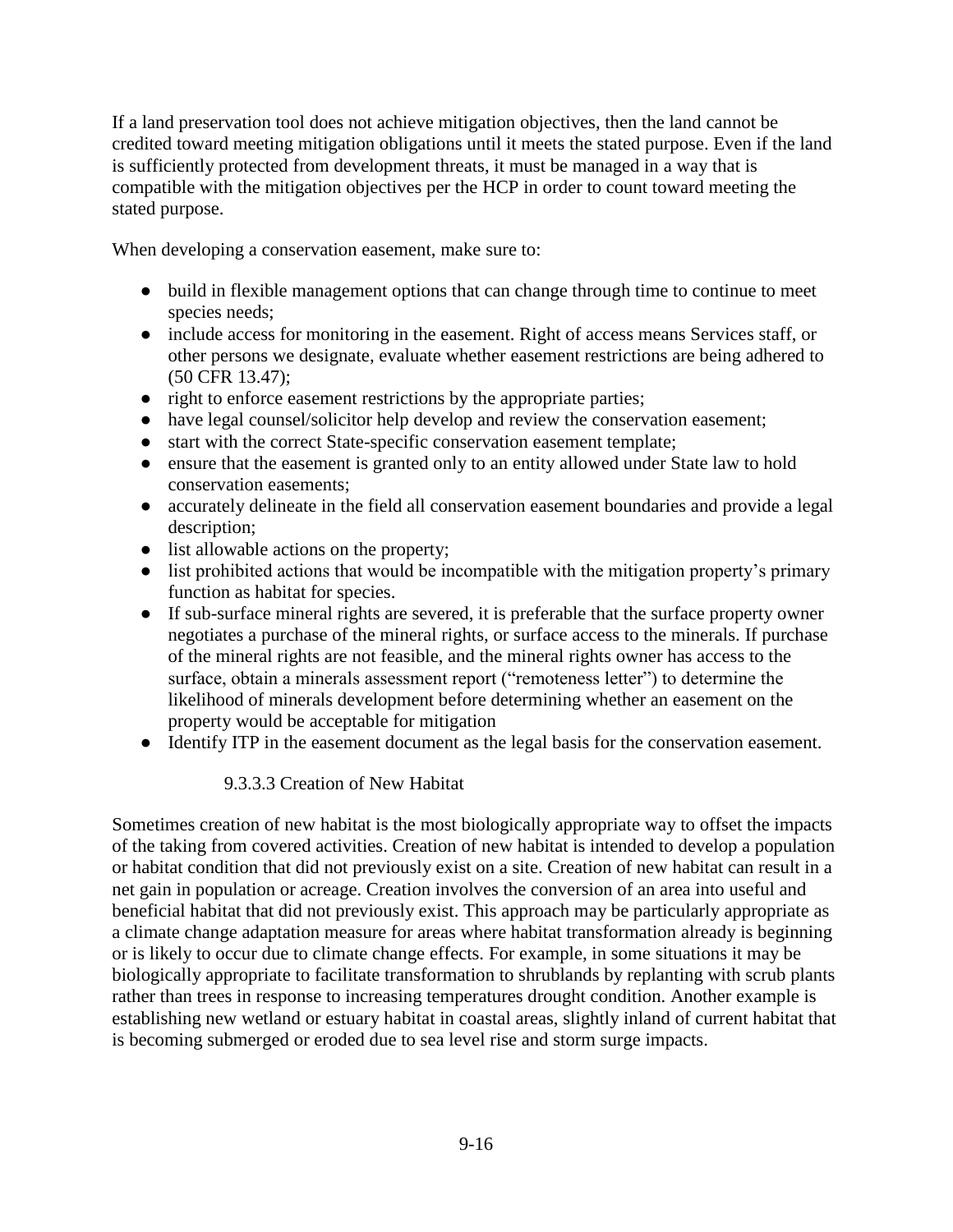### 9.3.3.4 Habitat Enhancement

Habitat enhancement usually involves manipulation of the physical, chemical, or biological characteristics of a resource and is intended to increase or improve specific habitat functions. Manipulating one component of an ecosystem will sometimes cause other components of the ecosystem to change: care is needed to understand how the ecosystem will change.

### 9.3.3.5 Threat Reduction or Elimination

This option includes removal or reduction of threats to improve the health of the system or reduce direct effects on covered species. Non- native species may be the primary driver of population declines for certain species. In these situations non-native removal can be an extremely important part of the conservation strategy. Conceptual models (discussed in depth in Chapter 10) can be used to help identify conservation measures to implement as part of the conservation strategy. Threat reduction could also include: managing land to prevent certain uses, protection of a historic hydrologic regime, fire management prescriptions, predator control, resilience to increased drought, etc.

### 9.3.3.6 Translocation

Impacts to certain species can be mitigated by removing the affected individuals from a project area and placing them into suitable protected habitat that has been enhanced or restored, as long as that habitat is unoccupied, or under-utilized by the covered species. In the case of gopher and desert tortoises, for example, the affected individuals are excavated and moved. In the case of red-cockaded woodpeckers, fledgling young are removed once a year during a certain period and moved to a new location so that a new nesting territory is established. In light of some climate change effects, there are a number of conservation programs considering "assisted migration" which involves moving individuals to cope with the effects of climate change. However, note that not all species can be successfully translocated. Moving animals is a tool with many implications and should be used sparingly.

### 9.3.3.7 Repatriation

If a species has been extirpated from an area, a permittee may work with the Services and State wildlife agencies to reintroduce them if the habitat is still suitable, or suitability has been restored and is expected to remain suitable.

### *9.3.4 Putting Goals, Objectives, and Conservation Measures Together*

Well-written goals, objectives, and conservation measures should flow from general to specific and should ultimately provide a clear vision for conserving species. The culmination of this hierarchy is the conservation measures that will lay out the actions needed to meet the objectives. See Table 9.4a where we continue the example used previously.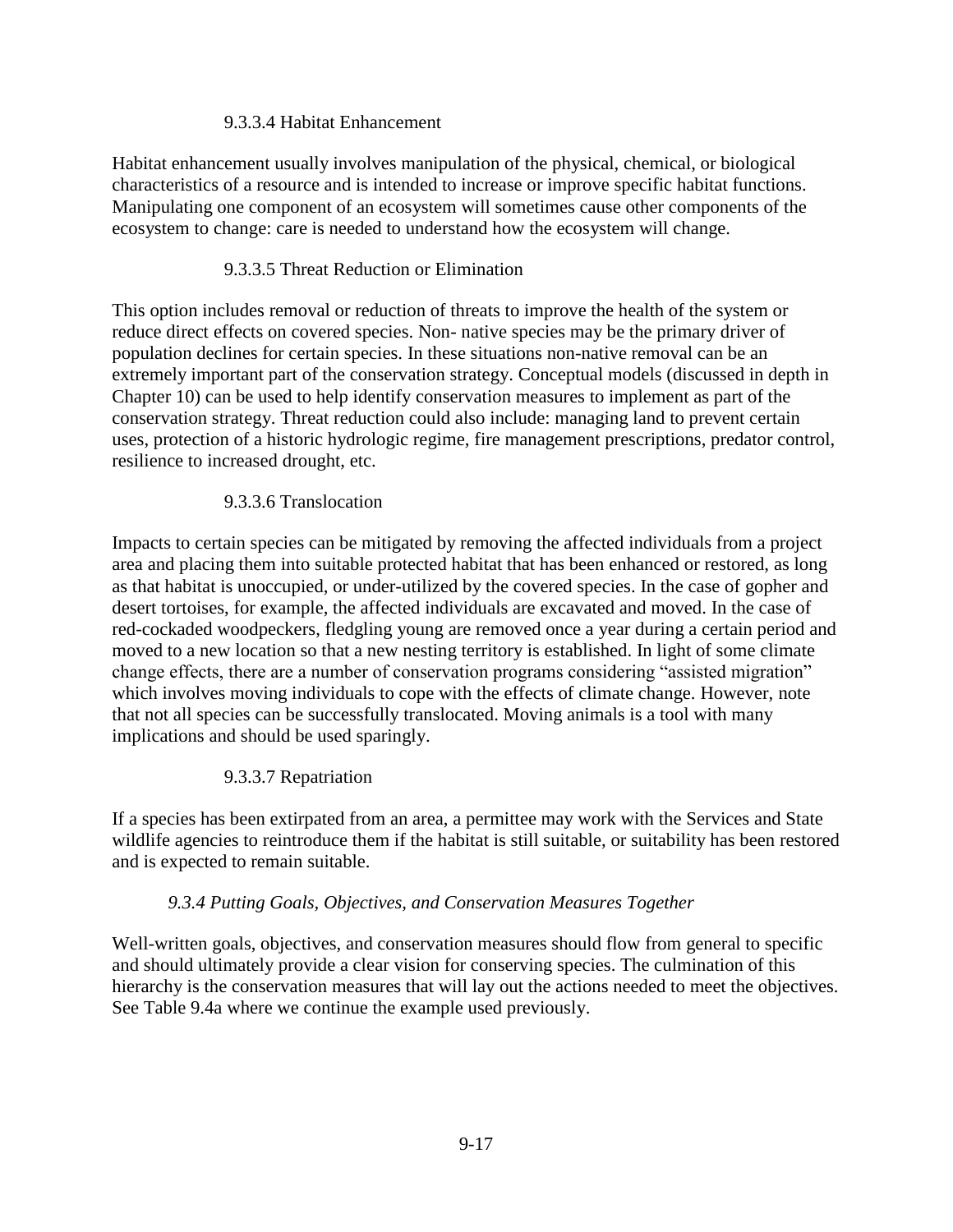Example goal 1: Bogus Bat: self-sustaining population of bogus bats in the preserve system that can withstand threats, is genetically representative of neighboring populations, and contributes to the overall recovery of the species.

*Objective 1*: Preserve 50% of hibernacula and all maternity roosts of the bogus bat, in the plan area during the permit term

Measure 1: acquire property x, y, z following the HCP conservation implementation schedule

Measure 2: place conservation easements on property a,b,c following the HCP conservation implementation schedule

Objective 2: Enhance or restore roosting habitat in abandoned mines, caves, trees, or building in the Preserve System and, if possible, create artificial hibernacula

Measure 1: enhance sites 1, 2, 3 by improving vegetative sheltering or by modifying lighting at existing structures to improve roosting habitat to naturally functioning levels

Measure 2: create artificial habitat at sites 4, 5, 6 to increase the quantity of hibernacula sites

Example goal 2: Swamp habitat: hydrologic integrity of the Mucky Swamp within the natural state of variability and function maintained within future climatic constraints.

*Objective 1*: preserve all area within 2500 feet of the 1900 high water line of Mucky swamp within 10 years of permit issuance

Measure 1: acquire property x, y, z following the HCP conservation implementation schedule

Measure 2: place conservation easements on property a,b,c following the HCP conservation implementation schedule

*Objective 2*: restore historic contours and elevations of Mucky swamp to increase retention and infill within 3 years of land preservation

Measure 1: using mechanical means, regrade and resurface the contours and elevation of mucky swamp to match historic elevation data

*Objective 3*: restore vegetation on preserved lands to increase infill into the Mucky Swamp from Stinky Creek and Curvy Creek within 20 years of permit issuance. Measure 1: with the assistance of botanists, revegetate the preserved area around mucky swamp to match historic density and diversity of appropriate plants, shrubs, and trees to stabilize soils and restore hydrologic condition to historic levels

How complex the plan is will dictate how many and how detailed the goals/objectives/measures hierarchy needs to be.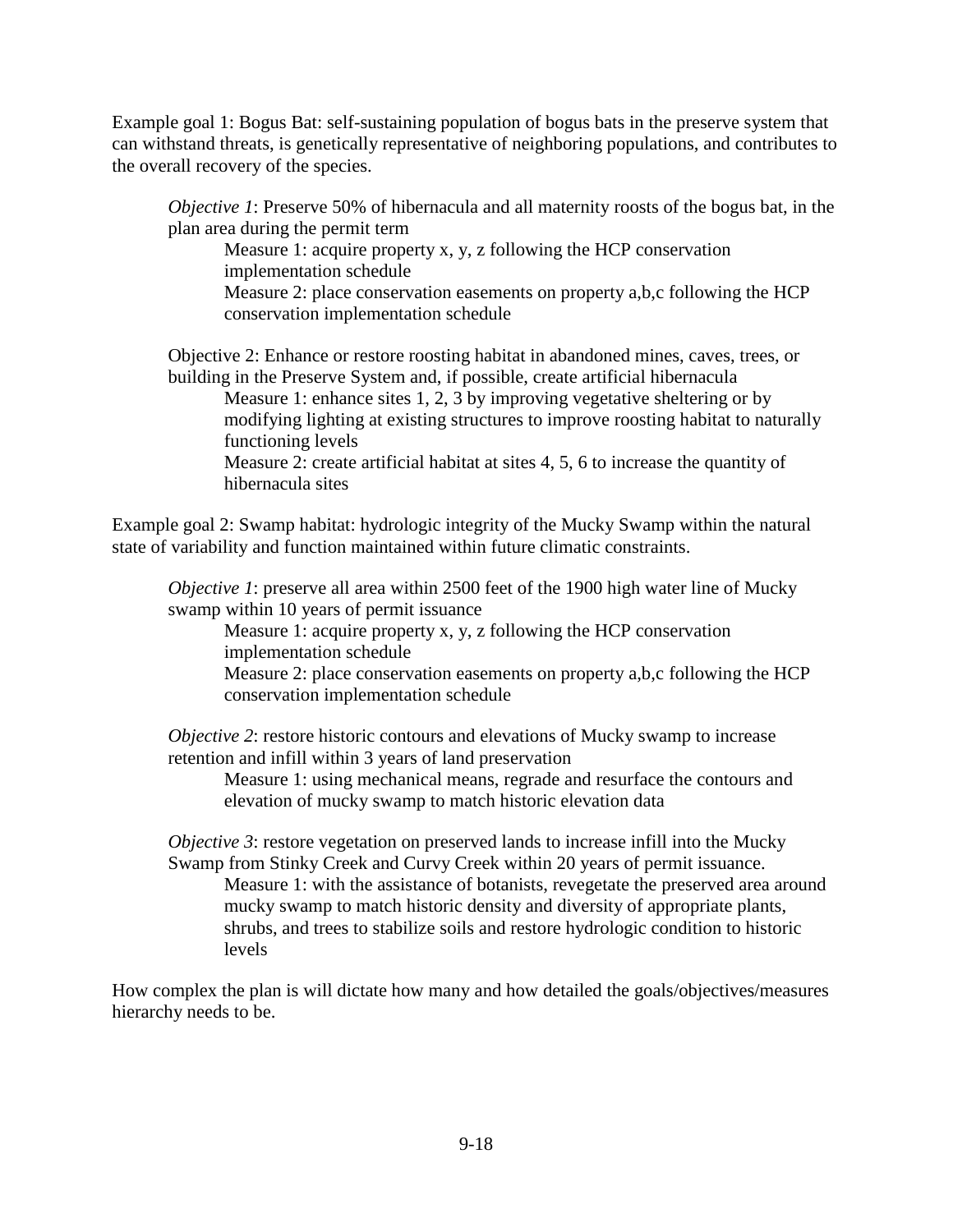#### *9.3.5 How Much Minimization Compared to Mitigation?*

The applicant decides during the HCP development phase what conservation measures to include in the HCP, often in light of discussions with and recommendations from the Services. In many cases, the Services recommend following a sequential approach where the initial effort should be to determine whether impacts of the proposed project can be avoided, then minimize unavoidable impacts, and finally mitigate for the remaining impacts. Based on the specific project details, and in concert with the biological needs of the affected species, the conservation program should include an appropriate level of minimization and mitigation to achieve the best biological outcome for the covered species. Often, minimization provides the best biological outcome for the covered species, particularly when the impacts of take pose a significant risk to the species status and probability of offsetting those impacts is low. For example: for projects that will result in mortality of long-lived species with low recruitment potential to the population, minimizing take to the maximum extent practicable may be most appropriate.

However, there are also circumstances where mitigation with little or no minimization may provide more of a benefit to the species, as when a small-scale HCP for a single family residence may have few if any opportunities to provide minimization measures that will provide a practical benefit to the covered species, so participating in a larger-scale mitigation program, such as a conservation bank may be preferable. A clear tipping point of whether more minimization is warranted versus more mitigation is warranted is when additional minimization measures offer only diminishing (insubstantial) returns in addressing the impacts of the take. In which case, the conservation strategy would turn to mitigation to offset the remaining impacts of the taking. If the benefits of the mitigation measures are uncertain or cannot be demonstrated to offset the impacts, then additional minimization measures may be warranted to further reduce the impacts of the take. In summary, to meet the issuance criterion, the applicant must develop a conservation program that includes both minimization and mitigation measures in a manner that offsets the impacts of the taking to the maximum extent practicable.

### **9.4 Mitigation Implementation**

Who does the mitigation? There are a few general ways responsibility for mitigation implementation can be approached:

- permittee-implemented mitigation or permittee responsible mitigation,
- conservation banks, or
- in-lieu fee mitigation.

In each of these, the permittee is responsible for meeting issuance criteria, which includes insuring impacts of the taking are offset through implementation of mitigation.

### *9.4.1 Permittee-Implemented Mitigation*

The applicant may use their own contractors, funding, and long-term management to provide mitigation to offset incidental take. The permittee is responsible for the completion and success of the required compensatory mitigation. Permittee-implemented mitigation may provide the applicant with a management or economic advantage (e.g., could be less expensive than other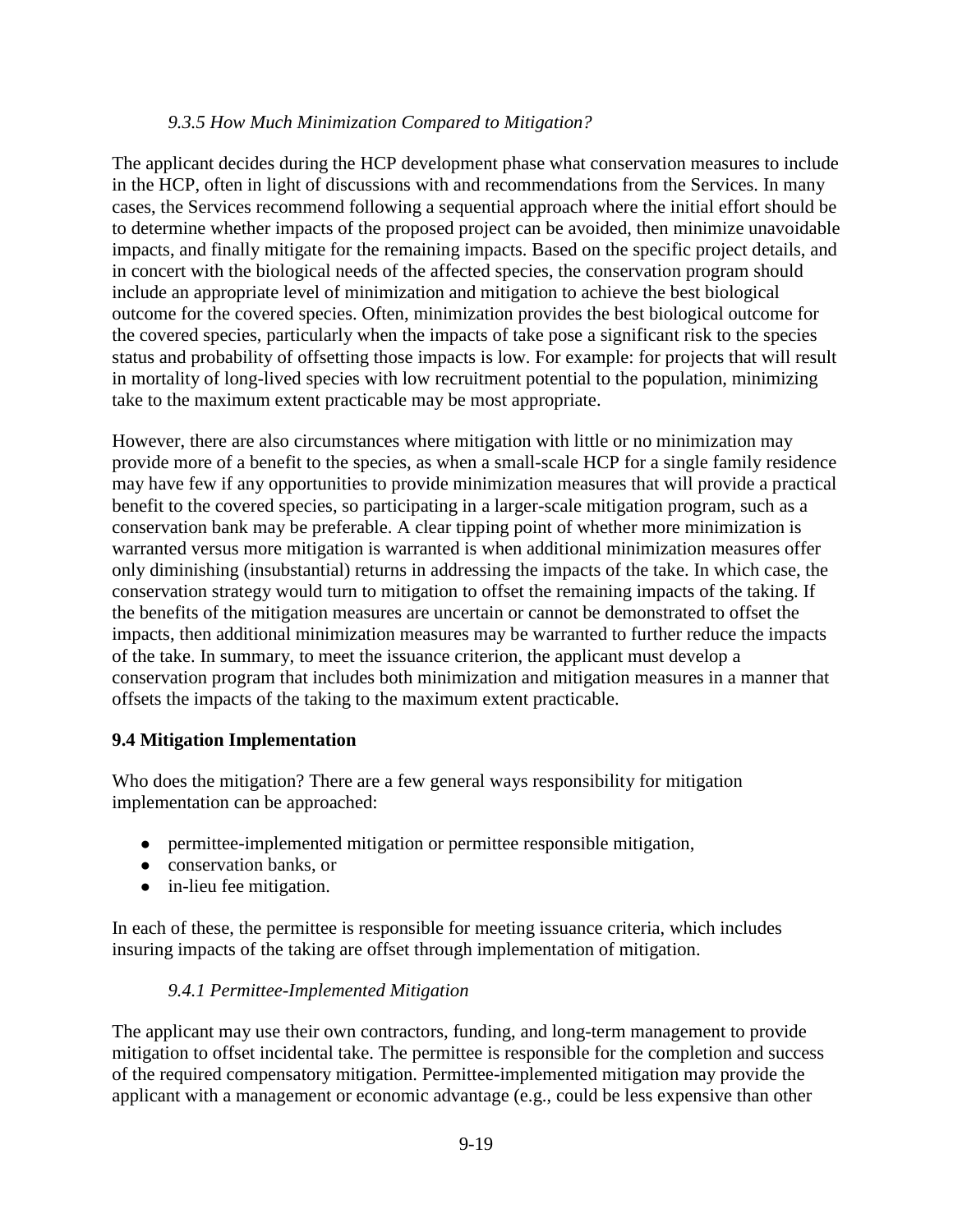options). Examples include an applicant hiring a vendor to take measures to augment populations (i.e., to replace lost recruitment), or an applicant acquiring and directly managing land for the benefit of covered species and to offset their impacts.

# *9.4.2 Conservation Banks*

Conservation banks are sites, or suite of sites, established under a conservation bank instrument, approved by the Services, that are conserved and managed to provide ecological functions and services expressed as credits for specified ESA listed species, candidates for listing, or other atrisk species. Conservation banks restore, create, and enhance habitat and place land use protections on it, so the biological value is protected in perpetuity. Standards and requirements are species-specific, but generally the habitat:

- is of high quality,
- is occupied.
- excludes developed areas or other areas that cannot be restored,
- restricts activities that would interfere with the function of the habitat for the species the bank was created for, and
- is buffered from outside influences so the bank maintains ecological integrity.

Credits are based defined units representing the accrual or attainment of ecological functions and/or services at the bank site (e.g., one credit for each acre of high quality habitat occupied by the species) and released as the bank site meets the performance criteria. Permittees may purchase the credits from the bank sponsor, with Services approval, to offset impacts of their actions covered by an incidental take permit. Often additional land is included within the bank's boundary that is not credited when the bank is established, but may be credited after restoration when habitat becomes suitable.

Conservation banks function to offset adverse impacts to a species that occurred elsewhere, sometimes referred to as off-site mitigation. Developers or other project proponents who need to compensate for the adverse impacts their projects have on species may purchase a designated number of credits from conservation bank owners to mitigate their impacts, depending on the conservation strategy for the species and mitigation ratios.

To approve an applicant's purchase of credits from a bank, we must determine that the bank's management plan, management assurances, monitoring, and adaptive management measures will meet the HCP's conservation standards. Conversely, if there is an existing bank in an area where an HCP is being developed, the HCP should strive to meet the same conservation standards and approach to conservation as the bank. In accordance with Department of Interior policy (600 DM 6.7) (see the [HCP Handbook Toolbox\)](https://www.fws.gov/endangered/what-we-do/hcp-handbook-toolbox.html#Ch9) all mechanisms for compensatory mitigation (e.g., conservation banks, in-lieu fee programs, permittee-responsible mitigation) used to offset unavoidable impacts should be held to high and equivalent standards.

A bank's service area that encompasses the HCP's plan area will allow the bank to serve the biological goals of the HCP. It may be helpful to look at the bank's established management plan and evaluate its measures as if they had been written into the applicant's HCP. In a typical applicant-banker transaction, the bank operator and bank property owner assumes the ongoing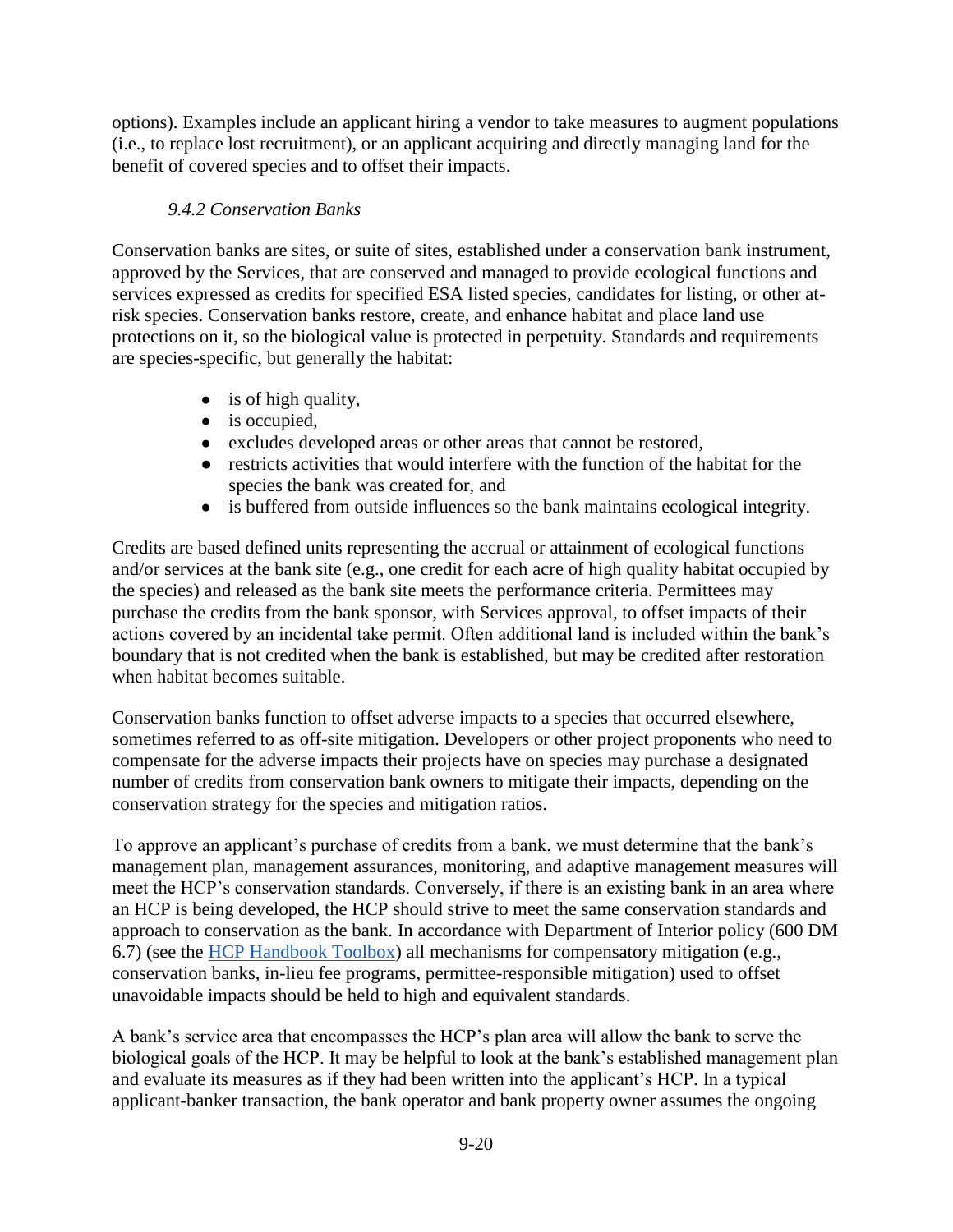conservation obligations on behalf of the applicant. Once an applicant receives an incidental take permit and closes a sales contract with a banker, we will, assuming all mitigation is handled through a conservation bank, oversee the banker rather than the permittee to ensure the bank is maintained and to coordinate circumstances that may change.

As the Services advise applicants developing programmatic HCPs, we should tell the applicant about any existing conservation banks in the HCP's plan area and encourage them to consider purchasing credits from the banks into their HCP's mitigation strategy. An applicant for a programmatic HCP could choose to use banks as one of several mitigation options; they might "buy out" the bank for their own use, or HCP applicants might choose to develop their own conservation areas. Programmatic HCPs can complement conservation banks because they facilitate individual landowner incidental take authority via certificates of inclusion. We should encourage a complementary, cooperative relationship between applicants and bankers. The Services encourages development and use of conservation banks as effective mitigation mechanisms, and bankers rely upon the technical support of the Services when they make the investment to establish a bank that satisfies our conservation banking standards. However, Applicants for incidental take permits are not obligated to use conservation banks if they can otherwise satisfy issuance criteria. While an applicant decides whether or not to use a conservation bank in their HCP, the Services' role is to assist them in making a well-informed decision. Conservation banks are just one option that they can use to meet their mitigation needs.

There may be combined Clean Water Act mitigation banks and ESA conservation banks jointly approved by the US Army Corps of Engineers and the FWS in areas where HCPs are proposed. Wetland mitigation banks and in-lieu fee programs will be subject to requirements of the 2008 Compensatory Mitigation Rule for Clean Water Act section 404 permits (33 CFR Parts 325 and 332; 40 CFR Part 230). The inter-agency review teams overseeing implementation of wetland mitigation banks or in-lieu fee programs are chaired by the US Army Corps of Engineers. Coordination with the interagency review team will be needed to employ combined wetland and ESA banks.

Conservation banks are protected in perpetuity by legally binding conservation bank instruments, conservation easements, and endowments for long-term management that are consistent with state laws. As promoted in the FWS's ESA Compensatory Mitigation Policy, bank operators and bank property owners are responsible should be held to the same standards for monitoring, reporting, and adaptive management that are required for HCPs. Credit sales from conservation banks often have a clause that releases the purchaser from future obligations or liabilities for their mitigation, in which case the liabilities remain with the banker rather than the purchaser. This is another reason purchasing bank credits to fulfill an HCP's mitigation requirements can be an advantage for the permittee over implementing a mitigation project on their own. The permittee does not have to expend time and effort to protect and restore habitat, monitor for success, or take steps to rectify any failures, because these responsibilities remain with the bank operator and bank property owner.

Implementing small-scale and low-effect HCPs that require the permittee to acquire, restore, and manage listed species habitat in perpetuity can be daunting and costly for the permittee who often lacks the knowledge and experience to fulfill these responsibilities themselves. The ability to purchase credits from a Service-approved conservation bank that has biological goals and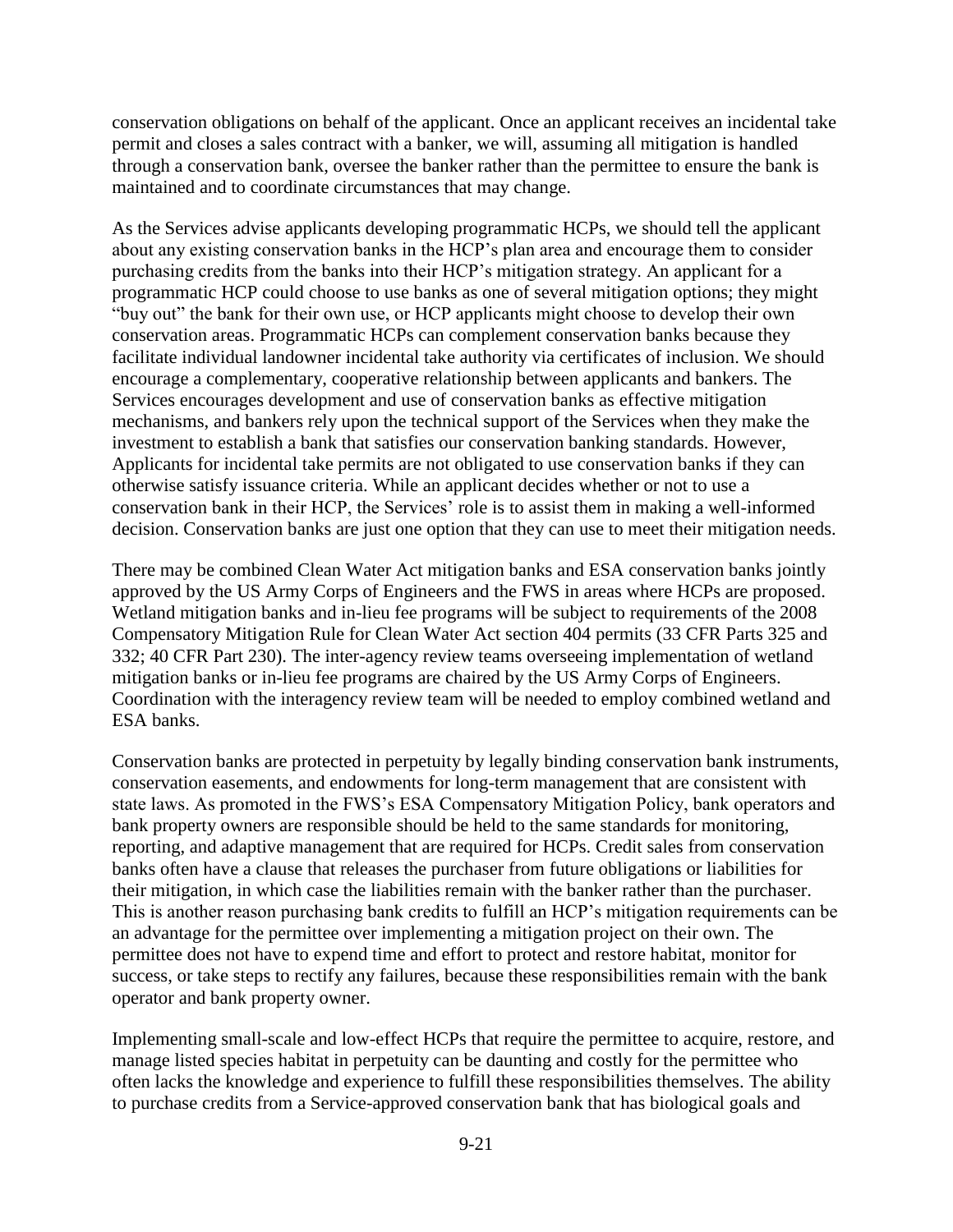objectives that are compatible with their HCP instead of implementing permittee-responsible mitigation lifts this burden from the permittee and usually reduces their mitigation costs. In addition, the use of conservation banks can add habitat to existing conserved lands to protect larger blocks of habitat, which often has higher conservation value.

Applicants who are writing large-scale HCPs may also purchase credits from a conservation bank, but because of the economy-of-scale, these applicants tend to develop their own land protection and management infrastructure.

Additional information on conservation banks can be found in the [HCP Handbook Toolbox.](https://www.fws.gov/endangered/what-we-do/hcp-handbook-toolbox.html#Ch9)

### *9.4.3 In-Lieu-Fee Mitigation*

In-lieu-fee mitigation occurs when a permittee provides funds to an in-lieu-fee sponsor, acting on behalf of the permittee, instead of completing project-specific mitigation themselves or purchasing credits from a mitigation bank. In-lieu fee mitigation typically involves the restoration, establishment, enhancement, or preservation of natural resources and may consist of a single project or a group of projects. The in-lieu fee program is responsible for the completion and success of the compensatory mitigation associated with permits that provide funds to that program. An in-lieu fee program instrument (similar to a conservation banking instrument) governs the use and operation of an in-lieu fee program. Under an in-lieu-fee agreement, a mitigation sponsor collects funds from an individual (or a number of individuals) who are required to complete compensatory mitigation. The sponsor, under the ultimate supervision of the permittee, directs the funds to one or a number of projects authorized by the instrument to satisfy the permittees' mitigation obligations. A failure of the sponsor to carry out the permittee's mitigation obligations is attributed to the permittee. Additional information on in-lieu fee mitigation can be found in the [HCP Handbook](https://www.fws.gov/endangered/what-we-do/hcp-handbook-toolbox.html#Ch9) [Toolbox.](https://www.fws.gov/endangered/what-we-do/hcp-handbook-toolbox.html#Ch9)

In-lieu-fee mitigation can be effective, but there are potential pitfalls Services staff must be aware of before agreeing to this type of mitigation for a particular HCP. If the funds paid to a sponsor do not result in on-the-ground conservation in advance or contemporaneously with impacts, there could be temporal impacts to the species and there is the possibility that the mitigation may not occur. Therefore, development of an in-lieu fee program agreement must be carefully crafted as a safety net for the species. The agreement should be time-limited. If the sponsor cannot get conservation on-the-ground according to the agreement, the sponsor must report this to the permittee and to the Services immediately. If the agreed-upon conservation cannot be accomplished in a timely fashion, the permittee may have to pay additional fees to offset those temporal impacts. In the case of the Natomas Basin HCP, a 200-acre cushion of mitigation must be in place before additional impacts are authorized. If the conservation cannot be accomplished because there are no suitable lands to purchase, the applicant must use another mitigation method. The process to resolve this situation must be memorialized in the HCP and IA.

Usage of in-lieu-fee varies across the nation: check with your Regional HCP Coordinator before proposing this to applicants.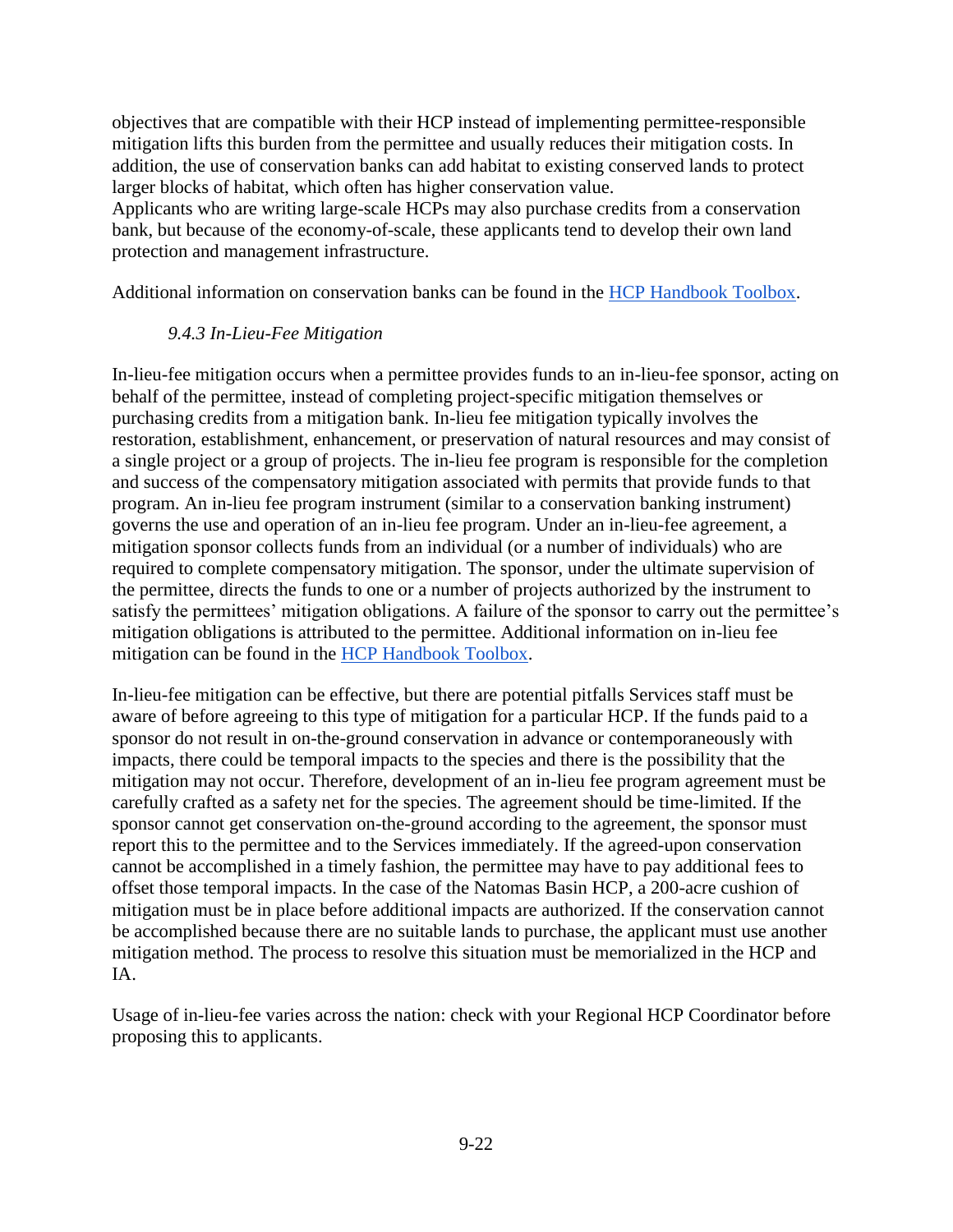#### *9.4.4 Dealing with Uncertainty in Goals, Objectives, and Conservation Measures*

The development of an HCP's conservation program, including goals and objectives, is based on assumptions using current understanding. Conceptual models articulate this understanding by depicting the hypothesized relationships between species populations, habitat conditions, and various biotic and abiotic variables that are of known or presumed importance to the conservation target. Because even simple models can identify multiple potential threats and stressors to the conservation target, one of the reasons to develop a conceptual model is to help identify SMART objectives and prioritize where to focus management actions based on the hypothesized strength of those relationships. We then monitor and analyze data to validate the efficacy of those actions at achieving plan goals. When implementing the HCP, it may become necessary to change objectives and measures to best achieve conservation biological goals and offset the impacts of the taking. This is not a task to be taken lightly in the regulatory context of HCPs, where permittees are held accountable for achieving goals and objectives. If the ability to make future changes to the plan's objectives and measures is deemed prudent, it should be built into the HCP to stay consistent with No Surprises assurances. Likewise, changes to the measures needed to accomplish goals and objectives need not require a plan amendment, so long as this option is built into the plan. Potential changes to implementation of the plan should be built in into the plan's operating conservation program or, where specific foreseeable events or circumstances could trigger a need to modify the plan, addressed through the changed circumstances provisions in the HCP. It is important to make sure expectations are clear in the HCP about how changes will be made.

If the plan needs to be changed, we need to consider updates to effects analyses. If the proposed changes are within the scope of what has already been analyzed, the changes may be fine and not require updating analyses. If the effects of the changes are outside of what has already been analyzed, updates to the analyses may be needed. See Table 9.5a and Chapter 17.4.

| what to change        | plan amendment required?                                                                                                                                  |
|-----------------------|-----------------------------------------------------------------------------------------------------------------------------------------------------------|
| biological goals      | yes, in all cases                                                                                                                                         |
| biological objectives | yes, unless built into the plan                                                                                                                           |
| conservation measures | no, should be specified in the plan to meet the<br>same goals and objectives without causing<br>additional take. Approval process must be<br>spelled out. |

### **Table 9.4a: Summary of Changes to Goals and Objectives and Amendment Requirements**

*Note: changes to the HCP that result in physical changes to the environment that were not addressed in the original analyses may trigger updates to NEPA/BO/Findings documents (see Chapter 17.4).*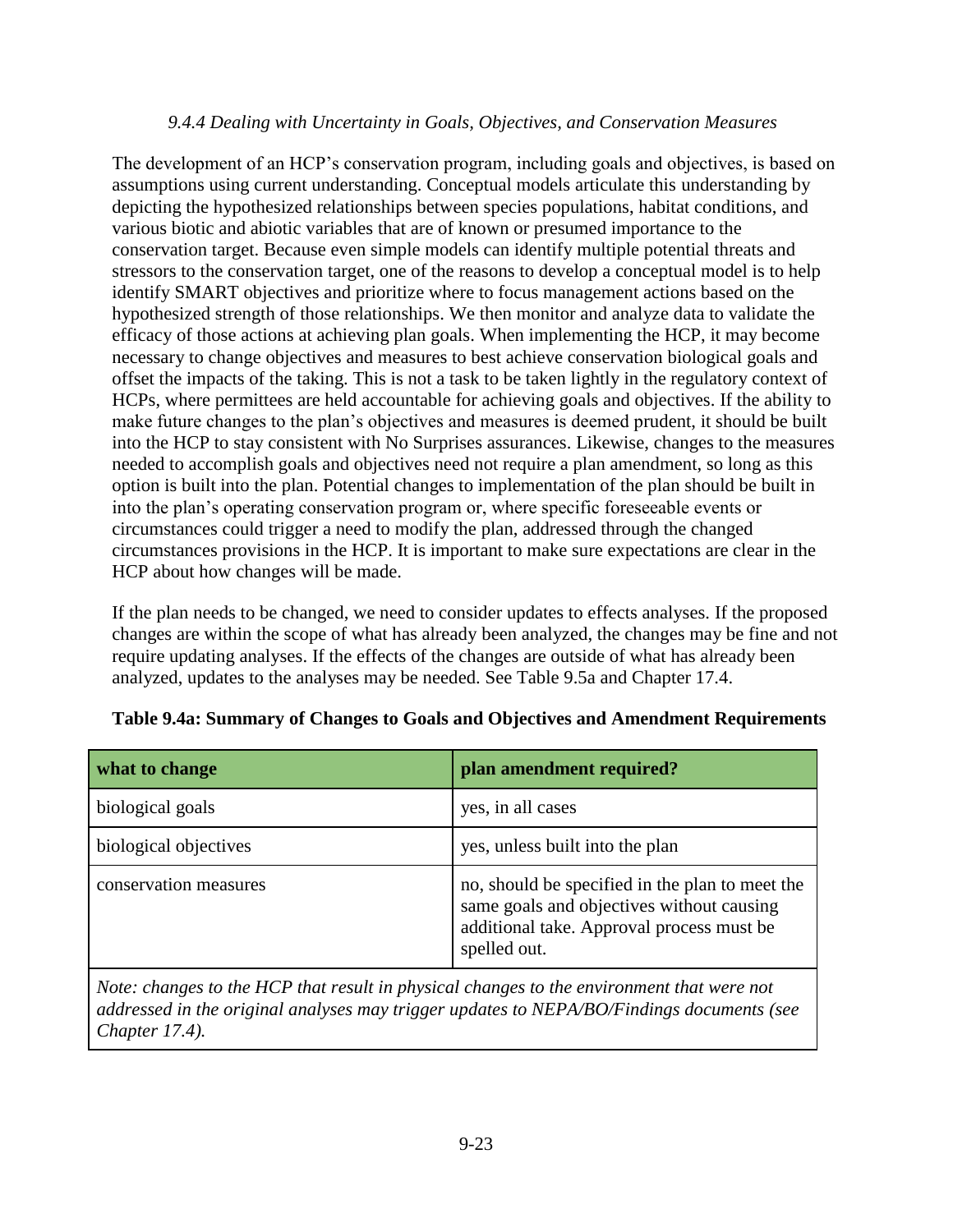#### *9.4.5 Determining Location for Mitigation Projects*

Permittees can use on-site mitigation when opportunities for offsetting the impacts occur in very close proximity to the covered activities (typically on the same parcel). On-site mitigation may include restoration of disturbed areas temporarily impacted by covered activities (e.g., revegetation of equipment staging areas), best management practices for recurring activities, or operation standards for development in habitat used by the covered species (i.e., feral pet control). Connectivity to other conservation lands (i.e., the need to avoid isolated populations) may override the possible value of on-site measures which may be important in situations where a species is expected to undergo a range shift in response to climate change. The applicant would normally be expected to retain ownership of the on-site mitigation areas. Regardless of ownership, mitigation assurances must be provided by deed restrictions or easements, as appropriate, or by other legally acceptable mechanisms.

Off-site mitigation is when the permittee implements conservation (mitigation) measures away from the impact site. Off-site mitigation may be preferred when:

- it is better for the species,
- there are not opportunities to mitigate on-site,
- it is easier to buy credits at a bank.

Off-site mitigation should in most cases be connected to the impacts, and the populations impacted, in order to offset the impacts of the taking, i.e., the mitigation should be in the area where it will ensure conservation offset is applied to the population impacted. Finding the balance of proximity of conservation to proximity of impacts is done on a case-by-case basis, but in each case must ultimately offset the impacts of the taking.

In limited cases, it may be appropriate to mitigate off-site in an area that is not close in proximity to the impacts. For example: if the impacted population is considered secure in status, applying the mitigation to a nearby off-site population may provide more benefit to the species. Another example: if applying the mitigation onsite protects isolated habitat it may be more beneficial to the species to apply the mitigation in an area of contiguous habitat that is off-site.

### **Figure 9.5a: Illustration of On-site Versus Off-site Mitigation**

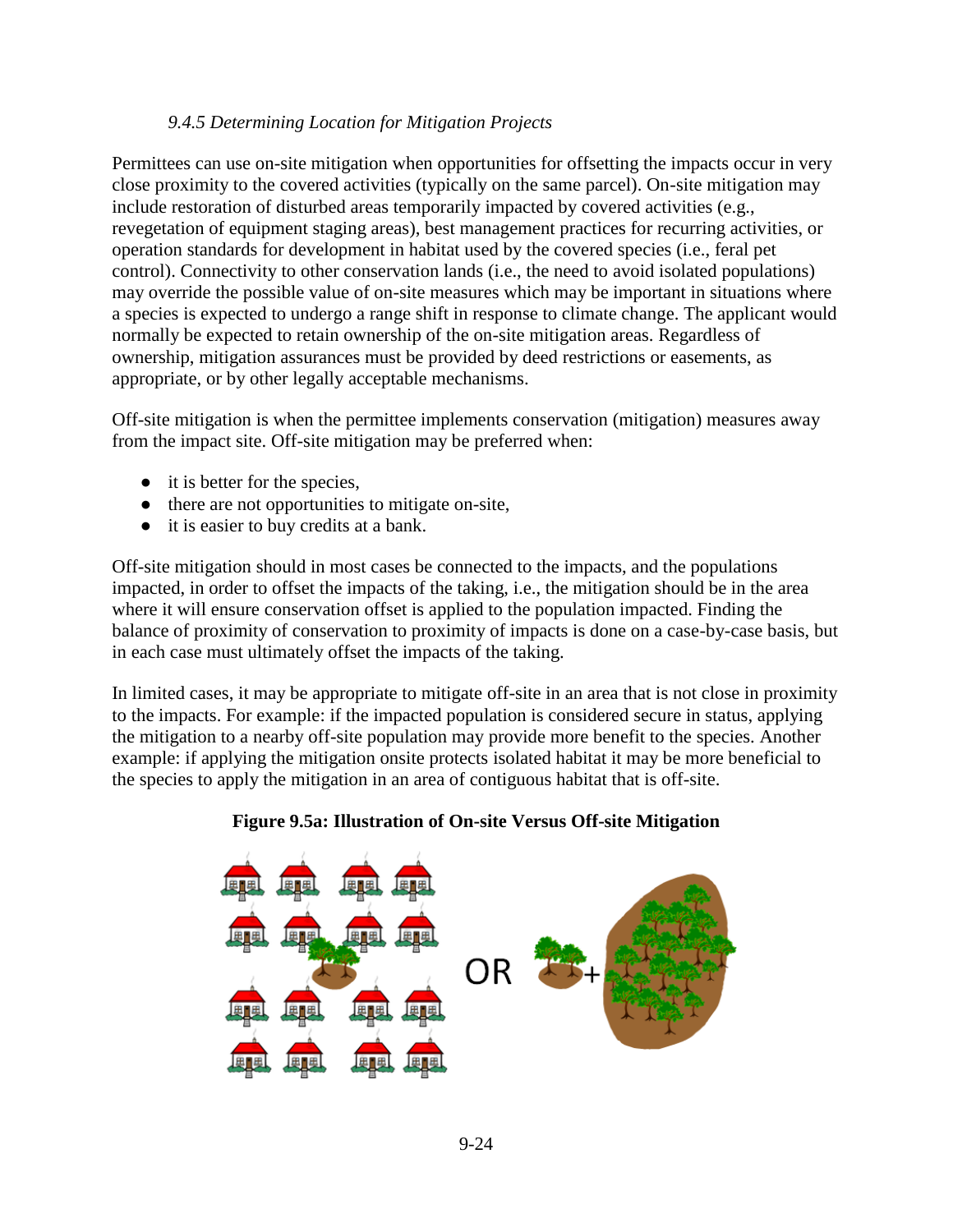### *9.4.6 Planning for Inflation*

HCPs must plan for today's and future costs. How much will it cost to do the same activities over the life of a permit that may be for 20 years? Generally, inflation is factored into plan costs: for fee-based plans, provisions are included to ensure fees are reevaluated periodically to ensure they are adequate to meet plan implementation costs. Adjustment of fees in accordance with a standard inflation index is typically required where fees will be collected over time to implement the HCP. Where the plan involves land acquisition it is particularly important to include provisions requiring periodic reassessments of land acquisition costs and corresponding fee adjustments to ensure that the fees necessary to implement the plan are collected. Similarly the costs of land management and services may also change at a rate that differs from overall inflation changes. The HCP should include a requirement for periodic adjustment to fees to ensure adequate funding to implement the plan is maintained over time.

For example, the Florida scrub-jay general conservation plan has periodic adjustments to the inlieu fee based on State data on agricultural land values. The Natomas Basin HCP also requires periodic reviews and adjustments to fee components to account for changes in land values/acquisition costs, management costs, and to meet endowment requirements. Another example is the Alabama Beach Mouse HCP, where they built in management fee adjustments for homeowner/condo association requirements in anticipation of rising costs of HCP implementation.

### *9.4.7 Conservation Design*

The following principles of conservation design are all useful to consider when developing and acquiring a preserve system in an HCP.

- **Buffer urban areas**: These areas protect preserve land from the impacts of nearby urban areas. The size of the buffer depends on topography, the intensity of adjacent urban development, the natural community being separated from the development, the condition of the buffer lands, and whether covered species are or will be present in the area.
- **Ecological diversity**: The preserved land should include ecological diversity (e.g., species composition, dominant species, physical and climatic factors) to maintain sufficient habitat diversity and species and population interactions.
- **Environmental gradients**: Diverse topography, elevation, soil types, geologic substrates, and slopes allow for shifting species distributions in response to catastrophic events (e.g., fire, prolonged drought) and effects of a changing climate.
- **Management needs**: Management of preserves (e.g., livestock grazing, prescribed burning, or exotic species control) must be feasible in the places needed or it is not viable.
- **Maximize size:** The preserve land should be as large as possible within funding and management limits. Large preserves tend to support more species for longer periods of time than small preserves. Large preserves are also generally easier to manage on a peracre basis because a large preserve reduces conflicts that may arise when managing for covered species with very different habitat requirements. Large preserves also better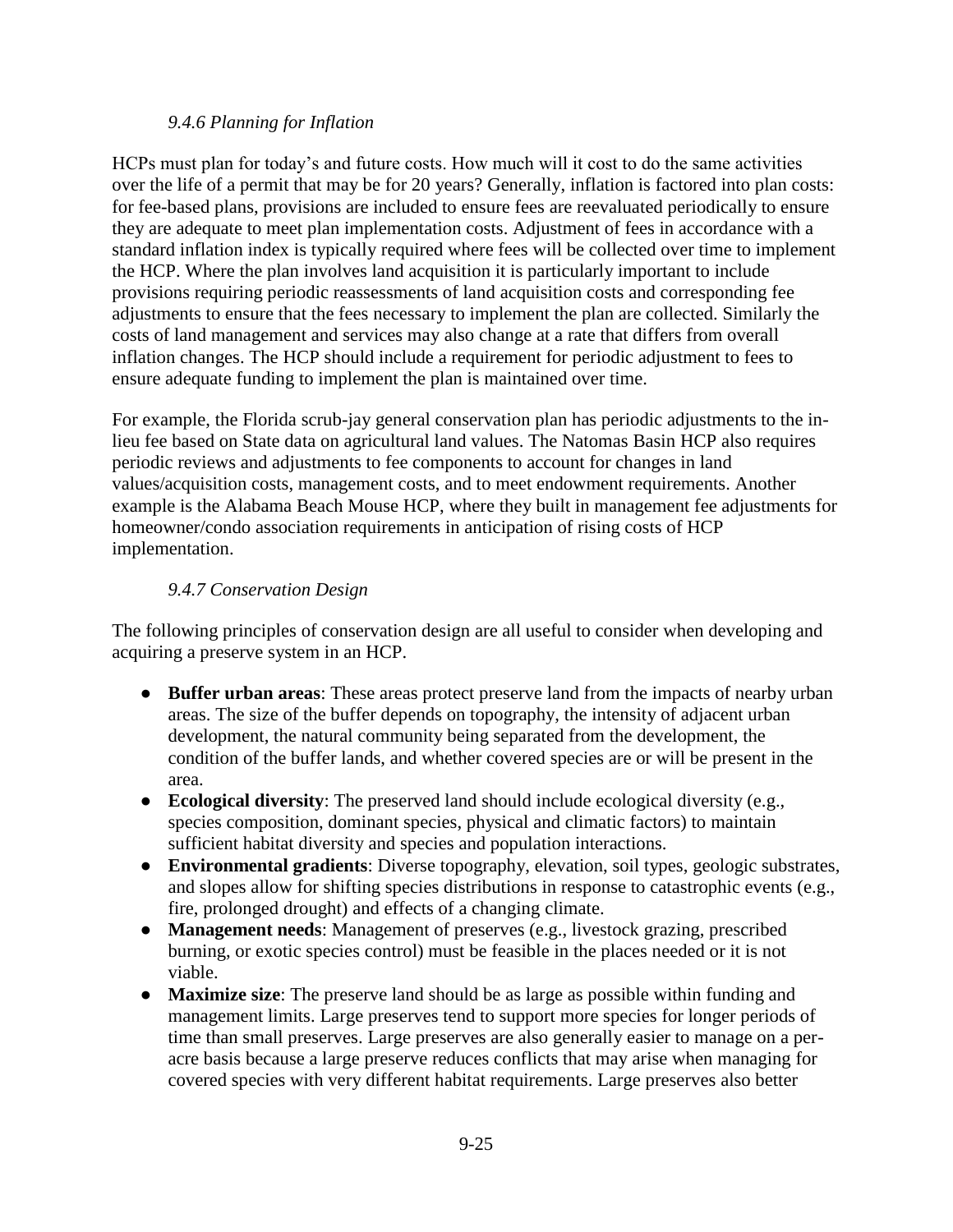allow for large-scale management treatments such as prescribed burning and grazing and the maintenance of natural disturbance regimes such as flooding.

- **Minimize edge**: the preserve land should minimize the amount of edge habitat exposed and unprotected to non-preserved land. Edge habitat generally exposes species to more threats than areas insulated by other protected areas. In some cases, it may be appropriate to protect linear features such as streams, riparian woodland, valley bottoms, or ridgelines.
- **Protected land linkages**: Consider the value to covered species of protecting land between existing and proposed protected areas inside and outside the HCP area. These linkages can help the species move between protected areas, and increase the integrity of the network of preserves. Consider climate gradients when assessing the quality of land linkages. For example, ensure the linkages involve projected climate gradients/conditions the covered species are considered likely to tolerate, and that the linkage habitat is likely to remain suitable.
- **Protect the highest-quality habitat**: The Preserve System should preserve the highestquality habitat for covered species in the HCP area. Higher quality habitat tends to be more ecologically intact, resilient, and of more value to covered species.
- **Watersheds**: When possible, protect entire watersheds, sub watersheds, and headwater streams that are not already in protected status to maintain ecosystem function and aquatic habitat diversity.

Checking with local experts is a good way to identify regionally and locally-based tools and guides for conservation planning, including many that incorporate considerations of climate change effects. For more information on the general topic of conservation design visit the [HCP](https://www.fws.gov/endangered/what-we-do/hcp-handbook-toolbox.html#Ch9)  [Handbook Toolbox.](https://www.fws.gov/endangered/what-we-do/hcp-handbook-toolbox.html#Ch9)

These references are great sources of information on conservation design:

- Stein, B.A., P. Glick, N. Edelson, and A. Staudt (eds.) 2014. *Climate-Smart Conservation: Putting Adaptation Principles into Practice*. National Wildlife Federation. Washington, DC.
- Groves, et al 2012 Incorporating climate change into systematic conservation planning. *Biodiversity Conservation*. 21: 1651-1671.
- Soule, M. E., and B. A. Wilcox, eds. 1980. Conservation Biology: An Ecological-Evolutionary Perspective. Sinauer Associates, Sunderland, MA.
- Soule, M. E., M. E. Gilpin, W. Conway, and T. Foose. 1986. The millennium ark. Zoo Biol., In press.
- Primack, R.B. 2014. Essentials of Conservation Biology 6th edition. Sinauer Associates, Sunderland, MA.
- Meffe, G. K. and C. R. Carroll. 2006. Principles of Conservation Biology, 3rd Edition. Sinauer Associates, Sunderland, MA.
- Noss et al. 1997. The Science of Conservation Planning: Habitat Conservation Under the Endangered Species Act. Island Press, Washington, D.C.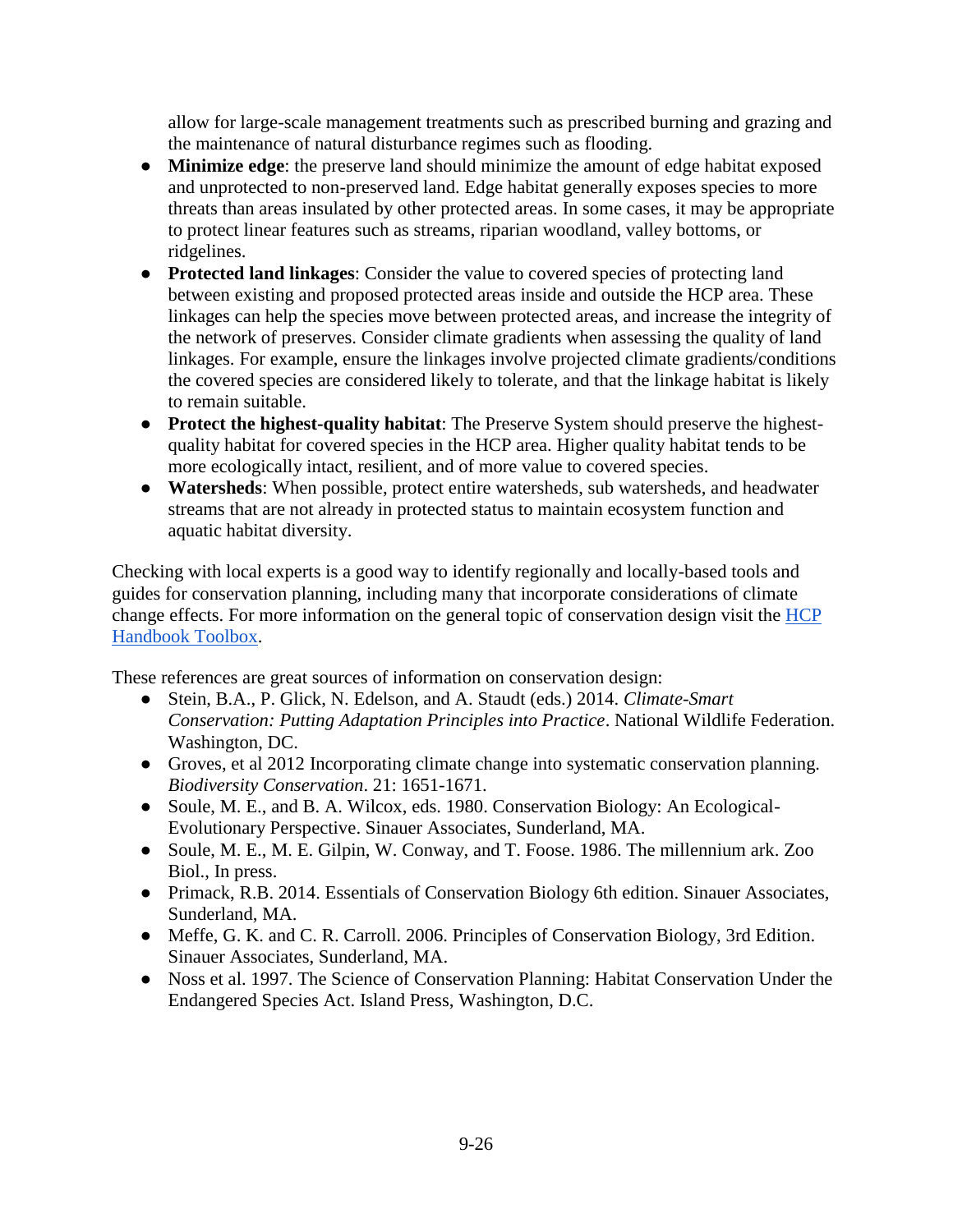### *9.4.8 Permittee Responsibilities: Meeting Goals and Objectives, or Specific Actions in the HCP*

The permittee is responsible for meeting goals and objectives. However, the goals and objectives have to be expressed in the HCP and permit in terms of specific actions, potential adaptive measures, or procedures to develop adaptive measures. The permit conditions are the primary legal obligations placed on a permittee. As we guide the development of HCPs, the Services should work with the applicant to ensure that all the measures in the HCP, if fully implemented, would meet the biological goals and objectives.

#### *9.4.9 Timing of Mitigation*

The HCP must provide a clear timeline for implementing the mitigation. The timing of implementing mitigation should prevent any lag time between the occurrence of the impacts of the taking and the realization of the mitigation benefits to offset the impacts. Otherwise, the lag time between impacts and offset can result in additional impacts to the species which can affect the amount of mitigation needed to fully offset impacts and may affect the survival of the species at the site. An example is when development destroys breeding habitat for a covered species, but successfully protecting and restoring habitat as mitigation elsewhere may take two years to achieve. In that case, the species loses recruitment for two breeding seasons in that area. Therefore, the HCP should provide for implementation of mitigation such that the offset would be achieved before the impacts of the taking occur. If this is not possible, then the mitigation activities should be implemented concurrent with or as soon as possible after the impacts of the taking occur. In these cases, we must determine the type and level of additional impacts that would occur during the time lag and ensure that the proposed mitigation would also offset those impacts. We also must include the temporal impacts and offsets for them in our effects analysis in the biological opinion.

Another reason mitigation should occur before the impacts, is to avoid the risk that circumstances might prevent the mitigation from being implemented, leaving the covered species in worse condition than before the HCP. Providing appropriate contingency responses for this type of timing will result in more complexity and time to develop the HCP. If the HCP's mitigation cannot be implemented until after impacts, the applicant needs to include acceptable instruments in the HCP for ensuring implementation of the mitigation, such as bonds, letters of credit, or similar funding assurances. An example: a bridge spanning a river is constructed. The bridge building impacts both aquatic and terrestrial habitat. In this case, it would not make sense to restore the area before the bridge is built and then to build the bridge. The restoration will have more biological value if the restoration occurs after the ground disturbing activities are completed. Another example is related to timber plans: trees are harvested (causing impacts), but other trees are left standing to grow into habitat for wildlife (the trees are left as part of the mitigation). In this case, impacts and mitigation are happening simultaneously throughout the plan area. Strong financial assurances are needed for: long term monitoring, adaptive management, and contingency funding to ensure certain minimization and mitigation actions perform as expected (e.g. erosion control near a stream).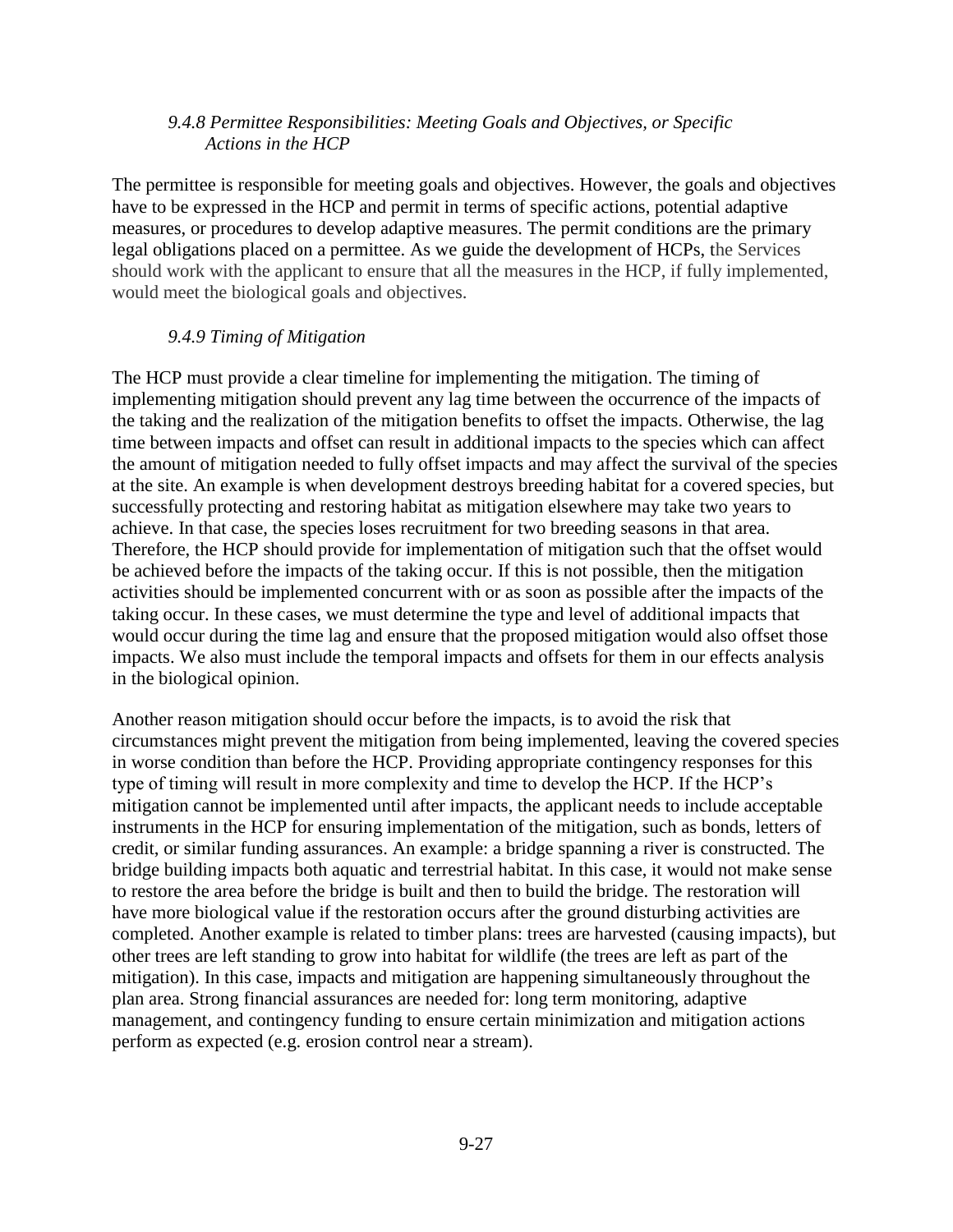### *9.4.10 Mitigation and "Stay Ahead" Provisions*

To ensure that timing of mitigation actions occurs before (or at least concurrent with) the taking, some HCPs incorporate a "stay ahead" provision or phasing of conservation and impacts. In these instances specific components of the overall conservation strategy are implemented in stages in advance of specific phases of the covered activities. Each stage of mitigation and development activity must have milestones. For example: an applicant acquires X number of acres of habitat for conservation before Y number of acres can be impacted by covered activities. There is often a 'cushion' of conserved lands or conservation actions to ensure conservation stays ahead of impacts.

### **9.5 The Maximum Extent Practicable Standard**

The discussion in this section is not intended to change the existing ESA standards, Services' regulations or policies, but rather to clarify the meaning of minimize and mitigate to the maximum extent practicable, and to provide guidance on how to determine when the standard has been met, a key step in issuing a permit.

Because the meaning of the term mitigation can have different interpretations, we define mitigation for the purposes of this Handbook as to offset impacts of taking on the species (see Chapter 8.3). We use the term fully offset to mean completely mitigating any impacts expected to remain after avoidance and minimization measures are implemented. In other words, fully offset means the biological value that will be lost from covered activities will be fully replaced through implementation of conservation measures with equivalent biological value. Fully offset also means the mitigation is commensurate (equal) with the impacts of taking. The statutory standard of minimizing and mitigating the impacts of the take "to the maximum extent practicable" under ESA Section  $10(a)(2)(B)(ii)$  will always be met if the HCP applicant demonstrates that the impacts of the taking will be fully offset by the measures incorporated into the plan. However, the statutory standard will also be met where the applicant demonstrates that while the HCP will not completely offset the impacts of the taking, the minimization and mitigation measures provided in the plan represent the most the applicant can practicably accomplish.

To issue an incidental take permit, the ESA requires the Services to make a finding that "the applicant will, to the maximum extent practicable, minimize and mitigate the impacts of such taking." To meet this issuance criterion, the applicant must:

- 1. estimate the type and amount of take expected from covered activities, and the impacts of such taking on the species and/or its habitat;
- 2. determine from a biological perspective how conservation measures in the HCP will minimize the impacts of the taking on the species' status and/or its habitat; and
- 3. determine from a biological perspective how conservation measures in the HCP will mitigate the remaining impact of the taking on the species' status and/or its habitat.

Using the analyses in steps 1-3 above, the applicant must show that their HCP will minimize and mitigate the impacts of the taking to the maximum extent practicable because either: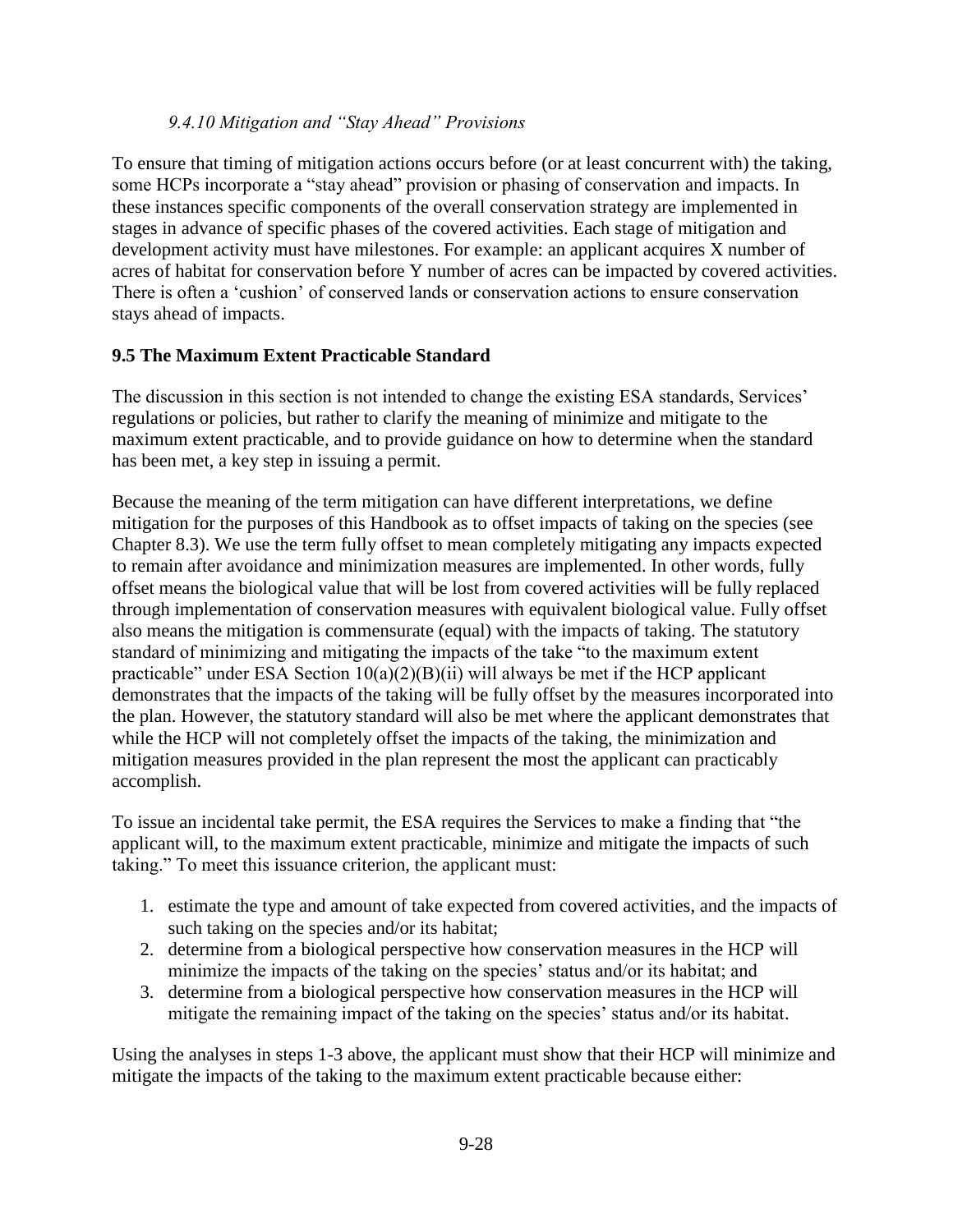- The combination of minimization and mitigation in the HCP leaves no remaining impacts of the taking on the species that could be further mitigated or minimized, that is all impacts will be fully offset.
	- OR
- If the applicant cannot fully offset the impacts of the taking, they must demonstrate that it is not practicable to carry out any additional minimization or mitigation.

The applicant should strive to fully offset their impacts through implementation of the conservation strategy (see figure 9.1b). The greater the impacts of take that remain after minimization and avoidance, the more mitigation the applicant will be responsible for implementing. This is a key point to emphasize when discussing avoidance and minimization with applicants because the amount of mitigation is directly related to the amount of and significance of the impacts of the taking that remain after minimization.





Ultimately, the Services must provide a clear rationale (supported in the record) for concluding that the minimization and mitigation measures are adequate, and if the impacts of the taking are not fully offset, to determine whether additional minimization and mitigation is practicable (how to determine this is explained more below).

# *9.5.1 How to Demonstrate That an HCP "Fully Offsets" the Impacts of the Taking*

It is not just the quantity of take that needs to be minimized and mitigated, rather it is the 'impacts of the taking' that must be minimized and mitigated. Biologically, these are not necessarily the same. Impacts of the taking depend on the specific situation and could include more than just the loss of individuals or loss of habitat. This standard requires us to think more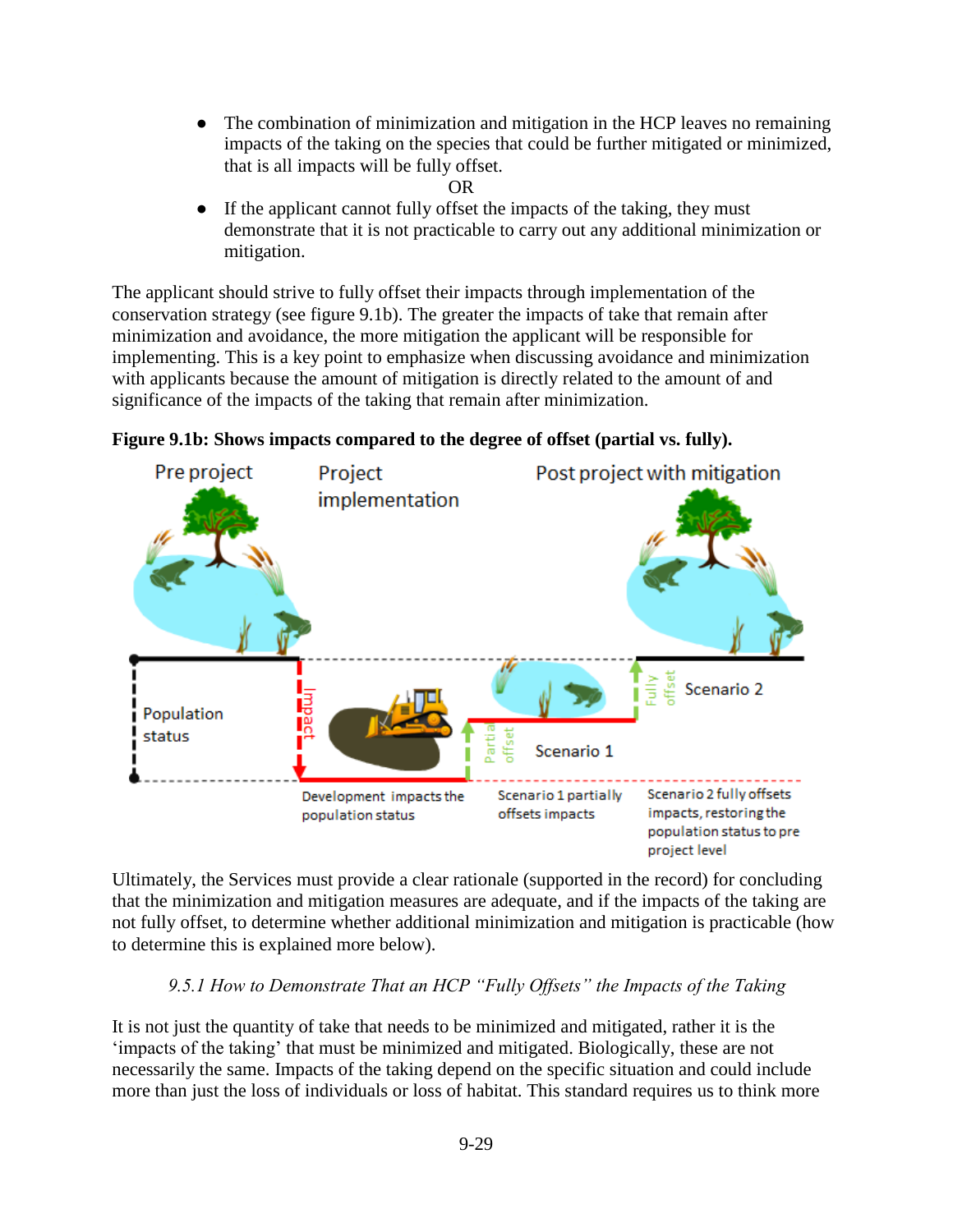deeply about how those impacts will affect the species. What are all the purposes the habitat that will be lost serves for the species? Foraging? Connecting habitat? Breeding grounds? Similarly, for the loss of individuals, what are all the ways losing these individuals is going to affect the species or local population? Is a source population going to be lost? Is there important genetic diversity that could be lost? Is there a particular life stage that will be lost? What value is this life stage to the population (e.g., in long-lived species, the loss of adults can have a disproportionately high effect on the entire population)?

For us to determine that the proposed HCP minimization and mitigation measures meet the "maximum extent practicable" standard, we must be able to define "impacts of the taking" for the particular situation we are analyzing. Consider the impacts of the taking in a manner that is biologically sound and based on the best available science. Some examples of fully offsetting impacts include:

Habitat example:

- Loss: 100 acres of habitat type x are permanently lost.
- Measure to offset impacts: restore and protect in perpetuity (at least) 100 acres of habitat type x that is of (at least) equal biological value to the covered species before impacts occur.
- Key questions: what value did the habitat lost have to the covered species? What value does the replacement habitat have to covered species (e.g., did the replacement habitat provide for the same life stage of the covered species as that lost)? Does the replacement ratio need to be greater than 1:1 to compensate for the lag time between impacts and full eco-function of the replacement habitat, to allow for restoration uncertainties, or is consistent with previously-defined recovery objectives? Is the identified conservation habitat likely to remain suitable in reasonably anticipated future climate scenarios? Is there more value to the species by replacing the habitat that is lost with a different habitat type (e.g. breeding vs. foraging habitat)?

Loss of individuals example:

- Loss: 100 individuals will be taken.
- Measure to offset impacts: measures should be implemented to fully offset the effects to the population or species from the loss of those 100 individuals (e.g., removal of nonnative species, restoration, etc.). Conservation measures could affect the population by increasing carrying capacity (through improving habitat), or increasing population growth rate (by reducing threats) for instance.
- Key questions: what life stage of individuals would be lost? In a long-lived species, loss of adults may have a much higher effect on the species or population than loss of juveniles, which may require actions to replace the loss of 100 adults with 400 juveniles, since many juveniles will die before reaching the adult (reproductive) stage. What is the value to the population of the life stages that would be lost? What is the significance to the population or species to lose 100 individuals? Is it an important population loss? What is the expected reproductive value that could be lost before being replaced? Is the lost reproductive value factored into the mitigation requirements?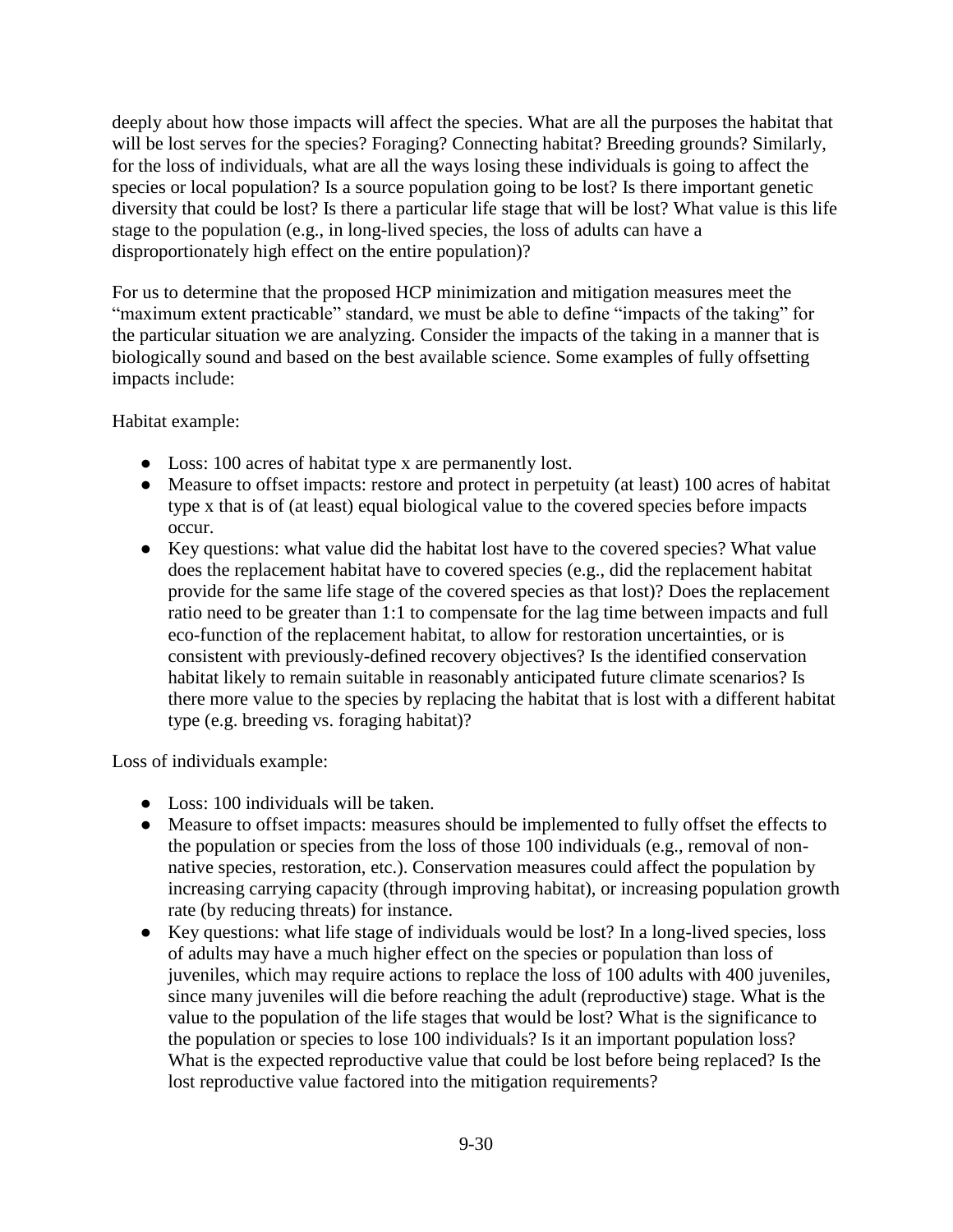**Helpful Hint: the Resource Equivalency Analysis (REA) process may be useful for HCPs in helping to determine impacts of the taking and how to appropriately compensate for it. REA involves determining the amount of "natural resource services" that the affected resources would have provided had it not been lost, and it equates the quantity of lost services with those created by the proposed compensatory mitigation projects that would provide similar services. See chapter 7.7 for more on REA and other tools.** 

In some circumstances, impacts from loss of individuals can be offset with mitigation focusing on habitat conservation (and vice versa), but care should be given to compare and document the value of what is lost and the expected value of measures to replace what would be lost. Demonstrating the biological justification for measures that will fully offset the impacts can be complicated. Conceptual models, quantitative models, and published research are all useful tools to help understand the net effects and how those effects can be fully offset.

**Figure 9.1c: Mixing and matching forms of take and mitigation (to offset the impacts of the taking)**



Below are examples where the applicant fully offset their impacts of the taking:

### Golden-cheeked warbler

FWS estimates a total loss of approximately 55 territories of 110 golden-cheeked warblers (55 pairs) as a result of the proposed project through habitat destruction from residential development. However, because of uncertainty in occupancy estimates, it may be more appropriate to state the losses in terms of habitat lost. Four hundred acres of high quality occupied habitat and 400 acres of low quality occupied habitat will be lost to the species.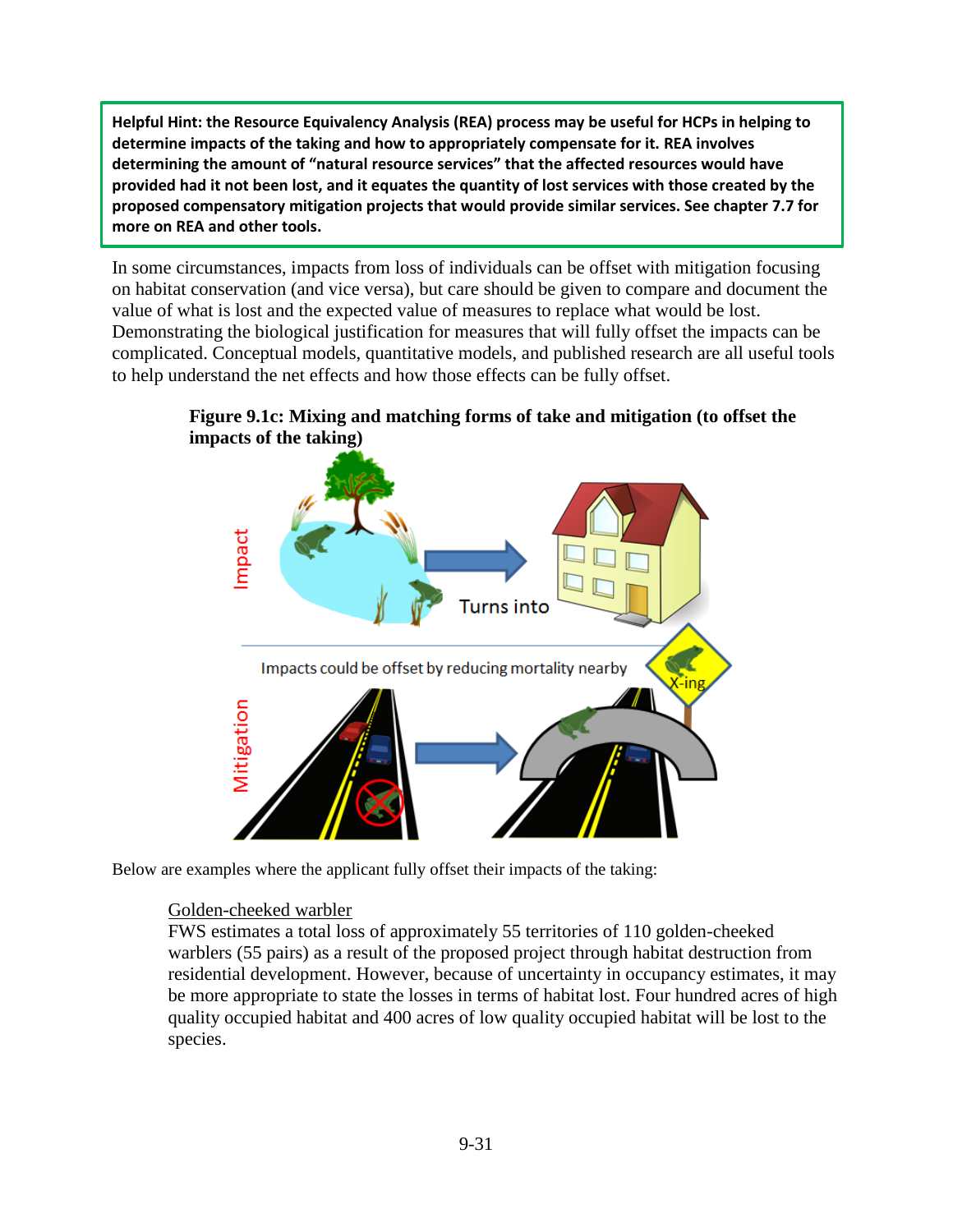To fully offset the impacts of the taking in this case, the project proponent could purchase credits from a conservation bank at a mitigation ratio (based on research) of 3:1 for high quality habitat, 2:1 for medium quality habitat, and 1:1 for low quality habitat.

3 acres high quality purchased for each 1 acre of *high* quality habitat lost: 400 acres lost x  $3 = 1,200$  acres **+** 1 acre of low quality habitat purchased for each 1 acre of *low* quality habitat lost: 400 acres lost  $x = 400$  acres ------------------------------------------------------------------------------------------- total credits needed to offset impacts 1,600 acres

The purchase of 1,600 acres from a conservation bank is needed to fully offset the loss of habitat for 55 pairs of golden-cheeked warblers. Using the framework above was found to fully offset the impacts of the taking by protecting more habitat (of equal or greater quality) than was impacted. The conserved habitat in the example will have to be maintained for conservation purposes in perpetuity.

#### Southwestern willow flycatcher

Covered activities for an agricultural focused HCP that covers Southwestern willow flycatcher include: routine agriculture, small community infrastructure construction and operation, and riparian habitat conservation and restoration activities within the plan area. Implementation of the covered activities over the permit term is expected to result in temporary and permanent impacts to habitat.

Mitigation actions include: establishment of conservation easements, habitat restoration or enhancement, and development and implementation of management agreements. Habitat permanently lost (expected to be primarily marginal habitat for the covered species) will be mitigated at a 1.25:1 ratio. Habitat temporarily altered (also expected to be primarily marginal habitat) will be mitigated at a 0.75:1 ratio.

Over the permit term, the status of the flycatcher is expected to benefit from implementation of the HCP through protection and management actions in riparian habitats. Furthermore, the habitat that is expected to be lost or degraded is primarily marginal for the flycatcher, while the amount of habitat to be conserved as mitigation will be of good quality for the species. Therefore, the mitigation and minimization measures would more than fully offset the habitat expected to be unavailable, modified, or lost due to the covered activities in the HCP area over the permit term. If we have underestimated the extent of habitat that may be unavailable, modified or lost, the HCP includes a mechanism for additional mitigation. Thus, the HCP will provide a benefit to the status of the flycatcher by more than fully offsetting their impacts.

The applicant must include and document the analysis and the achievement of the "maximum extent practicable" standard, such as, by demonstrating that the impacts have been fully offset.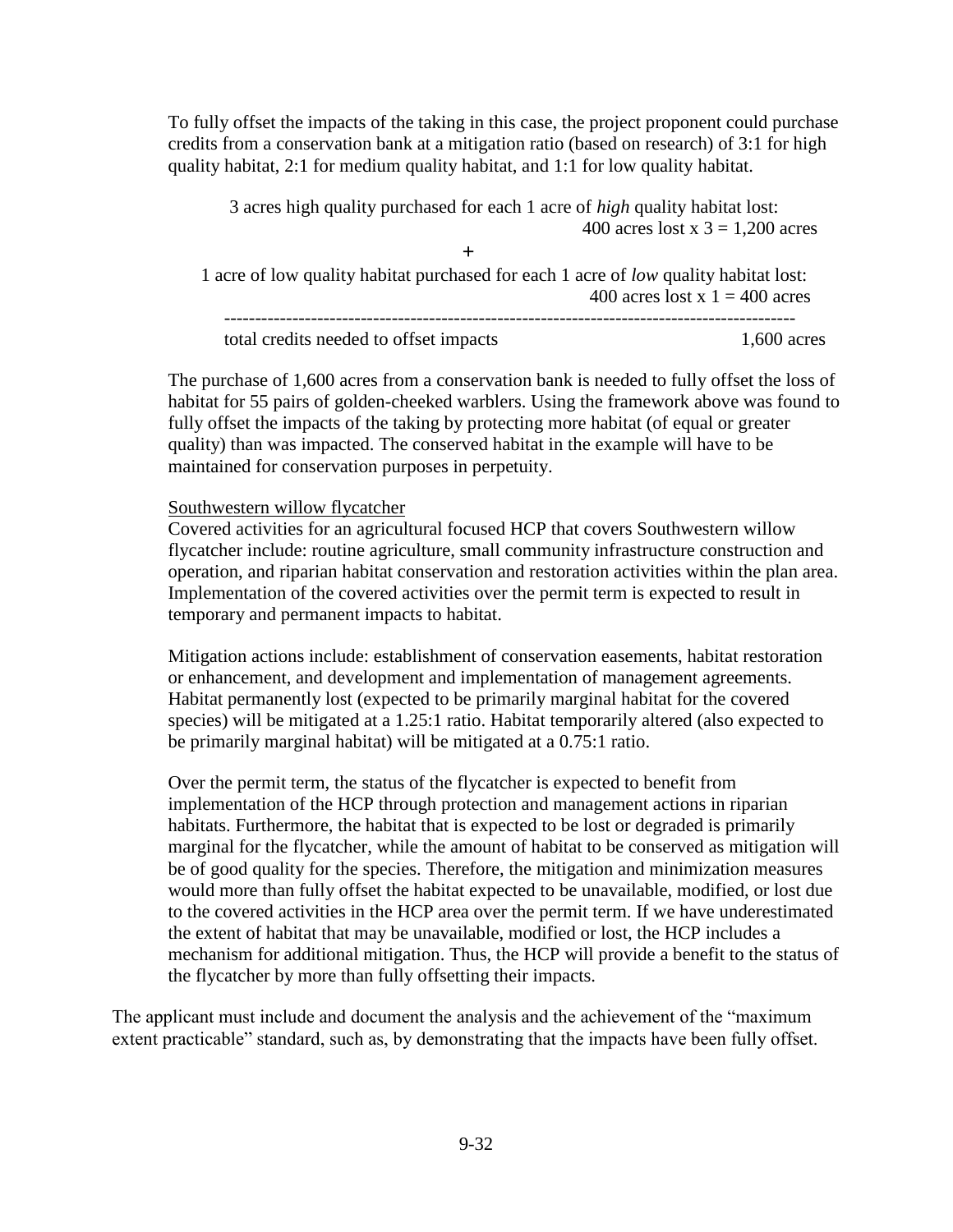If it is infeasible for the applicant to fully offset the impacts of the taking, the applicant must demonstrate that the extent of offset (i.e. their efforts to minimize and mitigate the impacts of take) is the maximum extent that can be practicably implemented.

# *9.5.2 Demonstrating Additional Minimization and Mitigation Measures Are Not Practicable*

If the applicant cannot fully offset the impacts of the take the Services must conduct an analysis to independently determine if the proposed conservation measures minimize and mitigate the effects of the applicant's actions to the maximum extent practicable. Maximum extent practicable means, within their available means, the applicant can feasibly do no more to minimize or mitigate the impacts of the taking (see and National Wildlife Federation v. Norton, 2000 WL2175874 (E.D. Cal., 2000). As noted above, one way to demonstrate this standard has been met is to demonstrate that the impacts of the taking have been fully offset. Where this approach is taken, the Services should provide a finding noting that "maximum extent practicable" has been achieved because the combination of minimization and mitigation provided by the HCP fully offsets the impacts of the taking or provides a net benefit.

Where "fully offset" will not be achieved, such a finding may be supported using two broad categories:

- **Insufficient implementation options**: If there are rigid restrictions on how a project can be developed and there are insufficient options for implementing additional mitigation, then this path to demonstrating maximum extent practicable may be appropriate. Specifically, if there is insufficient habitat to fully offset the impacts of take (in particular where geopolitical boundaries constrain where conservation/mitigation can occur), or if the measures necessary to fully offset the impacts of take cannot be implemented due to physical constraints, then the applicant must demonstrate with supporting documentation that the level of mitigation proposed is the most that can practicably be accomplished and that there is no way to further minimize or mitigate their impacts. For example: if a city's proposed covered activities would result in take of species X through habitat loss but there is no more habitat for species X within its jurisdictional boundary to offset the loss of habitat, the city might attempt to acquire mitigation habitat within surrounding jurisdictions. If the other jurisdictions are unwilling/unable to allow that option, then the City should document the impracticability of providing such habitat for species  $X$  as a means of offsetting the impact of take. The City should, however, propose an alternative form of mitigation to offset the impacts of take to the maximum extent practicable. This option should be used infrequently and only in situations where there truly are no other options.
- **Financial:** Financial constraints can also limit the ability of the applicant to practicably do more. The applicant should be able to continue operating at a reasonable financial standing comparable to other like individuals/companies/ municipalities. This option should only be used infrequently and only in situations where there truly are no other options. This option requires the applicant to share financial information with the Services to justify their claim so that the Services can make the maximum extent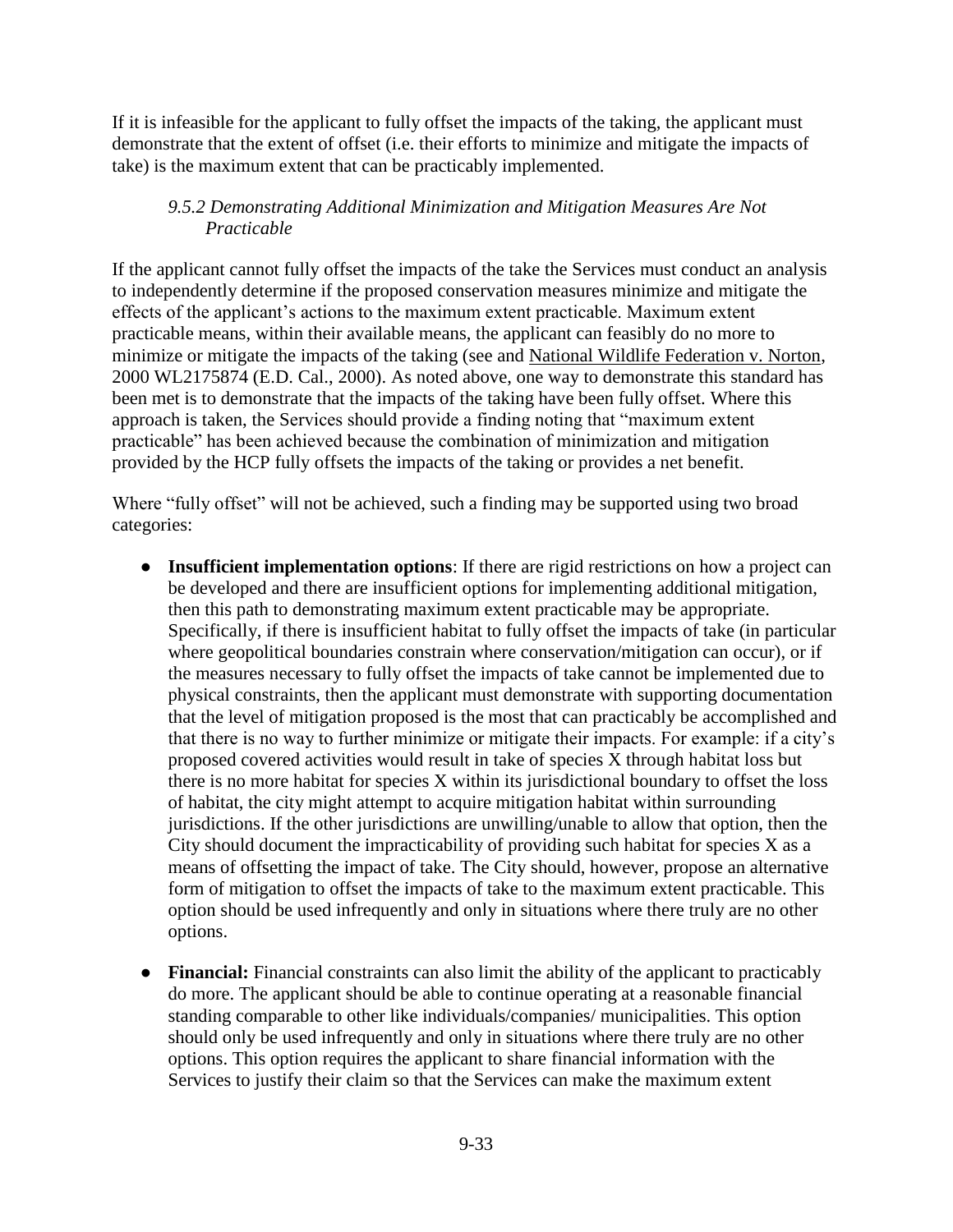practicable finding. This information could be released pursuant to the Freedom of Information Act unless exemptions apply to it.

Where the minimization and mitigation measures do not fully offset the impacts of the taking, the applicant must provide the Services with sufficient documentation and justification to support the "maximum extent practicable" finding. The Services must then conduct an independent analysis of the information provided by the applicant to make the required finding.

Examples where the applicant could not fully offset the impacts of their taking (but still met issuance criteria):

#### Alabama beach mouse

Conservation opportunities in coastal habitats is limited, this leads FWS to emphasize minimization and avoidance measures implemented throughout the life of a proposed project or activity. For beach mouse habitats, the permittee minimized construction so that as much native vegetation as possible is retained, and some habitat remains contiguous with adjacent properties. The permittee implemented permanent management prescriptions for landscaping, trash collection, feral animal control, and keeping pets indoors to minimize adverse effects on sensitive wildlife. They also supplemented the minimization measures with an in-lieu fee arrangement that accumulates funds for habitat acquisition. These minimization and mitigation measures have been demonstrated to be effective in maintaining linkages and conserving the species in the plan area.

#### Sea turtles

In Volusia and St Johns Counties, Florida, the permittees implemented HCPs to mitigate the effects to nesting and hatchling sea turtles from vehicular beach access and parking by the public. Direct harm of nesting females and emerging hatchlings is minimized by the delineation of "no-drive" zones, marking of nests, moving nests from high traffic areas, smoothing tire ruts, and keeping beaches clear of recreational gear overnight. The opportunities to compensate sea turtle habitat impacts off-site are limited, so Volusia County enhances the population (and mitigates for effects) by constructing and operating an aquarium with a sea turtle hospital. The Services accepted this as a form of compensatory mitigation because the new facility improved capacity for treating stranded adult sea turtles and significantly reduced the travel time from rescue to veterinary care. Adult sea turtles typically are not subject to injury by vehicles, and very few sea turtle nests are lost due to vehicular operation. No nest losses are known for over 10 years due to nest surveys, marking nests, and moving nests from highest traffic zones. Still, the numbers of eggs and hatchlings potentially injured or killed can exceed 100 per nest. Conserving the number of breeding age adults is expected to contribute to sea turtle recovery because the future breeding potential of a rehabilitated adult sea turtle exceeds that of any given hatchling.

### *9.5.3 The Burden of Proving Maximum Extent Practicable*

If the proposed minimization and mitigation will leave impacts that are not fully offset, the applicant must provide a clear justification to the Services documenting the reasons no more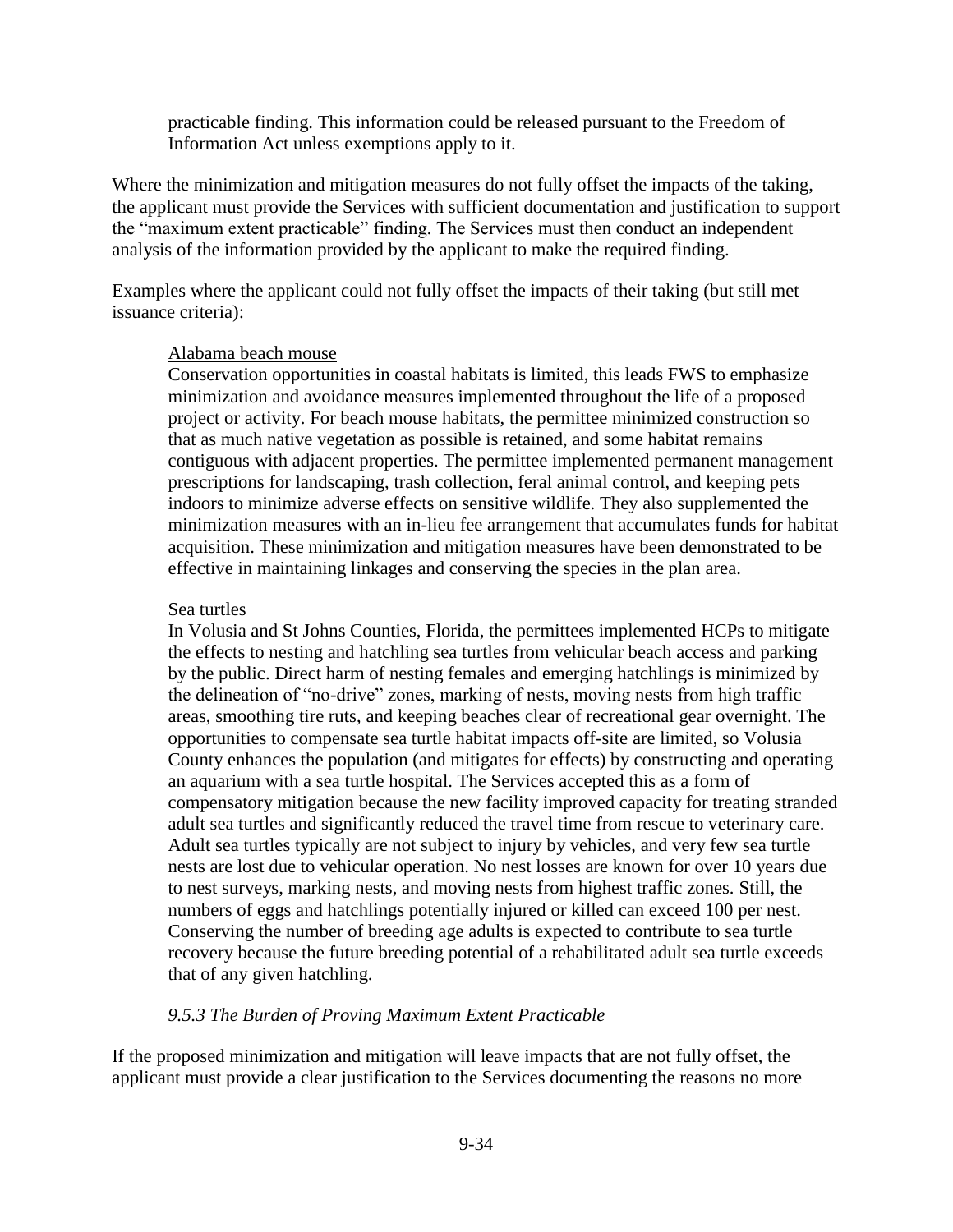mitigation is practicable. In the applicant's justification for less than fully offsetting their impacts, the applicant should follow the steps below.

**Financial**: If the applicant is making a financial case, they need to demonstrate they cannot afford more mitigation by taking the following steps:

- 1. demonstrating that they cannot adjust their project to reduce impacts,
- 2. showing their books, which means showing what profits:
	- a. are currently and projected (without the HCP)
	- b. will be (projected) with the proposed HCP
	- c. will be (projected) with increased mitigation
	- d. will be (projected) if applicant fully offsets take
- 3. demonstrating why additional mitigation or minimization measures would impair their ability to sustain a reasonably profitable business or put them at a significant competitive disadvantage to other similarly situated businesses.

\**The financial approach would be greatly strengthened by an independent third party (e.g., accountant or economist) contracted (by the applicant) to study the applicant's financial books and offer their own conclusion.*

**Insufficient implementation options**: If the applicant is making a case for insufficient implementation options, they need to demonstrate there are no more practicable options by:

- 1. demonstrating that they cannot adjust their project to reduce impacts and still maintain project purposes;
- 2. documenting all the minimization and mitigation options currently proposed in the HCP;
- 3. documenting their effort and process to secure other minimization and mitigation options;
- 4. documenting that there are no more reasonably available or practicable minimization and mitigation options that would fully offset the impacts of the take; and
- 5. explaining their conclusion, with supporting documentation, that additional measures to fully offset the impacts of the take are impracticable.

# *9.5.4 Services Conduct an Independent Analysis of Practicability*

When evaluating an applicant's maximum extent practicable case, ask for the assistance of the regional HCP coordinator and solicitor or general counsel. If the justification contains information outside the expertise of Services staff, the regional HCP coordinator can help determine appropriate resources to assist staff in the evaluation. The regional HCP coordinator and solicitors or general counsel must also review the justification and the Services' staff conclusion. There are a number of questions that could be useful when assessing the applicant's practicability case:

- Does the MEP justification make sense?
- How does the proposed mitigation compare to similar HCPs?
- For a financial case:
	- Did they provide adequate documentation?
	- Do the numbers seem reasonable?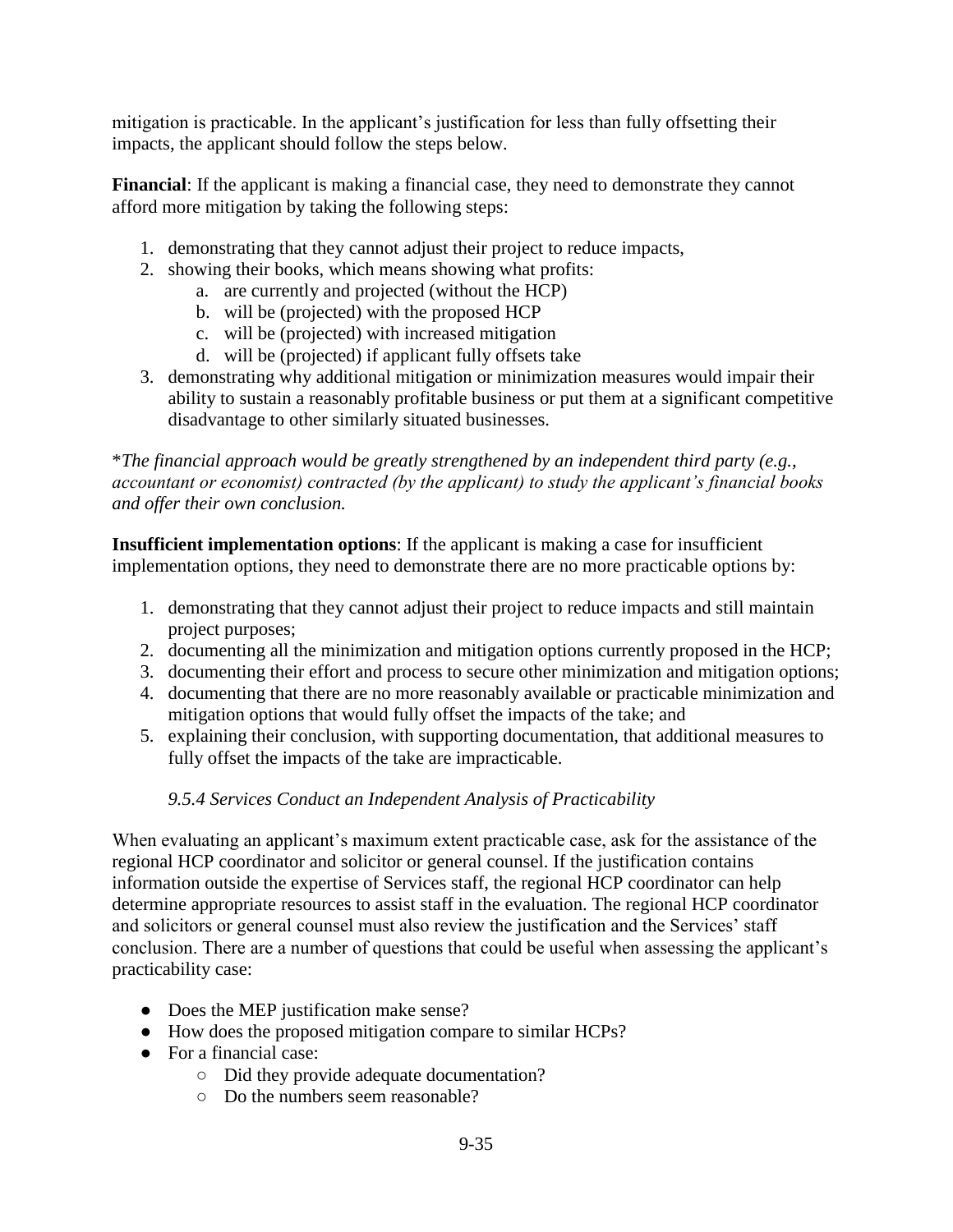- For an insufficient implementation options case:
	- Did the applicant look at all the options?
	- Did they put appropriate effort into asking for assistance?
- Do the Services agree with the conclusion?

The Services staff must fully document their independent evaluation and conclusion, which may include a third party analysis. A summary of the applicant's justification and the Services' conclusion must be described in the Services' Findings. All the supporting documents associated with the applicant's justification, the Services' evaluation and conclusions and that of a third party, if used, must become part of the administrative record for the HCP.

### *9.5.5 Services Demonstration of Maximum Extent Practicable*

Using the results of our independent evaluation, that may or may not include a third party analysis (above), the Services needs to explain and document clearly and logically in the HCP Findings our conclusions that what the applicant is offering for minimization and mitigation is the maximum practicable and that additional mitigation would not be feasible. If we issue the ITP, the Services should also make clear that the other issuance criteria can still be met, despite the applicant's inability to fully offset their impacts.

If we determine impacts will not be fully offset (but is the most that the applicant can practicably provide), be prepared with thorough documentation and logical analysis so a judge can understand our rationale. The following case law provides more discussion on making the maximum extent practicable finding: National Wildlife Federation v. Babbitt, 128 F.Supp.2d 1274 (E.D. Cal. 2000); National Wildlife Federation v. Norton, 2005 WL2175874 (E.D. Cal., Sept. 7, 2005); National Wildlife Federation v. Norton, 306 F.Supp.2d 920 (E.D. Cal. 2004); SWCBD v. Bartel, 470 F. Supp. 2d 1118 (S.D. Cal. 2006); Sierra Club v. Babbitt, 15 F.Supp.2d 1274 (S.D. Ala. 1998); Sierra Club v. Norton, 207 F.Supp.2d 1310 (S.D. Ala. 2002**)**; Union Neighbors United, Inc. v. Jewell, 831 F.3d 564 (D.C. Cir. 2016); Friends of the Wild Swan v. Jewell, 2014 U.S. Dist. LEXIS 116788 (D. Montana, Aug. 21, 2014) (see the [HCP Handbook](https://www.fws.gov/endangered/what-we-do/hcp-handbook-toolbox.html#Ch9)  [Toolbox\)](https://www.fws.gov/endangered/what-we-do/hcp-handbook-toolbox.html#Ch9).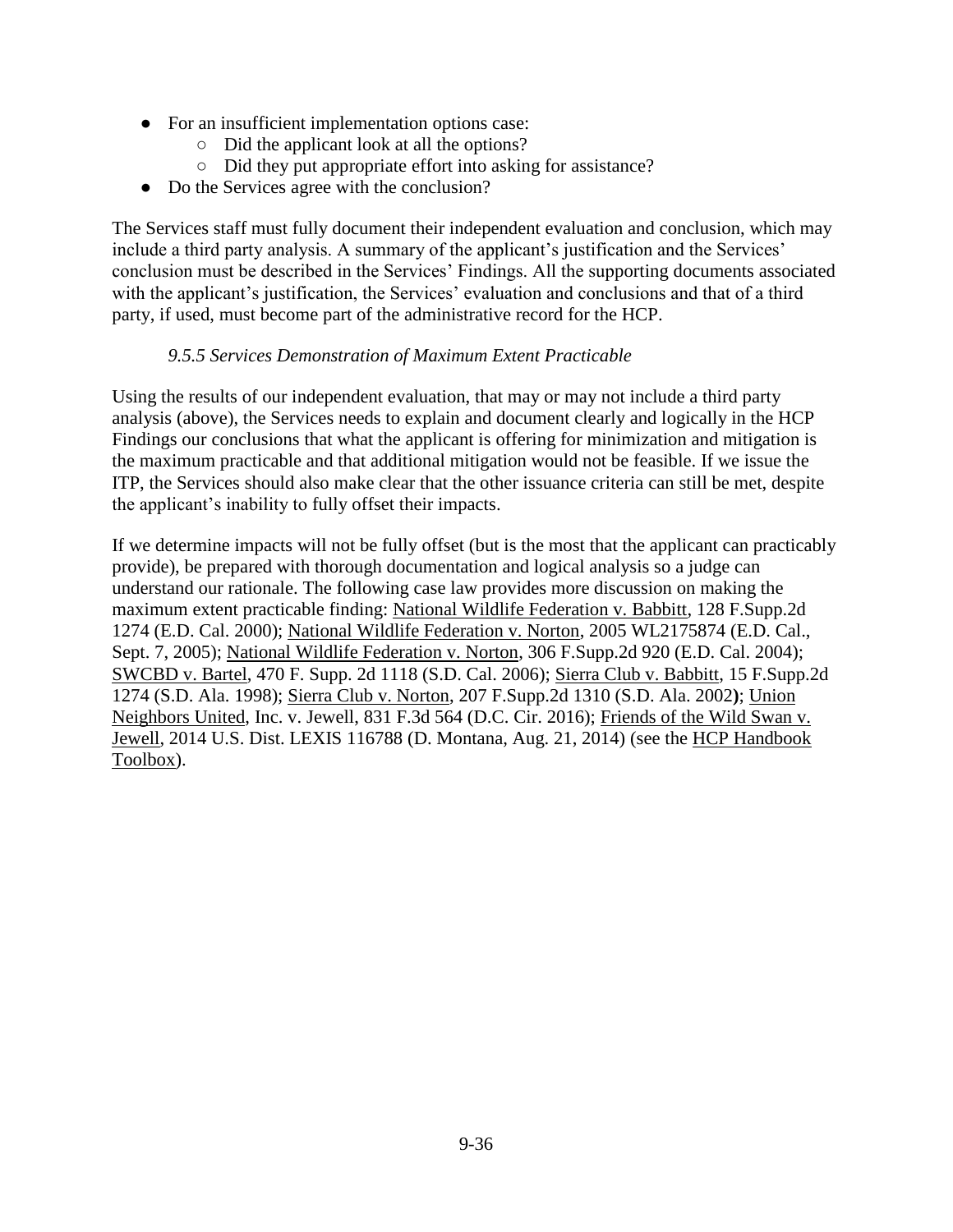

**Figure 9.1d: Decision Tree to Evaluate Maximum Extent Practicable Options**

### **Key concepts:**

- The goal for every HCP, should be to fully offset the impacts of take resulting from the covered activities, and every HCP must minimize and mitigate the impacts of take to the maximum extent practicable; ideally, the HCP should also contribute to the recovery of the species and provide a net conservation benefit.
- The applicant must show in the HCP that it considered other alternatives to the taking, than the one it chose (e.g., no action/abandon the project alternative alternative, low mitigation alternative, fully offsets impacts alternative alternative, more than fully offsets impacts alternative alternative).
- If there are other HCPs that cover the same species and address similar actions and circumstances, explain any substantial differences in required mitigation or minimization measures between this HCP and those other HCPs in the Findings (See Chapter 16.1).
- If impacts will not be fully offset by the HCP, require the applicant to provide documentation to support a conclusion that additional mitigation would not be practicable (preferably analyzed by an independent, third party and in a clear, objective, documented format, which the Services will evaluate).
- For each covered species, make sure the Findings and record reflect our independent evaluation of the impacts of the taking, the adequacy of the mitigation provided under the plan, and the impracticability of providing additional mitigation.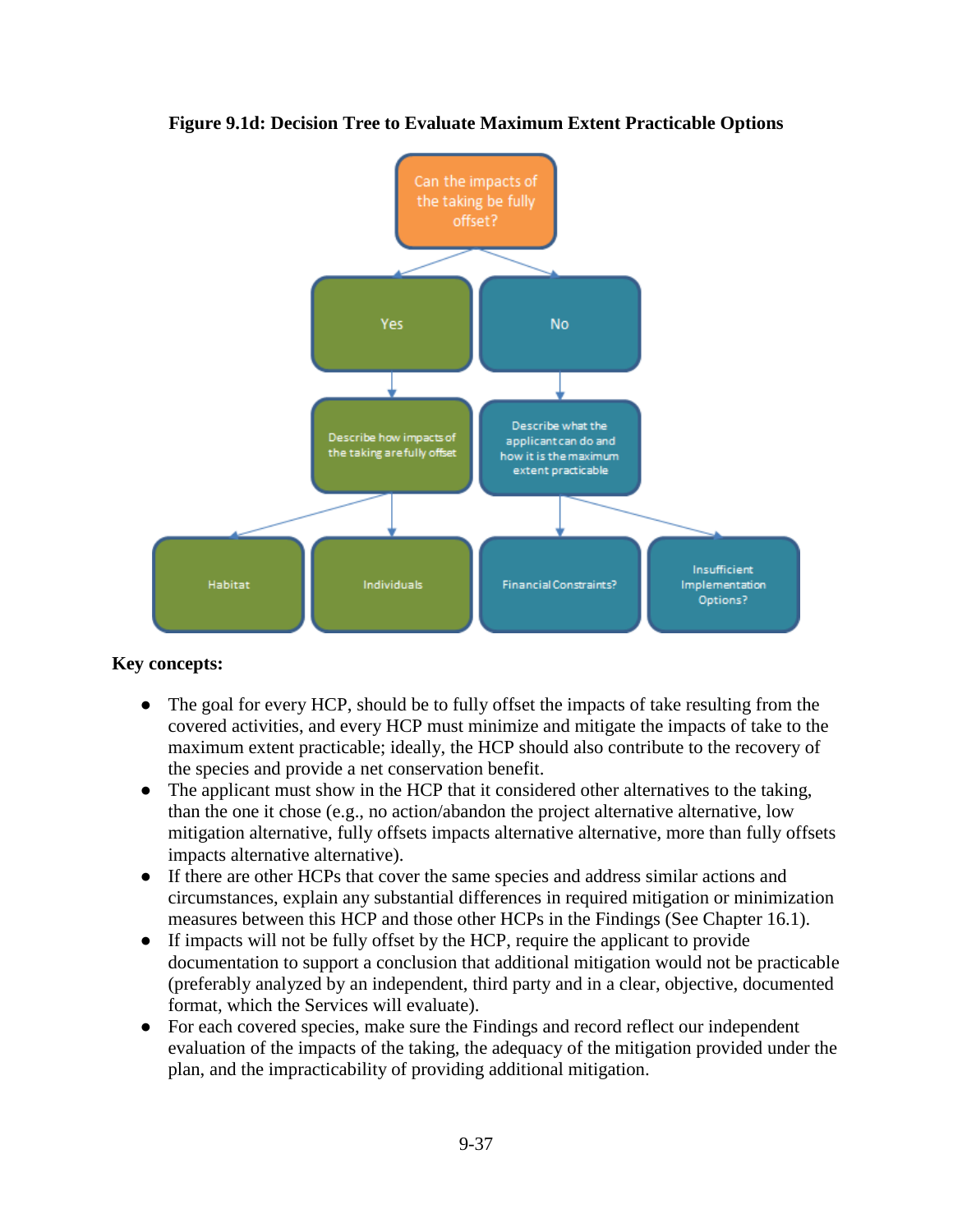- If the biological impact from covered activities cannot be offset, then the field lead should contact the regional HCP coordinator and regional solicitor (for FWS) or regional lead and general counsel (for NMFS), and an economist (if making the financial case) for assistance in making a "maximum extent practicable" finding.
- In making the maximum extent practicable finding for each covered species, it is possible that the impacts of the taking to some covered species will be fully offset, while impacts to other covered species are not.
- We must understand the effects of impacts and conservation on covered species.

# **9.6 Changed and Unforeseen Circumstances**

Federal No Surprises Assurances (codified at 50 CFR 17.3, 17.22(b)(5), 17.32(b)(5); 50 CFR  $222.307(g)$ ) (see the [HCP Handbook Toolbox\)](https://www.fws.gov/endangered/what-we-do/hcp-handbook-toolbox.html#Ch9) provides assurances to Section 10 permit holders that, as long as the permittee is properly implementing the HCP and the ITP, no additional commitment of land, water, or financial compensation will be required with respect to covered species, and no restrictions on the use of land, water, or other natural resources will be imposed beyond those specified in the HCP without the consent of the permittee. The No Surprises rule has two major components: changed circumstances and unforeseen circumstances. Changed and unforeseen circumstances must be considered and are typically required to be included in HCPs. However, in rare instances it may be determined that it is not necessary to include changed and unforeseen circumstances in the HCP, such as low-effect HCPs with a short duration.

# *9.6.1 Changed Circumstances*

Changed circumstances are defined in the No Surprises rule as "changes in circumstances affecting a species or geographic area covered by [an HCP] that can reasonably be anticipated by [plan] developers and the Services and that can be planned for (e.g., the listing of new species, or a fire or other natural catastrophic event in areas prone to such events)." (50 CFR 17.3). If additional conservation and mitigation measures are deemed necessary to respond to changed circumstances, and such measures were provided for in the HCP, the permittee will be required to implement such measures (50 CFR 17.22(b)(5)(i), 17.32(b)(5)(i); 50 CFR 222.307(g)(1)). If additional conservation and mitigation measures are deemed necessary to respond to changed circumstances, and such measures were not provided for in the HCP, the Services will not require any additional measures beyond those provided for in the HCP, without the consent of the permittee, provided the HCP is being properly implemented (50 CFR 17.22(b)(5)(ii), 17.32(b)(5)(ii); 50 CFR 222.307(g)(2)).

### Difference between Changed Circumstances and Adaptive Management

Changed circumstances are circumstances that can be reasonably anticipated and specifically addressed in an HCP prior to permit issuance. When properly implemented, no additional commitment of land, water, or financial compensation will be imposed by the Services onto the permittee beyond those specified in the HCP, without the consent of the permittee. Adaptive management is a strategy for addressing uncertainty associated with an HCP's conservation program, particularly uncertainty that poses a significant risk to the covered species. This includes, but is not limited to, uncertainty related to the covered species status or trend; uncertainty related to the effects of a proposed covered activity on a proposed covered species;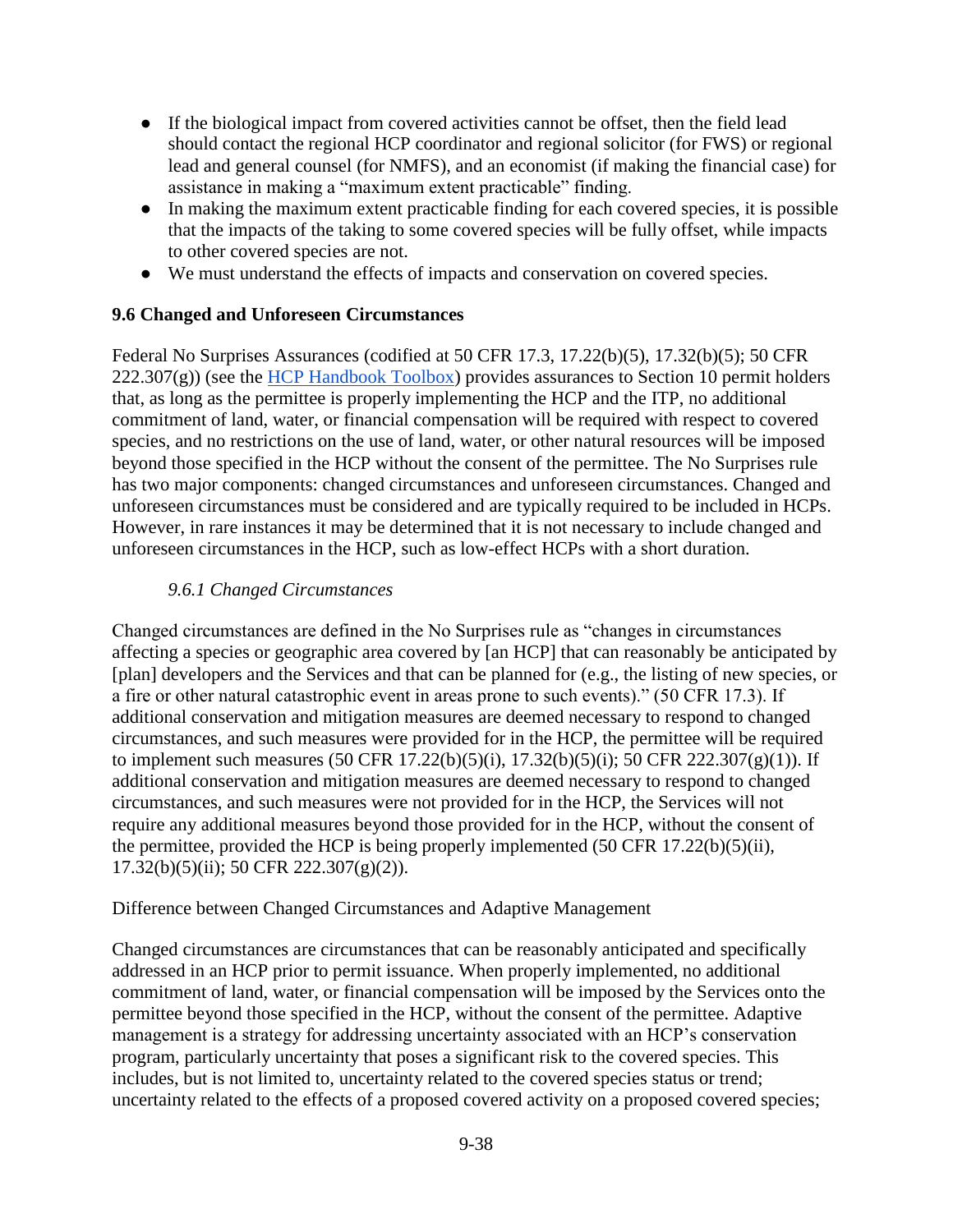and uncertainty related to the effectiveness of an applicant's proposed minimization and mitigation measures. Through assumption-based learning and robust monitoring, adjustments can be be made to the HCP's conservation program in response to what is learned. Whether an adaptive management strategy is necessary will be determined on a project-by-project basis. However, adaptive management is essential for HCPs that were developed despite significant information and data gaps that pose a significant risk to a species at the time the permit is issued.

HCP assurances (No Surprises) can also apply to an adaptive management strategy when all appropriate HCP provisions have been mutually crafted and agreed upon and approved by the Services and the applicant. To receive assurances, the adaptive management strategy should identify up-front the range of possible operating conservation program adjustments that could be implemented as new information or data is obtained. This range defines the limits of what resource commitments may be required of the permittee. This process will enable the applicant to assess the potential economic impacts of adjustments before agreeing to the HCP.

**Helpful Hint: The HCP must identify a suite of potential changed circumstances, the specific response to each, the costs of implementing the response, and the funding assurances for those responses, where appropriate. In doing so, potential problems can be identified in advance and specific strategies or protocols for dealing with them can be incorporated into the HCP, thus facilitating adjustments to the HCP's conservation program without having to amend the HCP.**

Changed circumstances and planned responses are treated as part of the HCP's operating conservation program. Like other aspects of the conservation program, effectiveness of management actions in reducing the effects of changed circumstances can be improved through implementation of the monitoring and adaptive management programs.

If additional or alternate conservation measures are necessary to respond to changed circumstances, and such measures are not part of the responses to changed circumstances provided in the plan, the Services and the permittee should work together to shift priorities to best meet goals and objectives within the original resource commitments in the HCP. We cannot require additional actions or funds be expended without the permittee's consent; so it is important to identify upfront in the plan all reasonably foreseeable changed circumstances that may occur during the permit term and feasible responses to them. The No Surprises regulation prohibits us from requiring mitigation involving any additional commitment of land, water, or financial resources or additional restrictions on the use of land, water, or other natural resources beyond the level otherwise agreed on in the HCP without the consent of the permittee. If a condition arises that should have been-but was not identified as a changed circumstance in the HCP, we cannot require the permittee to address it. This makes the process to identify changed circumstances during plan development extremely important.

### *9.6.2 Unforeseen Circumstances*

Unforeseen circumstances are defined as changes in circumstances affecting a species or geographic area covered by a conservation plan that could not reasonably have been anticipated by plan developers and the Services at the time of the negotiation and development of the plan and that result in a substantial and adverse change in the status of the covered species (50 CFR17.3). The Services bear the burden of demonstrating that unforeseen circumstances exist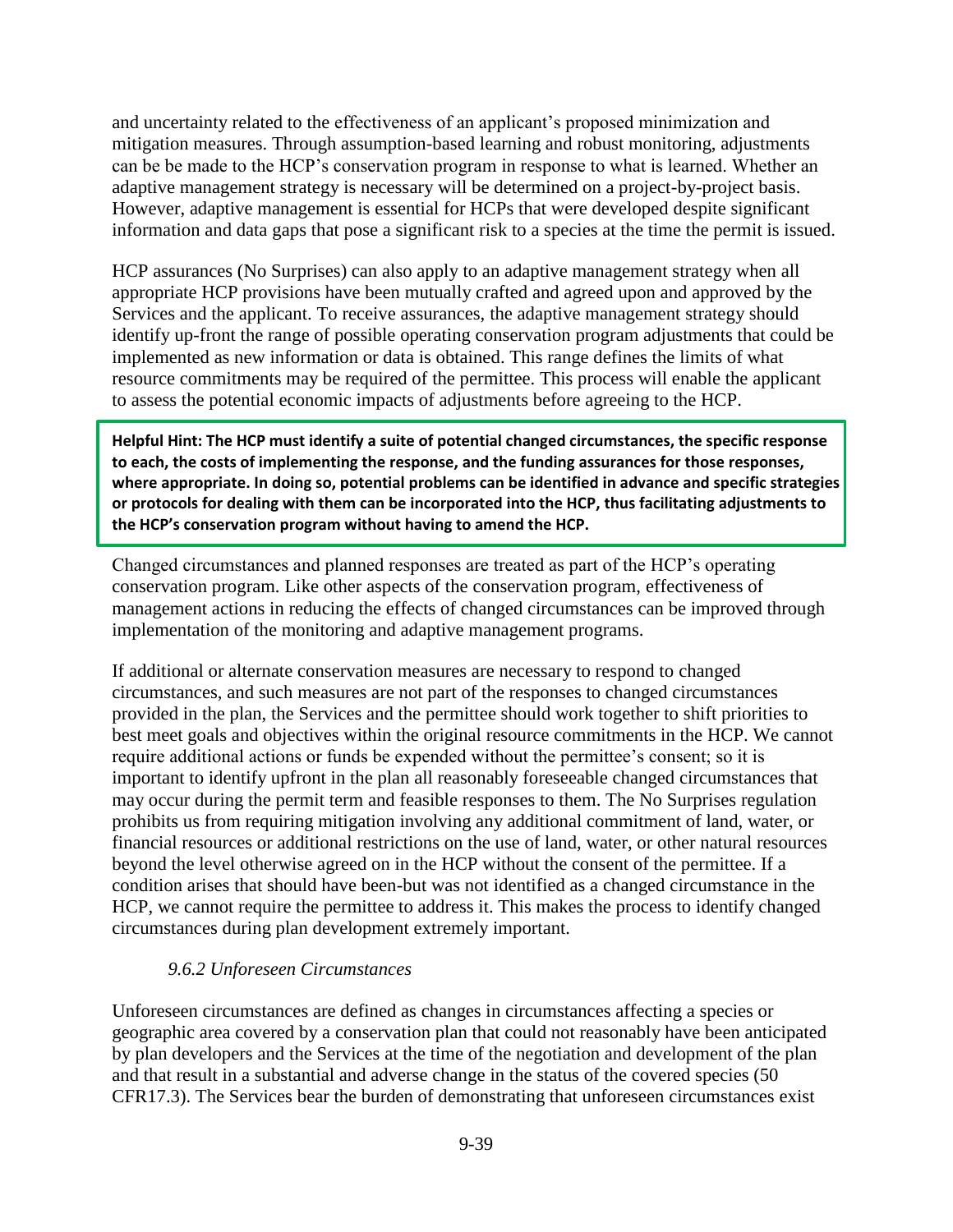using the best available scientific and commercial data available while considering certain factors (50 CFR 17.22(b)(5)(iii)(C) and 17.32(b)(5)(iii)(C); 50 CFR 222.307(g)(3)(iii)) (see the [HCP Handbook Toolbox\)](https://www.fws.gov/endangered/what-we-do/hcp-handbook-toolbox.html#Ch9).

In deciding whether unforeseen circumstances exist, the Services shall consider, but not be limited to, the following factors  $(50 \text{ CFR } 17.22(b)(5)(iii)(C)$  and  $17.32(b)(5)(iii)(C)$ ; 50 CFR  $222.307(g)(3)(iii)$ :

- 1. The size of the current range of the affected species;
- 2. The percentage of the range adversely affected by the covered activities;
- 3. The percentage of the range that has been conserved by the HCP;
- 4. The ecological significance of that portion of the range affected by the HCP;
- 5. The level of knowledge about the affected species and the degree of specificity of the conservation program for that species under the HCP; and
- 6. Whether failure to adopt additional conservation measures would appreciably reduce the likelihood of survival and recovery of the species in the wild.

In negotiating unforeseen circumstances, the Services will not require the commitment of additional land, water or financial compensation or additional restrictions on the use of land, water or other natural resources beyond the level otherwise agreed upon for the species covered by the HCP without the consent of the permittee (50 CFR 17.22(b)(5)(iii)(A); 50 CFR  $222.307(g)(3)(i)$ ). If additional conservation and mitigation measures are deemed necessary to respond to unforeseen circumstances, the Services may require additional measures of the permittee where the HCP is being properly implemented only if such measures are limited to modifications within conserved habitat areas, if any, or to the HCP's operating conservation program for the affected species, and maintain the original terms of the plan to the maximum extent possible (50 CFR 17.22(b)(5)(iii)(B) and  $17.32(b)(5)(iii)(B)$ ; 50 CFR  $222.307(g)(3)(ii)$ ). If unforeseen circumstances are found, the permittee is not *required* to come up with additional resources or funds to remedy unforeseen circumstances, but the Services and the permittee should work together to determine an appropriate response within the original resource commitments in the HCP.

Notwithstanding these assurances, nothing in the No Surprises rule "will be construed to limit or constrain the [Services], any Federal agency, or a private entity, from taking additional actions, at its own expense, to protect or conserve a species included in a conservation plan" (50 CFR 17.22(b)(6) and 17.32(b)(6); 50 CFR 222.307(h)).

The "unforeseen circumstances" section of the HCP should discuss the *process* for figuring out how to address those future changes in circumstances surrounding the HCP we may not reasonably anticipate. There may be other approaches we can use to respond to the needs of the affected species, including increasing the effectiveness of the HCP's operating conservation program (without raising costs), Government actions we can take to meet species needs, or voluntary conservation measures the permittee can take.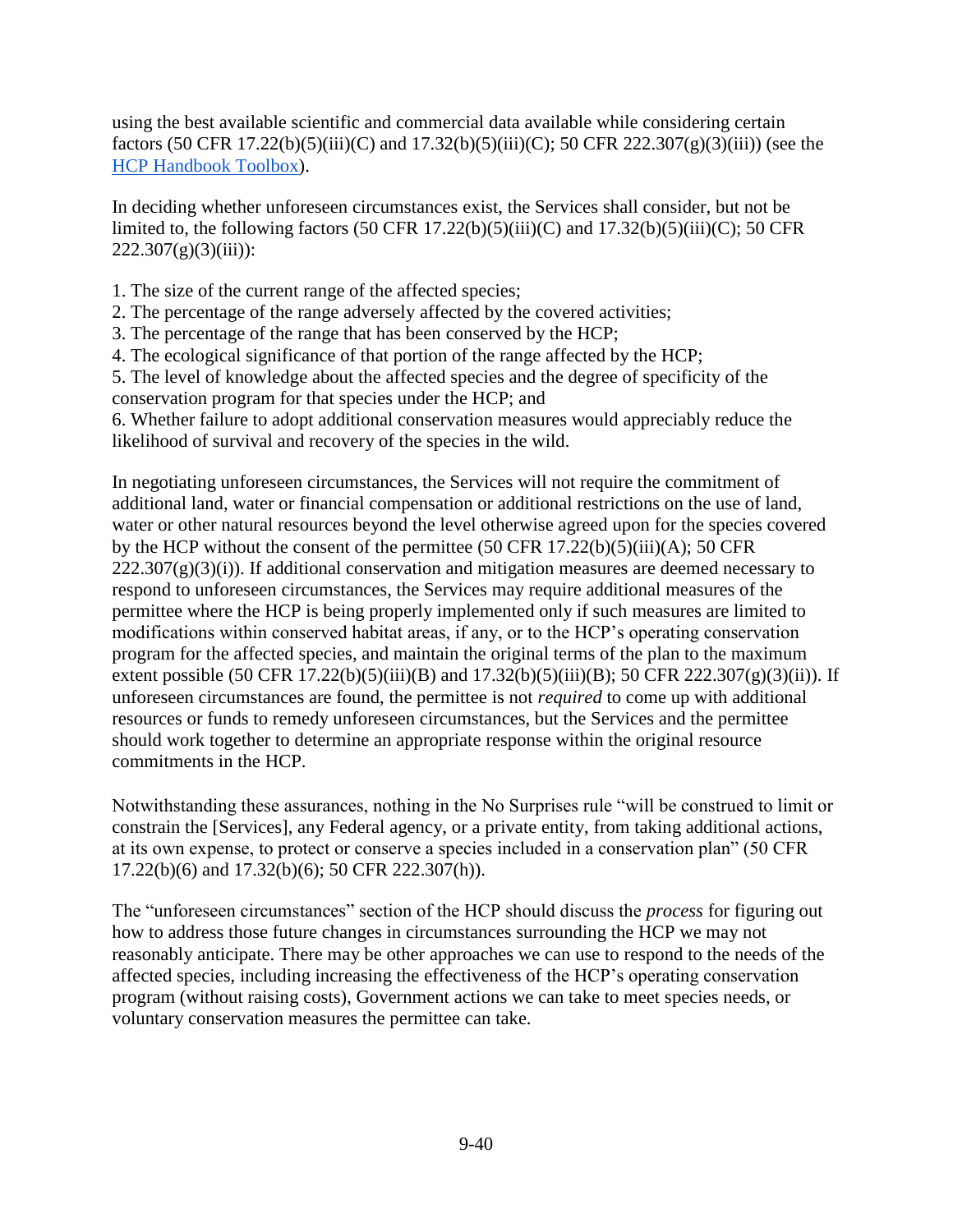**Helpful Hint:** 

- **stick to the regulatory language for changed and unforeseen circumstances,**
- **identify a comprehensive list of circumstances,**
- **identify thresholds to make it clear when something is changed vs. unforeseen (e.g., 100-year flood in a long duration HCP vs. 500-year flood),**
- **develop a plan for how we or the permittee will respond to each circumstance, and**
- **secure funding for responding to changed circumstances.**

See 9.6.10 for more on how jeopardy and No Surprises interact with changed circumstances.

*9.6.3 Steps to Identify and Plan for Changed and Unforeseen Circumstances During HCP Development*

- 1. Identify all changed circumstances using the changed circumstances checklist (Table 9.6.4a) or similar.
- 2. Develop thresholds for clearly identifying when circumstances are changed vs. unforeseen.
- 3. Where appropriate, develop response for each- what will be the response to ensure goals and objectives are met if circumstance X happens to Y degree?
- 4. Estimate the cost of the changed circumstances responses and provide an assured funding source to fund the responses.

### *9.6.4 Differentiating Between a Changed and an Unforeseen Circumstance*

One way to differentiate between a changed and unforeseen circumstance is to use a risk assessment or probability of that condition occurring.

- For example, you might consider that the probability of a 100-year interval flood event is likely to occur within the life of a long-term permit, but a 500-year flood is not. Keep in mind, however, that in some locations the risk of what previously was considered a 500 year or 100-year flood event may now be expected to occur much more frequently due to climate change effects.
- Similarly, you may find that fires up to a XXXX acres or with specific return frequencies of 1 per XX years are likely to occur during the permit term, but fires above that size or at more frequent intervals would be unforeseen circumstances.
- Weather events such as tornadoes, tropical cyclones, and blizzards, can be expected to recur in certain regions, and models may help understand the expected changes of frequency and intensity from climate change effects.

It is possible that no response will be needed for a particular changed circumstance, such as flooding in a healthy river system or fire in a fire-adapted community, if vegetation is likely to regenerate naturally and covered species will recover and possibly benefit from the event. However, it is key that the applicant carefully consider potential changed circumstances and that the HCP includes a robust set of plan responses to those changes if they could affect the success of the conservation measures. Changed and unforeseen circumstances apply to the mitigation lands and also to the administration and operation of an HCP.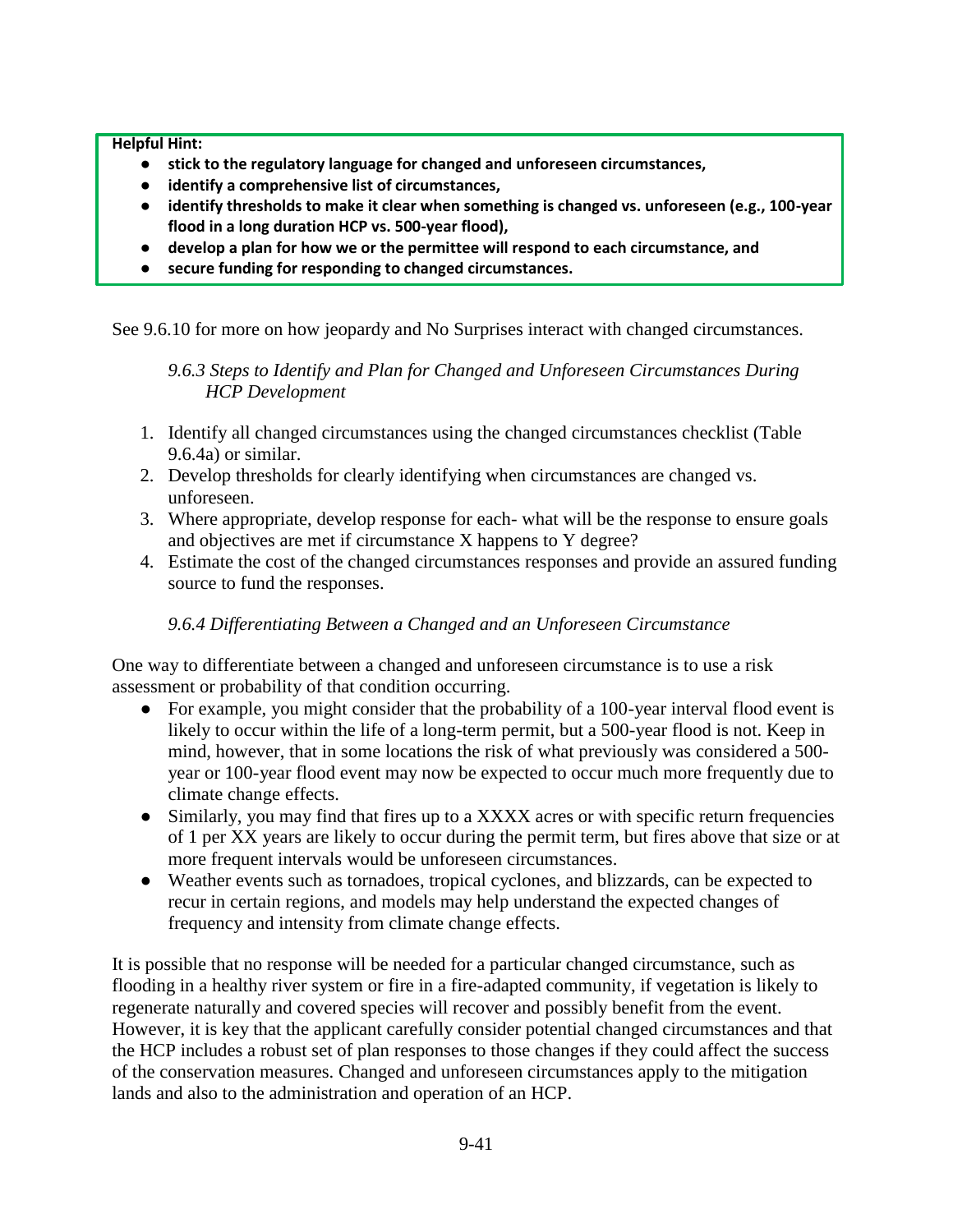The changed and unforeseen circumstances checklist may be useful to ensure the HCP includes the appropriate information and planners ask the right questions (see Table 9.6.4a). Like other aspects of the conservation program, effectiveness of management actions in reducing the effects of impacts from elements identified as changed circumstances can be improved through implementation of the monitoring and adaptive management programs.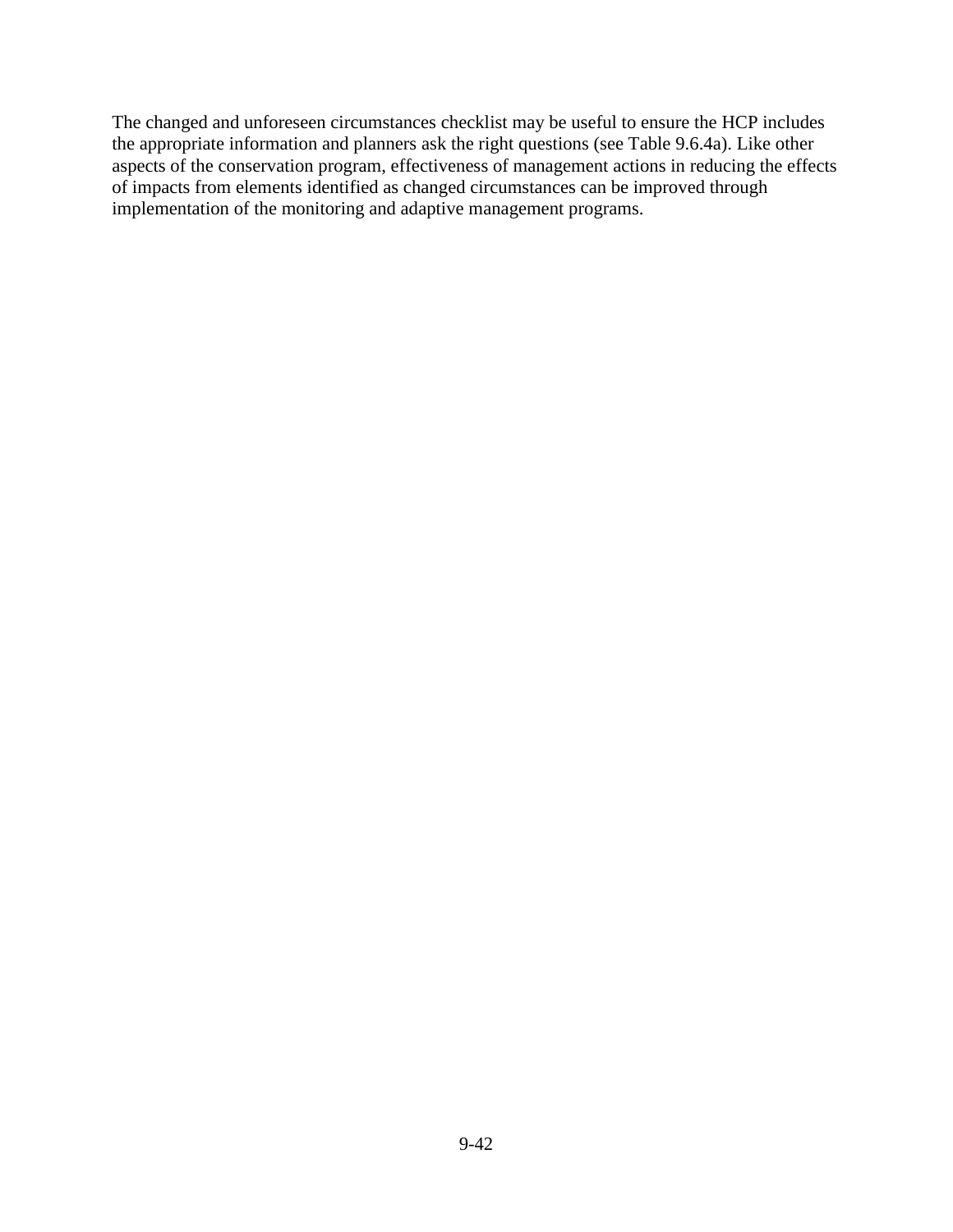## **Table 9.6.4a: Changed circumstances checklist. Conditions that exceed the identified range of changed circumstances will be considered unforeseen.**

| Element                                                                          | Condition within which will be considered a<br>'changed' circumstance |           |          | If changed<br>circumstance | How will<br>remedial<br>action be               | Cost<br>estimate for<br>remedial | If threshold for changed<br>circumstance is surpassed,<br>response will be: |  |
|----------------------------------------------------------------------------------|-----------------------------------------------------------------------|-----------|----------|----------------------------|-------------------------------------------------|----------------------------------|-----------------------------------------------------------------------------|--|
|                                                                                  | Size                                                                  | Frequency | Duration | Intensity                  | occurs,<br>remedial<br>actions will<br>include: | funded?                          | action                                                                      |  |
| Contaminant spill                                                                |                                                                       |           |          |                            |                                                 |                                  |                                                                             |  |
| Disease                                                                          |                                                                       |           |          |                            |                                                 |                                  |                                                                             |  |
| Drought                                                                          |                                                                       |           |          |                            |                                                 |                                  |                                                                             |  |
| Dramatic economic<br>change                                                      |                                                                       |           |          |                            |                                                 |                                  |                                                                             |  |
| Earthquake/tsunami                                                               |                                                                       |           |          |                            |                                                 |                                  |                                                                             |  |
| Economic downturn                                                                |                                                                       |           |          |                            |                                                 |                                  |                                                                             |  |
| Expansion/succession<br>of vegetation<br>community                               |                                                                       |           |          |                            |                                                 |                                  |                                                                             |  |
| Fire                                                                             |                                                                       |           |          |                            |                                                 |                                  |                                                                             |  |
| $\operatorname{Flooding}$                                                        |                                                                       |           |          |                            |                                                 |                                  |                                                                             |  |
| High winds                                                                       |                                                                       |           |          |                            |                                                 |                                  |                                                                             |  |
| Invasive species<br>introduction                                                 |                                                                       |           |          |                            |                                                 |                                  |                                                                             |  |
| New species listing/<br>designation of critical<br>habitat                       |                                                                       |           |          |                            |                                                 |                                  |                                                                             |  |
| Sea level rise                                                                   |                                                                       |           |          |                            |                                                 |                                  |                                                                             |  |
| Temperature<br>$\bullet$<br>Excessive<br>heat<br>Excessive<br>€<br>$_{\rm cold}$ |                                                                       |           |          |                            |                                                 |                                  |                                                                             |  |
| Tornado/Hurricane                                                                |                                                                       |           |          |                            |                                                 |                                  |                                                                             |  |
| Volcanic eruption                                                                |                                                                       |           |          |                            |                                                 |                                  |                                                                             |  |

Not all of these will apply to your HCP, and some may be missing.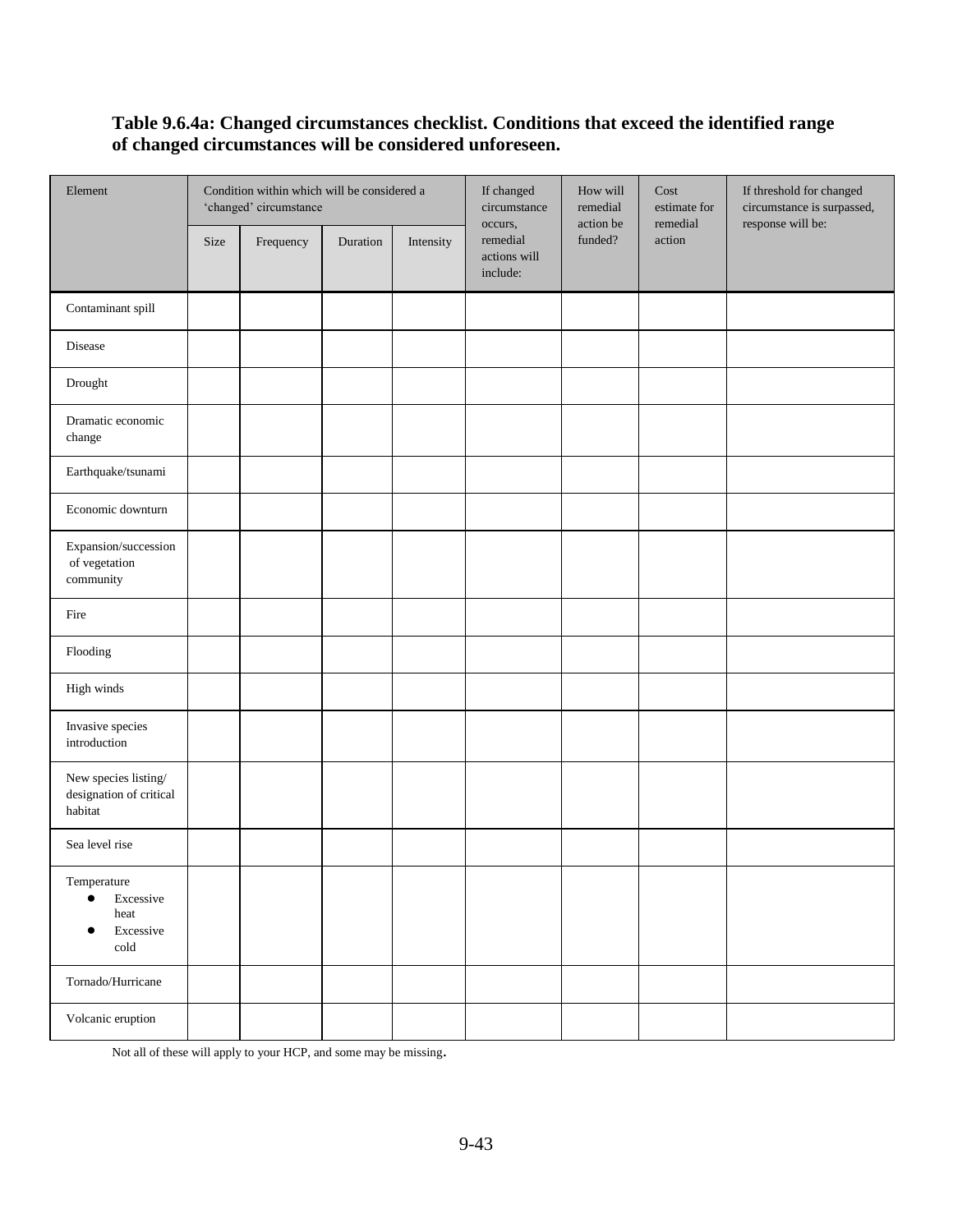### *9.6.5 Determining Changed vs. Unforeseen Circumstances*

Changed circumstances are those that can be reasonably anticipated and planned for. Any source of information that is useful for anticipating potential conditions can be used as the basis for determining changed vs. unforeseen circumstances. Specific sources include:

- weather records over the past xx years,
- disease trends,
- population trends,
- proximity of invasive species to the plan area,
- historical fire data,
- sea level rise models,
- projections of drought and megadrought, etc.

For consideration of climate change effects, past events may not always be useful, but they may help predict future events. The Services have specialists who can help provide the best available scientific information regarding relevant trends and projections and how to interpret and use them in the context of changed *vs.* unforeseen circumstances.

#### *9.6.6 National Environmental Policy Act (NEPA) and Changed Circumstances*

The NEPA analysis conducted on the issuance of the section  $10(a)(1)(B)$  permit should include the realm of changed circumstances and all resulting activities to avoid the need for a future amendment to the permit and to the NEPA document associated with the Services' issuance of the permit.

#### *9.6.7 Considering Climate Change Effects in Changed Circumstances*

When developing the list of changed circumstances and the remedial actions to reduce their effects, the effects of changing climatic conditions need to be considered. Of the elements considered for changed circumstances, what is their current trajectory or trend? If the current trend continues, or if projections indicate an acceleration in the trend, how might that affect the management response at year xx? For those elements that you're not considering as changed circumstances, does thinking about their trend or trajectory bring them into the realm of changed circumstances?

For example, looking at the frequency of fire events over the last 25 years may be all you need to understand fire trends in the area. See Figure 9.7a.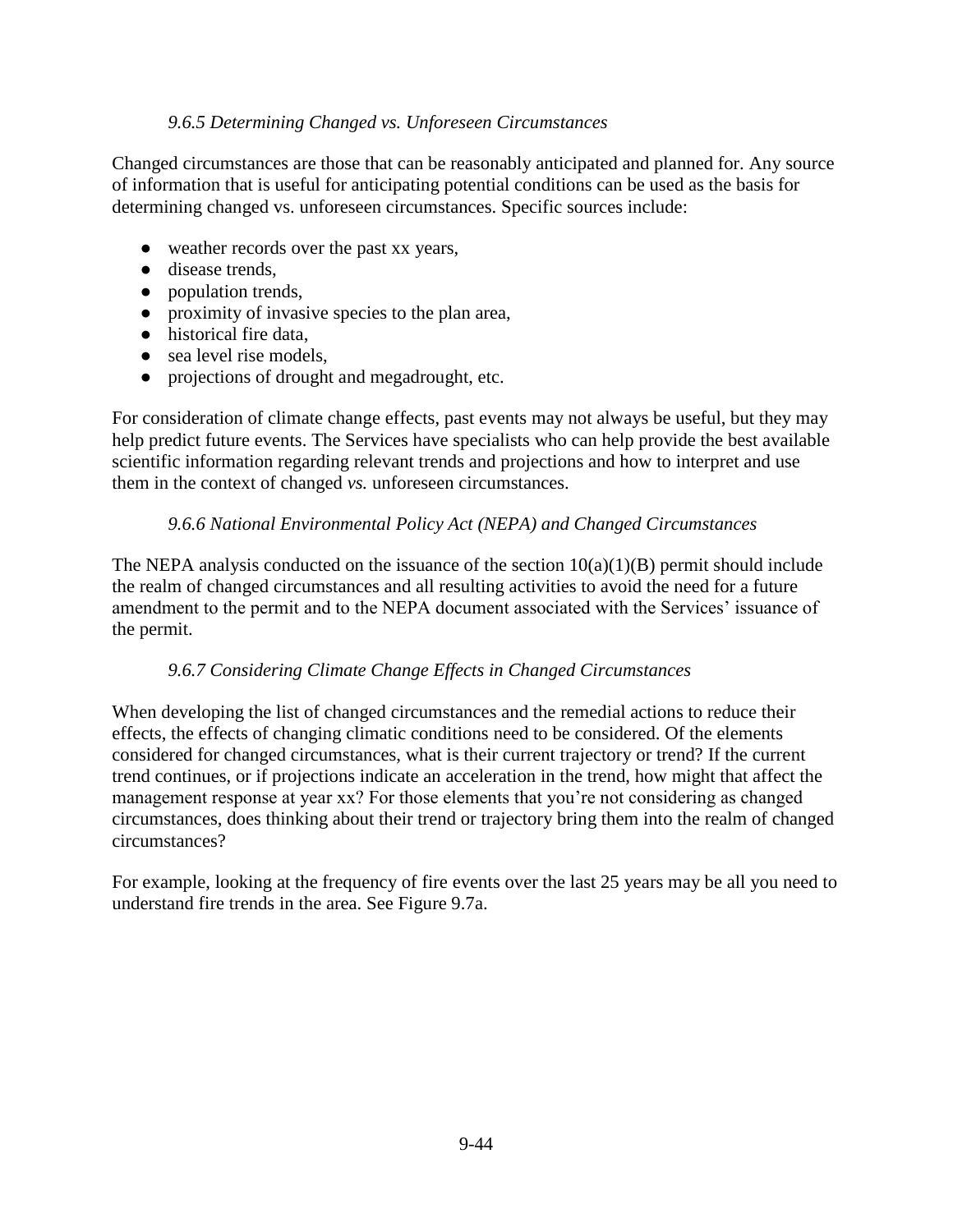



This figure suggests an increased frequency of burns. Sometimes the situation takes more examination to really understand meaningful trends:

**Figure 9.7b: Example 2- Fire events** 

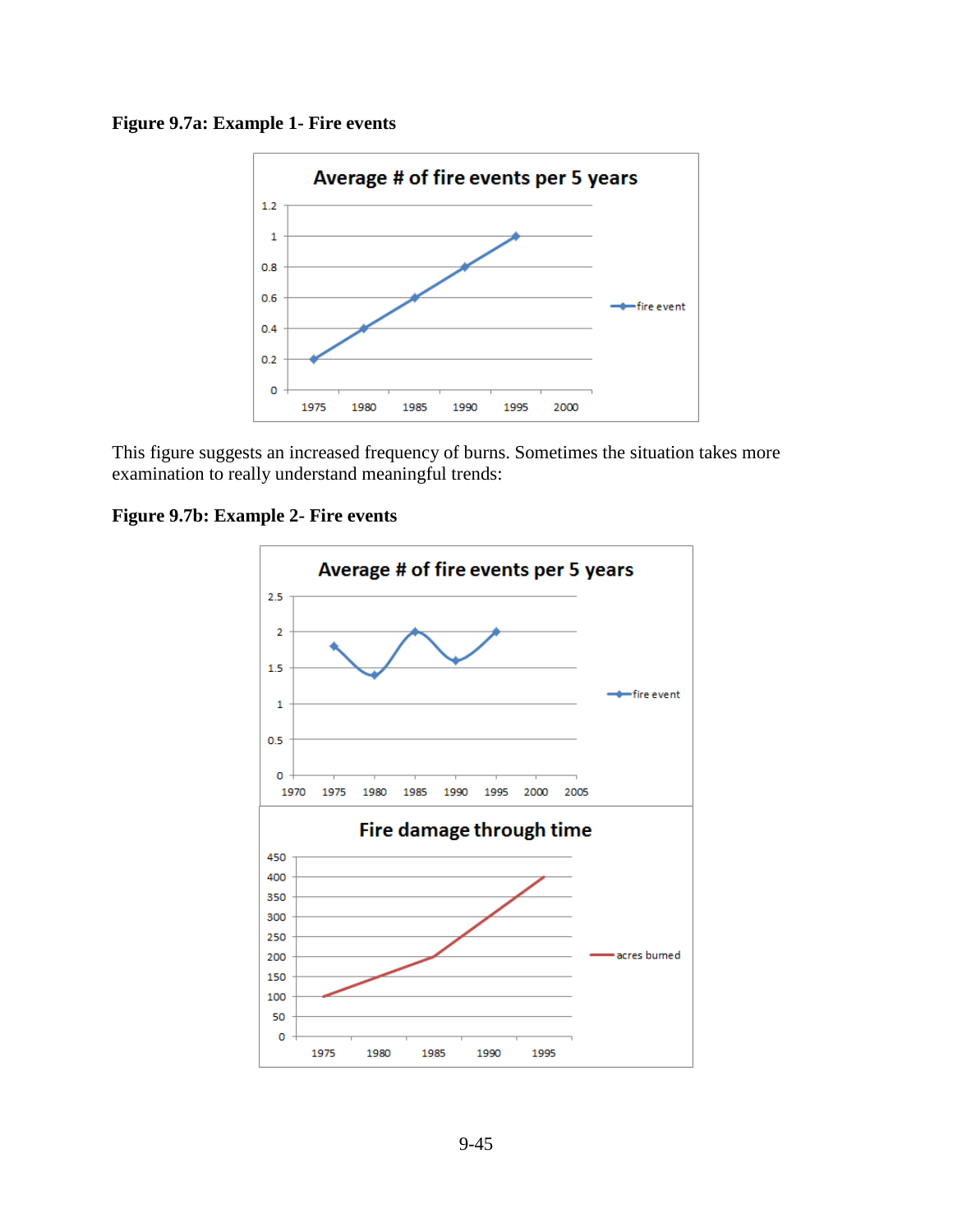In the second example, the average number of fire events does not tell the whole story. Only after looking at the number of acres damaged from those same fire events do we see a significant trend in fire activity. This is an indication of increased intensity of burns rather than increased frequency. In this case and others, the average is probably not the best threshold for demonstrating changed circumstances have been exceeded, as it is possible that the average would be exceeded at least half of the time.

It is not necessary to incorporate climate change in of itself as an identified changed circumstance. Rather, we should consider how the potential local effects of climate change, such as sea-level rise, drought, wildfire, or invasive species, may cause changes to the effectiveness of the HCP's conservation strategy that would require adjusted implementation. For example, scientific modeling of fire and climate change has projected a substantial risk of increase in conditions for very large fires (the top 5 - 10 percent of the largest fires) across many parts of the United States in the coming decades, as well as an extending the "fire season." When assessing climate change effects in changed circumstances, it is important to consider the best available scientific information, including the historical record, the recent trajectory or trend, and the projected future trajectory for specific variables that are relevant for the region and timeframe of interest (see 9.6.7).

# *9.6.8 Timing of Changed Circumstances*

Changed circumstances can occur during the permit term. Changed circumstances do not apply after the permit term ends. After the permit term ends, management changes should be memorialized in the conservation easement or similar governing document. Funding must be provided to address post permit management needs (usually from an endowment).

### *9.6.9 Information Needs for Changed and Unforeseen Circumstances*

The HCP needs to include enough information to:

- identify potential elements that may be encountered during the permit term
- identify when changed or unforeseen circumstances are triggered
- make clear when an element is changed vs. unforeseen (e.g., intensity, size, duration, frequency)
- $\bullet$  identify what the management response(s) will be to reduce the effects
- provide a cost estimate of the remedial action
- Provide an assured funding mechanism to remediate changed circumstances

# *9.6.10 No Surprises and Changed Circumstances*

The No Surprises regulations provide the permittee with assurances that, assuming the plan is being properly implemented, the Services will not require additional measures or funding beyond what was agreed to in the HCP without the permittee's consent. Changed circumstances must be written into the plan, including remedial measures and funding for those measures. If we determine that continued implementation of the plan will jeopardize the existence of a covered species or adversely modify its critical habitat, there are two options: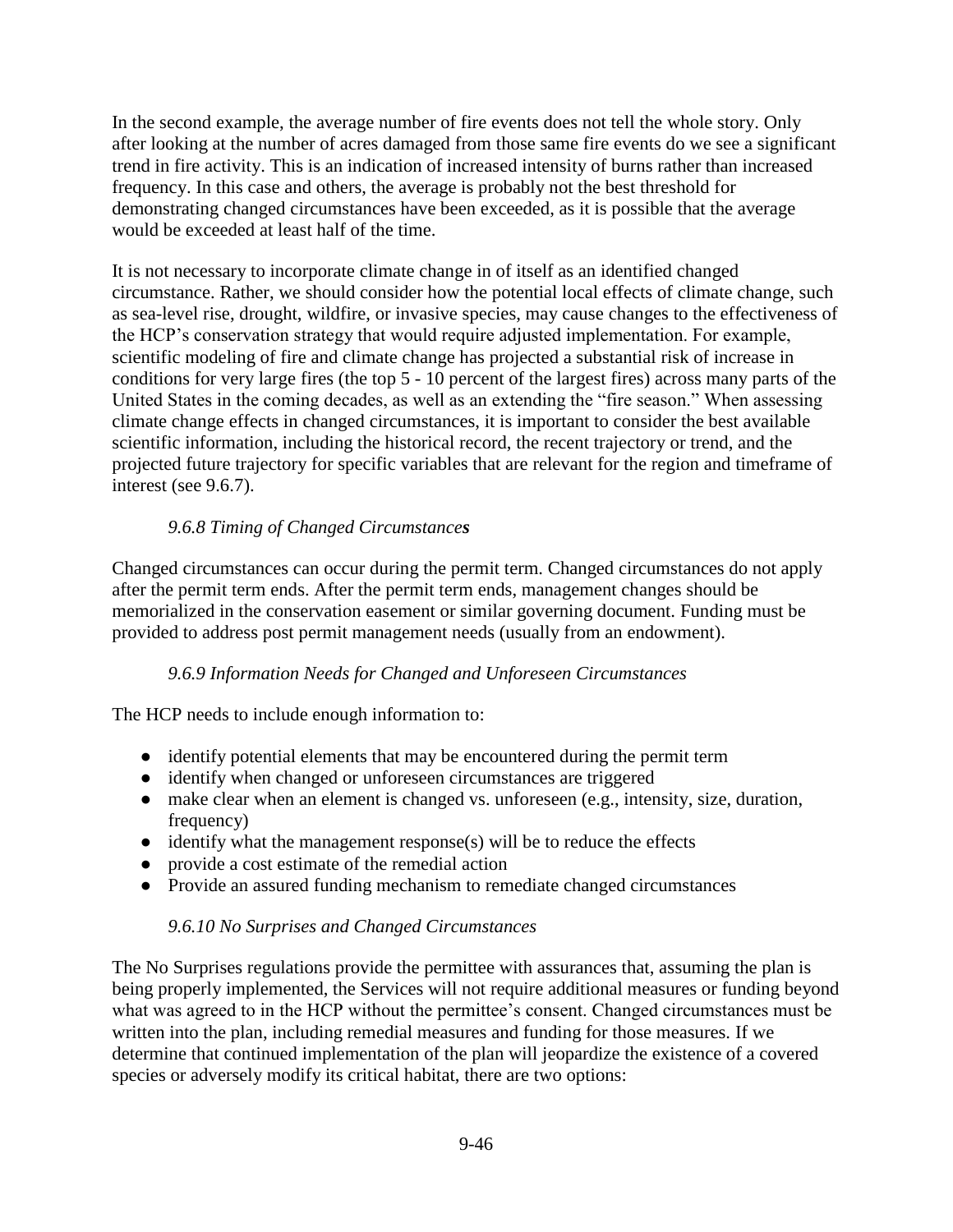- 1. the Services can revoke the permit coverage for that species, or
- 2. the permittee can voluntarily implement additional measures beyond what they committed to in the HCP if they are sufficient to remedy the pending jeopardy of the species/adverse modification (permittee retains permit).

If we determine that continued implementation of the plan would jeopardize the existence of a non-covered species or adversely modify its critical habitat, there are three options:

- 1. the Services can revoke the permit coverage for those activities that are taking the species,
- 2. the permittee can voluntarily implement additional measures beyond what was committed to in the HCP if they are sufficient to remedy the pending jeopardy of the species/adverse modification (permittee retains permit), or
- 3. the permittee can amend the HCP (and NEPA document) to include the species at risk as a covered species and reduce the impacts to a level less than jeopardy/adverse modification (permittee retains permit).

HCPs should identify the listing of non-covered species and designation/revision of critical habitat within the plan area during the permit term as changed circumstances. This upfront thinking helps make clear what the steps are to react and accommodate a newly listed species or critical habitat designation while keeping the permit in good standing. While we do our best to include all the species that may be ESA-listed as a covered species and to protect essential species habitat in HCPs, it is not always predicted when such a situation will arise, especially over a long permit term. The process to address future ESA listings can also be addressed in other sections of the HCP or in the Implementing Agreement.

In order to receive an ITP with No Surprises assurances, the permittee must do their part to keep their permit in good standing. The permittee must ensure they are properly implementing the permit, including the HCP and Implementing Agreement (if applicable).

### **9.7 Considering Climate Change**

In light of the improved understanding of the ongoing and projected effects of climate change, it it may be useful to apply the SHC approach. The SHC approach is a structured approach to conservation planning that incorporates new information, which is particularly important with changing conditions, like climate change. Further, integrating the approach from *Climate-Smart Conservation* incorporates consideration of climate change effects into an adaptive management framework. Using the *Climate-Smart Conservation* approach helps ensure the HCP and our issuance of a permit is consistent with Executive Orders and related agency policies for including climate change considerations and adaptation to climate change effects in our planning and management.

The HCP conservation strategy, as well as our section 7 and NEPA work related to HCP permit issuance, should consider climate change and its effects. The Department of the Interior issued its Climate Change Adaptation policy in 2012 to "integrate climate change adaptation strategies into its policies, planning, programs, and operations." Based on the Department's policy, the Fish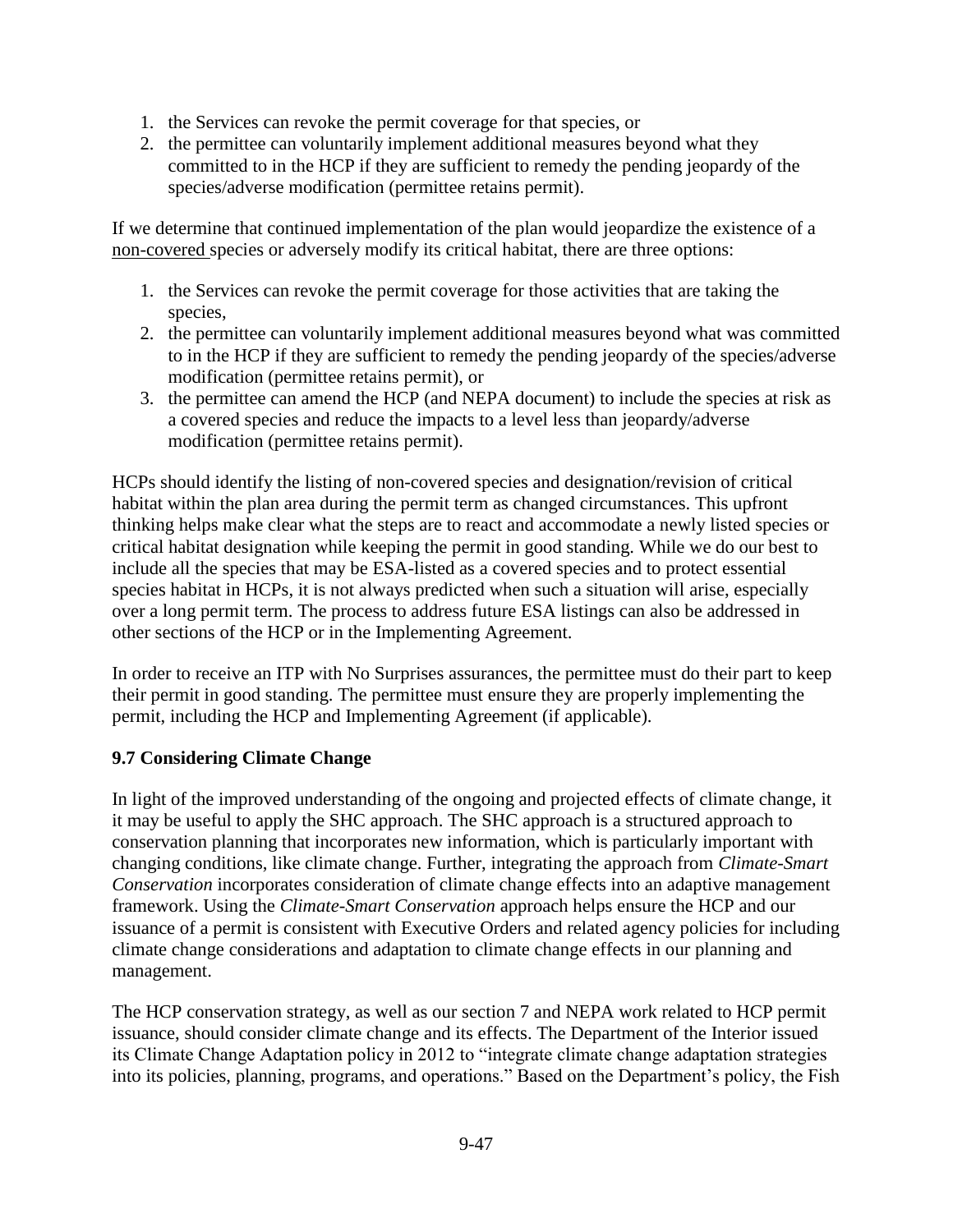and Wildlife Service issued policy on climate change adaptation in 2013. From the FWS policy, section 1.6:

*"It is our policy to effectively and efficiently incorporate and implement climate change adaptation measures into the Service's mission, programs, and operations. ….from facilities maintenance to public use of lands, and from habitat restoration and refuge management to endangered species recovery plans."* 

The DOI and USFWS climate change adaptation policies also emphasize the use of the best scientific information available. More than just to meet agency policy, integrating consideration of climate change effects into planning and implementation of HCPs makes sense to maximize their efficiency and effectiveness in contributing to the conservation of species.

The National Marine Fisheries Service, Office of Protected Resources also issued its Endangered Species Act Climate Guidance in 2016 (see the [HCP Handbook Toolbox\)](https://www.fws.gov/endangered/what-we-do/hcp-handbook-toolbox.html#Ch9). NMFS' experiences with recent ESA listing decisions (*e.g*., ice seals and corals) reinforced the importance of agency climate change policy guidance to better support NMFS ESA resource managers in agency analyses and decision-making. Seven key climate change considerations are identified in the guidance and relevant considerations for each are provided in the 2016 document. These considerations are: climate change emission scenarios; time periods for projecting anticipated climate change effects; addressing the adequacy of international and national policies and regulations; considerations for critical habitat designations; weighing the beneficial and adverse effects of actions; designing appropriate management action recommendations; and requirements in permitting and project designs.

The types and magnitude of ongoing and projected effects of climate change varies in different geographic areas and over time. Climate-related effects on species and habitat also vary, and may include interactions with non-climate conditions, e.g., habitat fragmentation, invasive species. Consequently the work involved in integrating consideration of climate change effects in an HCP conservation strategy will depend on many factors. Although there is no "one-size-fits-all" approach, there are some best practices that can guide this work. When appropriate, we should encourage applicants to develop an HCP conservation strategy that integrates consideration of climate change effects throughout the process, and thus is "climate-aligned" by design; this approach is likely to be more efficient and effective than developing a conservation strategy and then trying to retrofit it to include these considerations.

Climate change, its effects, and climate adaptation approaches are the subject of continuously evolving scientific work and management experience. Familiarity with the key concepts and approaches described in documents such as *Climate Smart Conservation,* will be extremely helpful in designing the HCP conservation strategy, as well as in the section 7 and NEPA processes related to an HCP. In addition, assistance from Services or other climate change specialists may be helpful. Throughout this chapter and elsewhere in the handbook, information is included to facilitate the integration of climate change considerations. Details are provided in the [HCP Handbook Toolbox,](https://www.fws.gov/endangered/what-we-do/hcp-handbook-toolbox.html#Ch9) and are based on a set of best practices applicable to other analyses and planning under the ESA. The best practices material will be updated as appropriate when substantial new information emerges.